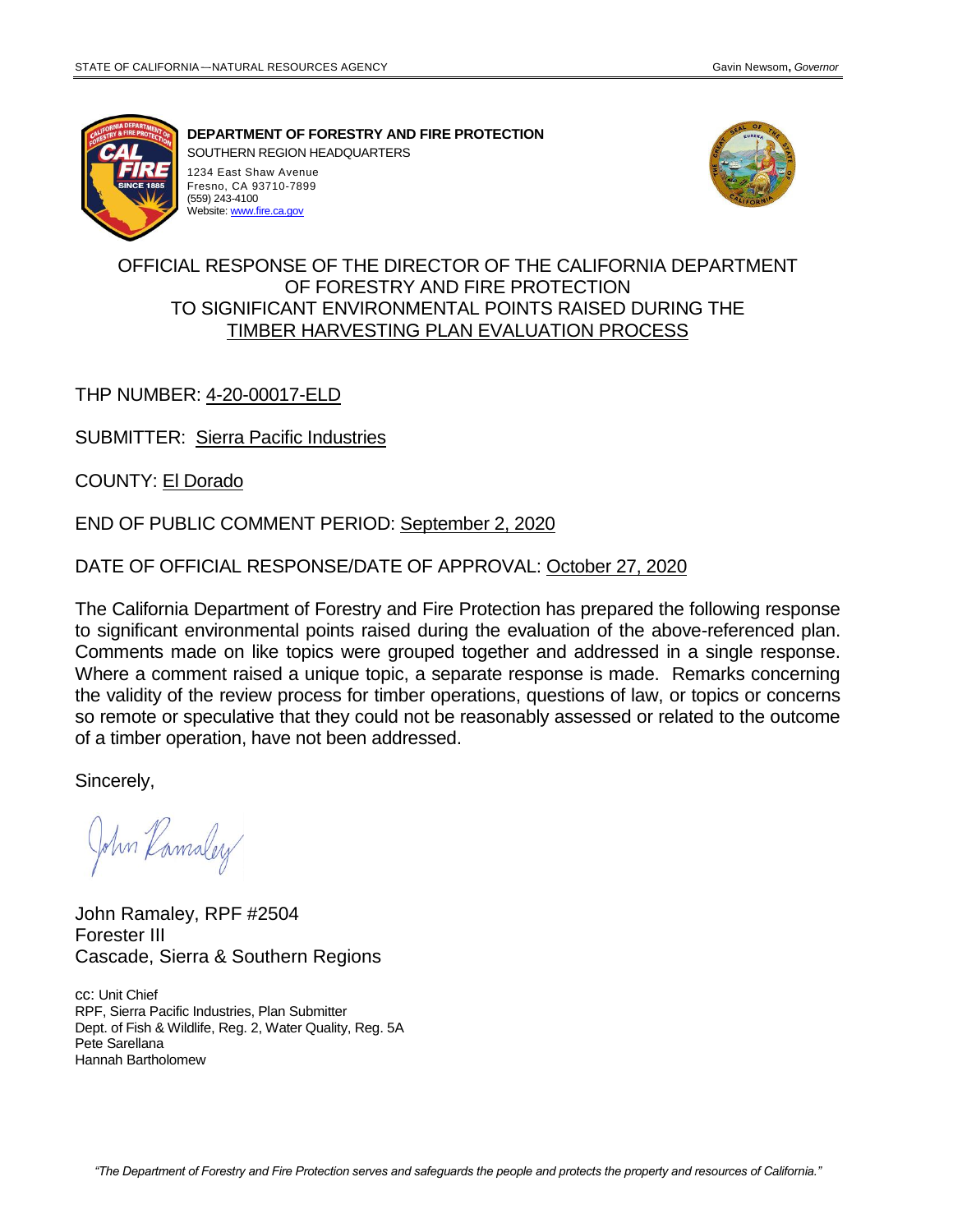# **COMMON FOREST PRACTICE ABBREVIATIONS**

| <b>CAL FIRE</b>                                                                                                                                                                                             | Department of Forestry & Fire<br>Protection                                                                                                                                                                                                                                                                                                                                                                   | <b>FPR</b>                                                                                                                                                                 | <b>Forest Practice Rules</b>                                                                                                                                                                                                                                                                                                                                                                             |
|-------------------------------------------------------------------------------------------------------------------------------------------------------------------------------------------------------------|---------------------------------------------------------------------------------------------------------------------------------------------------------------------------------------------------------------------------------------------------------------------------------------------------------------------------------------------------------------------------------------------------------------|----------------------------------------------------------------------------------------------------------------------------------------------------------------------------|----------------------------------------------------------------------------------------------------------------------------------------------------------------------------------------------------------------------------------------------------------------------------------------------------------------------------------------------------------------------------------------------------------|
| CAA                                                                                                                                                                                                         | Confidential Archaeological<br>Addendum                                                                                                                                                                                                                                                                                                                                                                       | <b>LTO</b>                                                                                                                                                                 | <b>Licensed Timber Operator</b>                                                                                                                                                                                                                                                                                                                                                                          |
| <b>CESA</b>                                                                                                                                                                                                 | California Endangered Species Act                                                                                                                                                                                                                                                                                                                                                                             | <b>NMFS</b>                                                                                                                                                                | National Marine Fisheries Service                                                                                                                                                                                                                                                                                                                                                                        |
| <b>CEQA</b>                                                                                                                                                                                                 | California Environmental Quality Act                                                                                                                                                                                                                                                                                                                                                                          | <b>PHI</b>                                                                                                                                                                 | Pre-Harvest Inspection                                                                                                                                                                                                                                                                                                                                                                                   |
| <b>CIA</b>                                                                                                                                                                                                  | <b>Cumulative Impacts Assessment</b>                                                                                                                                                                                                                                                                                                                                                                          | <b>RPF</b>                                                                                                                                                                 | Registered Professional Forester                                                                                                                                                                                                                                                                                                                                                                         |
| CGS                                                                                                                                                                                                         | California Geological Survey                                                                                                                                                                                                                                                                                                                                                                                  | <b>THP</b>                                                                                                                                                                 | <b>Timber Harvest Plan</b>                                                                                                                                                                                                                                                                                                                                                                               |
| <b>CSO</b>                                                                                                                                                                                                  | California Spotted Owl                                                                                                                                                                                                                                                                                                                                                                                        | <b>USFS</b>                                                                                                                                                                | <b>United States Forest Service</b>                                                                                                                                                                                                                                                                                                                                                                      |
| <b>DBH</b>                                                                                                                                                                                                  | Diameter at Breast Height                                                                                                                                                                                                                                                                                                                                                                                     | <b>WLPZ</b>                                                                                                                                                                | Watercourse/Lake Protection Zone                                                                                                                                                                                                                                                                                                                                                                         |
| <b>DFG</b>                                                                                                                                                                                                  | Department of Fish & Game                                                                                                                                                                                                                                                                                                                                                                                     | WQ                                                                                                                                                                         | California Regional Water Quality Control<br>Board                                                                                                                                                                                                                                                                                                                                                       |
| <b>DPR</b>                                                                                                                                                                                                  | Department of Pesticide Regulation                                                                                                                                                                                                                                                                                                                                                                            | <b>PCA</b>                                                                                                                                                                 | Pest Control Advisor                                                                                                                                                                                                                                                                                                                                                                                     |
| <b>NSO</b>                                                                                                                                                                                                  | Northern Spotted Owl                                                                                                                                                                                                                                                                                                                                                                                          | [SIC]                                                                                                                                                                      | Word used verbatim as originally printed in<br>another document. May indicate a misspe                                                                                                                                                                                                                                                                                                                   |
| CDFW/DFW                                                                                                                                                                                                    | California Dept. of Fish & Wildlife                                                                                                                                                                                                                                                                                                                                                                           |                                                                                                                                                                            | or uncommon word usage.                                                                                                                                                                                                                                                                                                                                                                                  |
| AB 32<br><b>NPP</b><br><b>NEPA</b><br><b>NEP</b><br><b>NTMP</b><br><b>OPR</b><br>Pg<br><b>PNW</b>                                                                                                           | Assembly Bill 32<br>Net Primary Production<br>National Environ. Policy Act<br>Net Ecosystem Production<br>NonIndust. Timb. Manag. Plan<br>Govrn's Office of Plan. & Res.<br>Petagram = $10^{15}$ grams<br><b>Pacific NorthWest</b>                                                                                                                                                                            | ARB<br><b>BOF</b><br><b>CCR</b><br><b>CESA</b>                                                                                                                             | Air Resources Board<br>Board of Forestry<br>CAPCOA Calif. Air Pollution Control Officers Assoc.<br>Calif. Code of Regulations<br>Calif. Endangered Species Act                                                                                                                                                                                                                                           |
| CO <sub>2</sub><br>CO <sub>2</sub> e<br>DBH/dbh<br><b>DFG</b><br><b>EPA</b><br><b>FPA</b><br><b>FPR</b><br><b>GHG</b><br>$ha^{-1}$<br><b>LTSY</b><br>$m^{-2}$<br>MAI<br><b>MMBF</b><br>MMTCO <sub>2</sub> E | Carbon Dioxide<br>Carbon Dioxide equivalent<br>Diameter Breast Height<br>Calif. Department of Fish and Game<br><b>Environmental Protection Agency</b><br><b>Forest Practice Act</b><br><b>Forest Practice Rules</b><br>Greenhouse Gas<br>per hectare<br>Long Term Sustained Yield<br>per square meter<br>Mean Annual Increment<br><b>Million Board Feet</b><br>Million Metric Tons CO <sub>2</sub> equivalent | <b>PRC</b><br><b>RPA</b><br><b>RPF</b><br><b>SPI</b><br><b>SYP</b><br>tC<br>Tg<br><b>THP</b><br>LBM<br><b>TPZ</b><br><b>WAA</b><br><b>WLPZ</b><br>yr <sup>1</sup> per year | <b>Public Resources Code</b><br>Resource Plan, and Assess.<br>Registered Professional Forester<br>Sierra Pacific Industries<br><b>Sustained Yield Plan</b><br>tonnes of carbon<br>Teragram = $10^{12}$ grams<br><b>Timber Harvesting Plan</b><br>Live Tree Biomass<br><b>Timber Production Zone</b><br>USFWS U.S. Fish & Wildlife Service<br>Watershed Assessment Area<br>Watercourse, & Lake Prot, Zone |

| <b>FPR</b>                                                | <b>Forest Practice Rules</b>                                                                                                                                                                                                           |
|-----------------------------------------------------------|----------------------------------------------------------------------------------------------------------------------------------------------------------------------------------------------------------------------------------------|
| <b>LTO</b>                                                | <b>Licensed Timber Operator</b>                                                                                                                                                                                                        |
| <b>NMFS</b>                                               | National Marine Fisheries Service                                                                                                                                                                                                      |
| PHI                                                       | Pre-Harvest Inspection                                                                                                                                                                                                                 |
| <b>RPF</b>                                                | Registered Professional Forester                                                                                                                                                                                                       |
| THP                                                       | <b>Timber Harvest Plan</b>                                                                                                                                                                                                             |
| <b>USES</b>                                               | United States Forest Service                                                                                                                                                                                                           |
| <b>WLPZ</b>                                               | Watercourse/Lake Protection Zone                                                                                                                                                                                                       |
| <b>WQ</b>                                                 | California Regional Water Quality Control<br><b>Board</b>                                                                                                                                                                              |
| <b>PCA</b>                                                | Pest Control Advisor                                                                                                                                                                                                                   |
| <i><b>ISICI</b></i>                                       | Word used verbatim as originally printed in<br>another document. May indicate a misspelling<br>or uncommon word usage.                                                                                                                 |
| ARB<br><b>BOF</b><br>CCR.<br><b>CESA</b>                  | Air Resources Board<br><b>Board of Forestry</b><br>CAPCOA Calif. Air Pollution Control Officers Assoc.<br>Calif. Code of Regulations<br>Calif. Endangered Species Act                                                                  |
| <b>PRC</b><br>RPA<br>RPF<br>SPI<br>SYP<br>tC<br>Tg<br>TUD | <b>Public Resources Code</b><br>Resource Plan, and Assess.<br><b>Registered Professional Forester</b><br>Sierra Pacific Industries<br>Sustained Yield Plan<br>tonnes of carbon<br>Teragram = $10^{12}$ grams<br>Timbor Honrooting Dlan |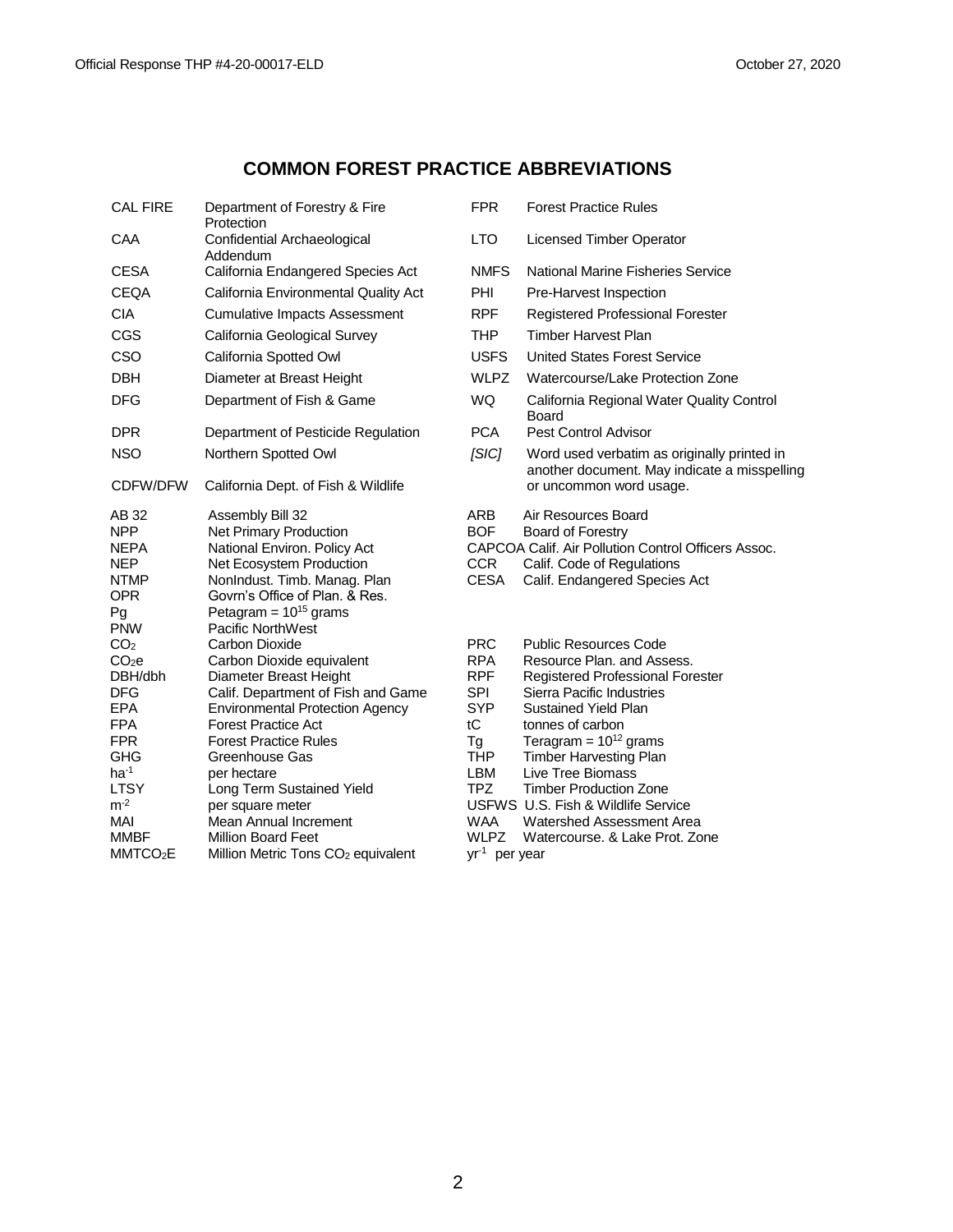# **NOTIFICATION PROCESS**

In order to notify the public of the proposed timber harvesting, and to ascertain whether there are any concerns with the plan, the following actions are automatically taken on each THP submitted to CAL FIRE:

- Notice of the timber operation is sent to all adjacent landowners if the boundary is within 300 feet of the proposed harvesting, (As per 14 CCR § 1032.7(e))
- Notice of the Plan is submitted to the county clerk for posting with the other environmental notices. (14 CCR § 1032.8(a))
- Notice of the plan is posted at the Department's local office and in Southern-Sierra office in Fresno. (14 CCR § 1032))
- Notice is posted with the Secretary for Resources in Sacramento.  $(14 \text{ CCR } \S 1032.8(c))$
- Notice of the THP is sent to those organizations and individuals on the Department's current list for notification of the plans in the county. (14 CCR § 1032.9(b))
- A notice of the proposed timber operation is posted at a conspicuous location on the public road nearest the plan site. (14 CCR § 1032.7(g))

# **THP REVIEW PROCESS**

The laws and regulations that govern the timber harvesting plan (THP) review process are found in Statute law in the form of the Forest Practice Act which is contained in the Public Resources Code (PRC), and Administrative law in the rules of the Board of Forestry (rules) which are contained in the California Code of Regulations (CCR).

The rules are lengthy in scope and detail and provide explicit instructions for permissible and prohibited actions that govern the conduct of timber operations in the field. The major categories covered by the rules include:

\*THP contents and the THP review process

- \*Silvicultural methods
- \*Harvesting practices and erosion control
- \*Site preparation
- \*Watercourse and Lake Protection
- \*Hazard Reduction
- \*Fire Protection
- \*Forest insect and disease protection practices
- \*Logging roads and landing

When a THP is submitted to the California Department of Forestry and Fire Protection (CAL FIRE) a multidisciplinary review team conducts the first review team meeting to assess the THP. The review team normally consists of, but is not necessarily limited to, representatives of CAL FIRE, the Department of Fish and Game (DFW), and the Regional

Water Quality Control Board (WQ). The California Geological Survey (CGS) also reviews THP's for indications of potential slope instability. The purpose of the first review team meeting is to assess the logging plan and determine on a preliminary basis whether it conforms to the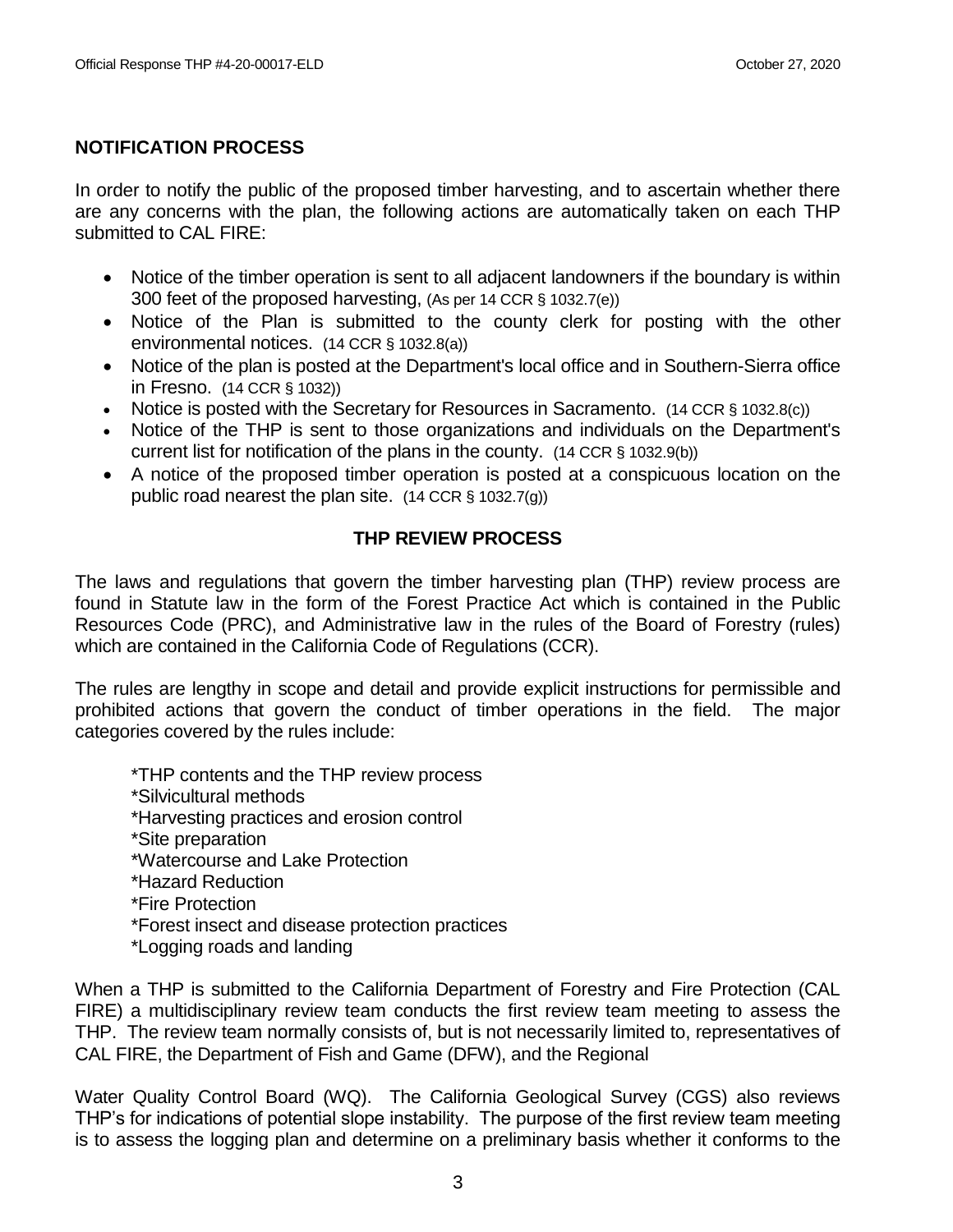rules of the Board of Forestry. Additionally, questions are formulated which are to be answered by a field inspection team.

Next, a preharvest inspection (PHI) is normally conducted to examine the THP area and the logging plan. All review team members may attend, as well as other experts and agency personnel whom CAL FIRE may request. As a result of the PHI, additional recommendations may be formulated to provide greater environmental protection.

After a PHI, a second review team meeting is conducted to examine the field inspection reports and to finalize any additional recommendations or changes in the THP. The review team transmits these recommendations to the RPF, who must respond to each one. The director's representative considers public comment, the adequacy of the registered professional forester's (RPF's) response, and the recommendations of the review team chair before reaching a decision to approve or deny a THP. If a THP is approved, logging may commence. The THP is valid for up to five years, and may be extended under special circumstances for a maximum of 2 years more for a total of 7 years.

Before commencing operations, the plan submitter must notify CAL FIRE. During operations, CAL FIRE periodically inspects the logging area for THP and rule compliance. The number of the inspections will depend upon the plan size, duration, complexity, regeneration method, and the potential for impacts. The contents of the THP and the rules provide the criteria CAL FIRE inspectors use to determine compliance. While CAL FIRE cannot guarantee that a violation will not occur, it is CAL FIRE's policy to pursue vigorously the prompt and positive enforcement of the Forest Practice Act, the forest practice rules, related laws and regulations, and environmental protection measures applying to timber operations on the timberlands of the State. This enforcement policy is directed primarily at preventing and deterring forest practice violations, and secondarily at prompt and appropriate correction of violations when they occur.

The general means of enforcement of the Forest Practice Act, forest practice rules, and the other related regulations range from the use of violation notices which may require corrective actions, to criminal proceedings through the court system. Civil, administrative civil penalty, Timber operator licensing, and RPF licensing actions can also be taken.

THP review and assessment is based on the assumption that there will be no violations that will adversely affect water quality or watershed values significantly. Most forest practice violations are correctable and CAL FIRE's enforcement program seeks to assure correction. Where non-correctable violations occur, civil or criminal action may be taken against the offender. Depending on the outcome of the case and the court in which the case is heard, some sort of supplemental environmental corrective work may be required. This is intended to offset non-correctable adverse impacts. Once a THP is completed, a completion report must be submitted certifying that the area meets the requirements of the rules. CAL FIRE inspects the completed area to verify that all the rules have been followed including erosion control work.

Depending on the silvicultural system used, the stocking standards of the rules must be met immediately or in certain cases within five years. A stocking report must be filed to certify that the requirements have been met. If the stocking standards have not been met, the area must be planted annually until it is restored. If the landowner fails to restock the land, CAL FIRE may hire a contractor to complete the work and seek recovery of the cost from the landowner.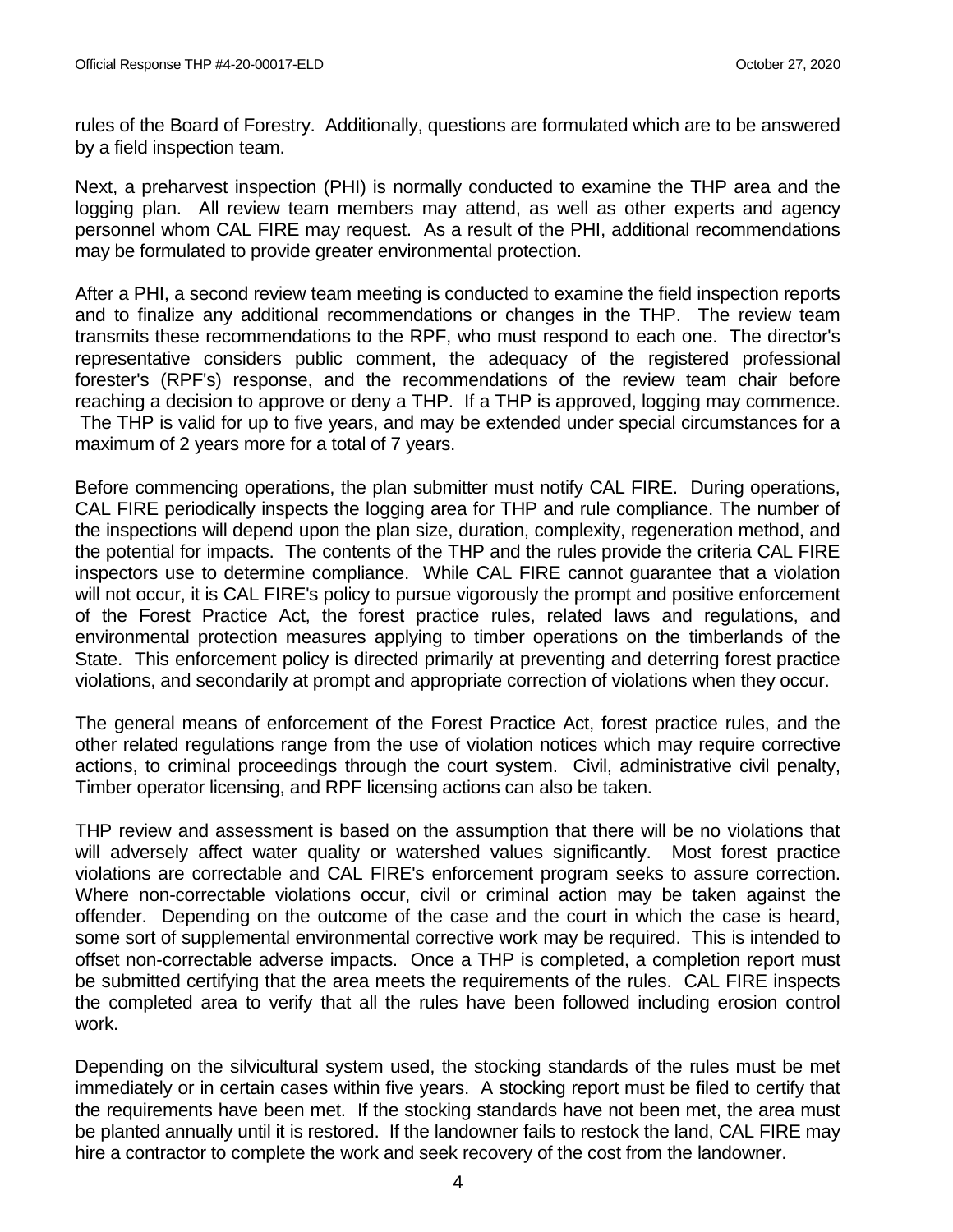**The following issues/concerns were raised during the public comment period and are addressed as follows:**

**Concern #1:** 

**My name is Peter & Sharon Sarellana and we are the owners of Parcel # 040-230-024- 000, physical address 6781 Omo Ranch Road, Somerset, CA 95684, composed of forty (40) acres.** 

**It is our understanding Sierra Pacific Land & Timber (SPL&T) will be harvesting timber to the north of our property on property owned by them. To access (SPL&T) at that location they must drive down Mill Road, then Little Mountain Road which ends when reaching our 40 acres. They then drive on our private road to Pl & P3, thru a gate located at the property line, and onto their property. Enclosed are maps showing those roads.**

**This letter is to advise you that the Little Mountain continuation road located on our property is in terrible shape and condition and will require extensive grading, etc. if they wish to drive there logging trucks and equipment on the road to access there property.**

**As a matter of information, back in November 2015, my son-in-law Patrick Crawley had a discussion concerning road improvements with Eric Ferrell of the U.S. Forest Service and Gary Blanc & Craig of Sierra Pacific. Nothing ever happened following that discussion.**

**We would ask that the road repairs be looked into and considered. As a matter of information many, many years ago Otto Fancher, owner of Fancher Tree Farm and our property, had an agreement with the mill owners Oviatt-Wetsel, that they would maintain the road on my property if they were granted permission to use the private road to access there timber property. This was agreed upon.**

**Response #1:** On August 14, 2020 the Sierra pacific Industries Martell District Manager Jay Francis provided a response to the letter of concern. The response indicated that Sierra Pacific Land and Timber does own land beyond 6781 Omo Ranch Road on Little Mountain Road, but harvesting activities associated with the Go-4-Gold THP, #4-20-00017-ELD will not occur on this road. This road will not be used for log hauling associated with this THP.

The Department has the jurisdiction to require road maintenance on roads which are appurtenant to the THP. Appurtenant road means a Logging Road under the ownership or control of the Timber Owner, Timberland Owner, Timber Operator, or plan submitter that will be used for log hauling. The Department confirmed that Little Mountain Road through 6781 Omo Ranch Road is not appurtenant to the THP. The Department can't require maintenance to occur on this road. Maintenance issues on non-appurtenant roads are civil matters to be resolved between the users of the road.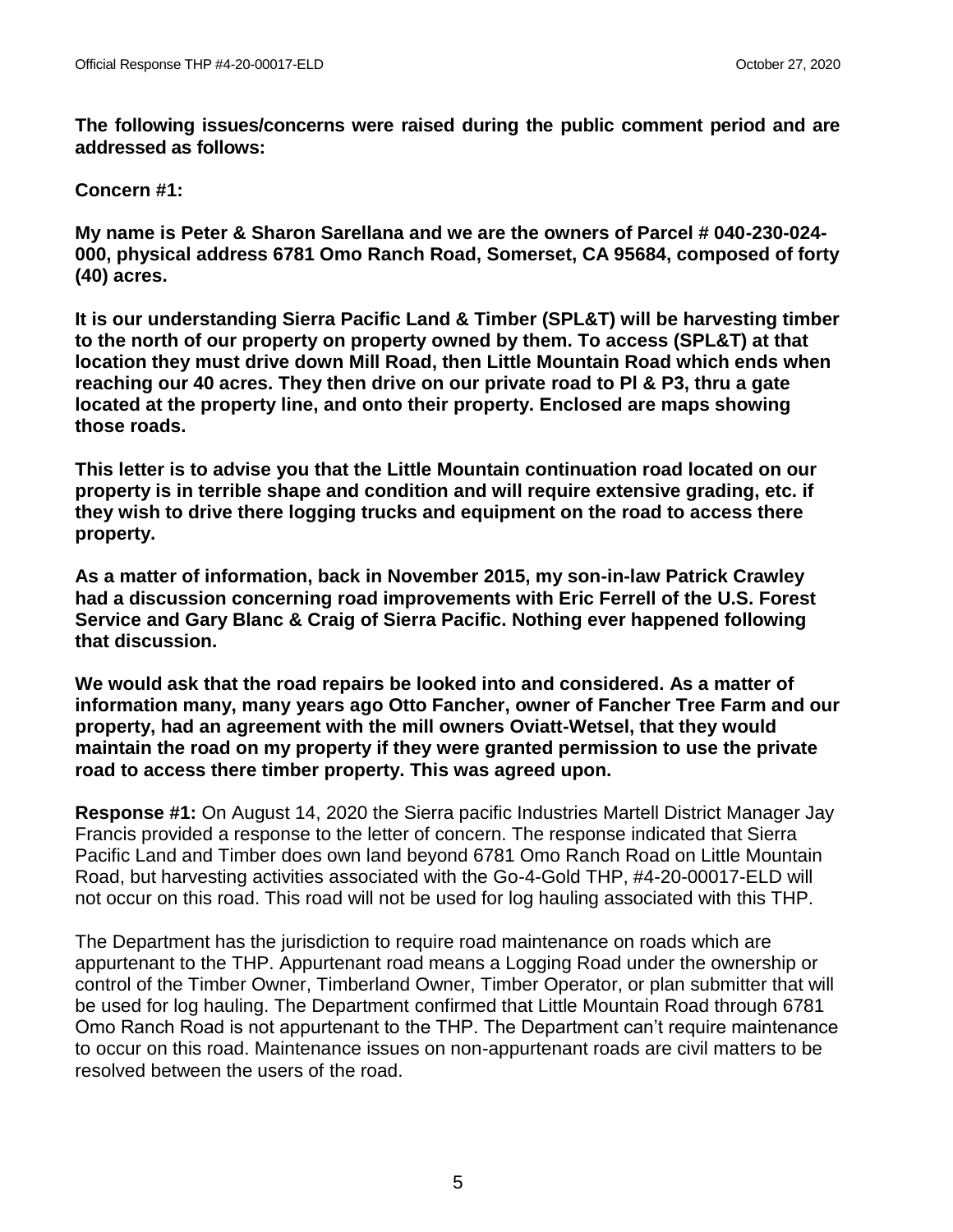## **Concern #2**

**I am commenting on the Timber Harvest Plan (THP) Number 4-20-00017-ELD to voice my concerns for the impacts that this plan could cause. Upon my review, I have noted many areas that cause concern and I do not believe that this plan would mitigate the cumulative impacts caused from timber harvest operations and associated impacts. This plan from Sierra Pacific Industries (SPI) includes 1096 acres of Harvest Area, however it also includes a total of 1606 acres of total Logging Area. This plan is within and in close proximity to Sopiago Creek and there are many concerns related to impacts to water quality both from sediment from logging areas, roads, and skid trails, and the impacts, which are not addressed in this plan from the use of herbicides.**

**This plan will transform a diverse mixed forest that has douglas fir, white fir, ponderosa pine, sugar pine and incense cedar forests into an even aged managed forest stand of one tree species. This directly alters the ecology of the forest and will not make it more fire safe, it will do the opposite. This THP does not acknowledge the significant effects on fire severity and of increased fire danger from logging old large trees and replacing them with tree plantations. The high fire risk in this area should not be increased by SPI's actions.**

**This plan does not state that SPI plans to use herbicides, rather it states that "SPI has used herbicides in the past for vegetation management in certain even-aged management units. If herbicides are used, their use and application will be prescribed on a site-specific basis by a licensed PCA". This is unacceptable, as the environmental impacts from every component of this THP must be disclosed and evaluated in this plan. There is a potential to impact water quality and wildlife by the use of herbicides in this THP. In other watersheds (Battle Creek) where water quality monitoring has occurred downstream of herbicide use have found impacts from this use. Additional details must be included in this THP that include the type of herbicide, quantities and application methods, time of year and frequency, and if residents will be notified prior to application. Cumulative impacts from herbicide use need to be included in this THP and should include all past herbicide applications to other plans or adjacent properties (USFS) for the past 10 years within this watershed.**

**There are many steep slopes and at least one area that is unstable and these areas should be avoided by all timber operations. This plan includes that "on slopes over 40% and on slopes over 30% that lead without flattening to course II watercourses, less than 50% of the soil surface shall be disturbed during mechanical site prep operations." Additionally, slopes steeper than 50% where the erosion hazard rating is high will have ground based equipment used in this THP. This is not protective and does not seem adequate to ensure sediment is not increased to the nearby Sopiago Creek. I strongly recommend that requirements for turbidity monitoring be included in this THP to prove that sedimentation is not increased and that this plan is not impacting water quality. Baseline water quality data should be collected prior to harvesting, during, and after harvesting for a period of time to ensure that sediment is not being increased to meet the California Regional Water Quality Control Board's requirements for antidegradation of water quality. For soil stabilization straw mulch is proposed to be used, will this be certified weed free? Strongly recommend using a**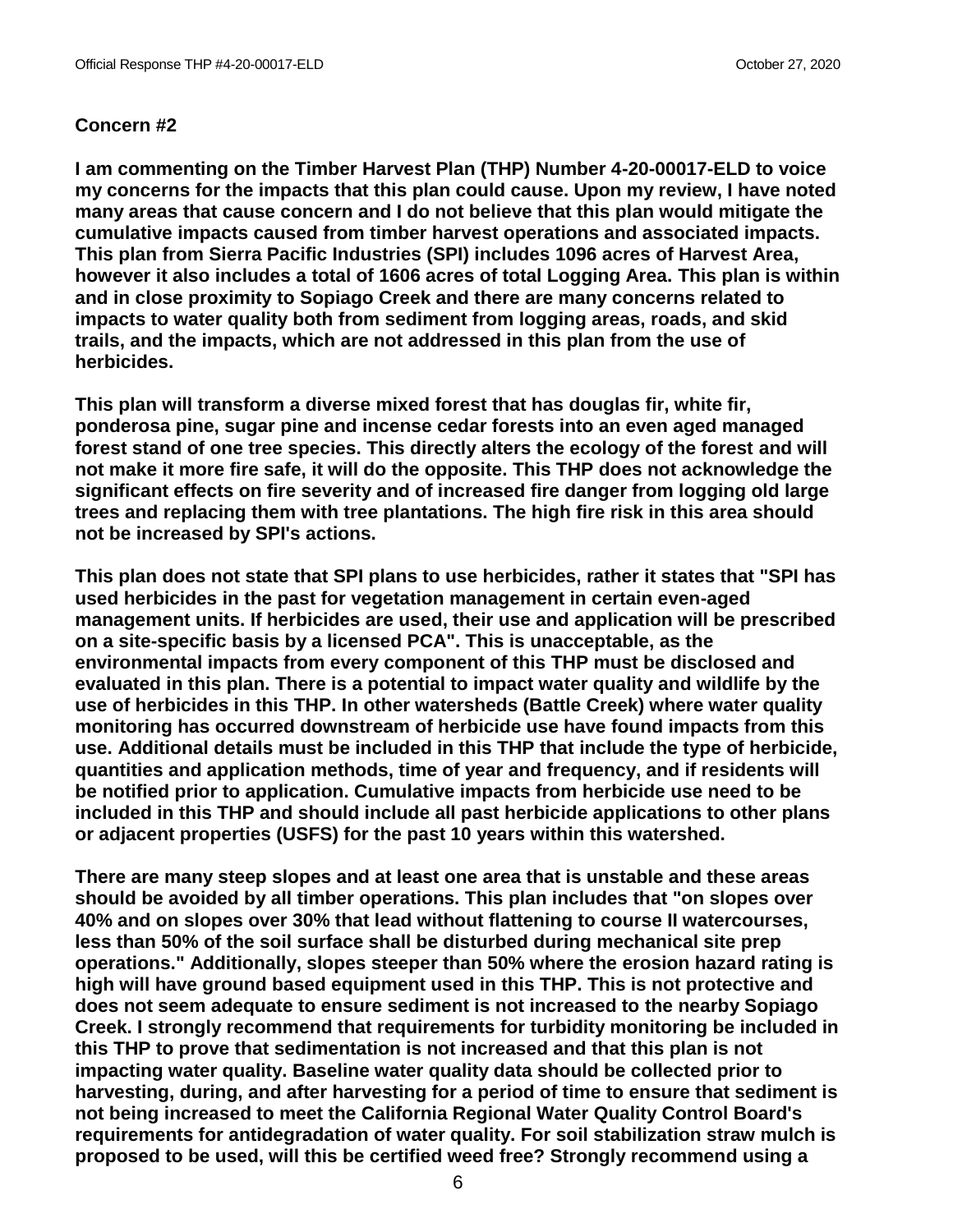**certified weed free mulch to ensure that invasive weeds are not being accidentally planted. I also oppose granting these exceptions in this plan.**

**The impacts to wildlife have not been fully evaluated or mitigated. In 2019, a Northern Goshawk was reported within .25 miles of the THP area in section 18 (1998) and in 2002, a California Red Legged Frog was reported within .25 miles of the THP area in section 21. There are 8 California spotted owl nest territories within 1.3 miles of this THP area. This plan does not include details to adequately protect critical habitat for many areas that are needed for wildlife protection. Preoperational surveys should be required within and around the proposed harvest area in each location where previous sightings have been identified to ensure that any nesting California spotted owl and Northern Goshawk in the harvest area are not disturbed. Additional measures to protect wildlife should be included in this plan to ensure that there are no impacts to wildlife as part of this THP.**

**There appears to be many roads and culverts that require maintenance, which leads to concerns with past timber operations in this and surrounding areas that may have led to impacts from sedimentation. How will this plan ensure that the roads will be maintained and appropriate Best Management Practices (BMPs) will be in place prior to a rain event or during winter operations? How will the temporary class III water crossings be evaluated to ensure that they will not increase sediment delivery to Sopiago Creek?**

**I strongly urge you to restrict timber harvest operations on steep and unstable slopes, to include water quality monitoring within this watershed, to include additional measures to protect wildlife and the mature forest stands in these areas of this THP. I urge you to increase buffers along class I and II watercourses and to ensure protection of riparian and sensitive areas. I urge you to include additional protective measures for wildlife that are in this THP area and to better evaluate the cumulative impacts to wildlife. Additional cumulative impact assessment is needed to fully evaluate the impacts from this THP as currently the assessment is inadequate.** 

# **Response #2:**

# **Wildfire Risk and Hazard:**

The even-aged Alternative Prescription units will be regenerated with trees species found in the pre-harvest stand which are Sugar Pine, Ponderosa Pine, Douglas-fir, Incense Cedar, and White Fir. Starting on page 240 the THP does include an evaluation regarding the Wildfire Risk and Hazard Assessment. Per the Board of Forestry and Fire Protection Technical Rule Addendum Number 2 (TRA #2), Timber Harvesting Plans must evaluate for significant impacts associated with wildfire risk and hazard. As stated in the BOF TRA#2, "cumulative increase in wildfire risk and hazard can occur when the Effects of two or more activities from one or more Projects combine to produce a significant increase in forest fuel loading in the vicinity of residential dwellings and communities."

The THP will utilize the fuelbreak prescription on over 50% of the THP area. The fuelbreak approved within this THP is considered a community fuelbreak area which can have a direct benefit to the community and forest ecosystem in the event of a wildland fire. Within shaded fuelbreaks horizontal and vertical continuity of fuels are treated with the purpose of reducing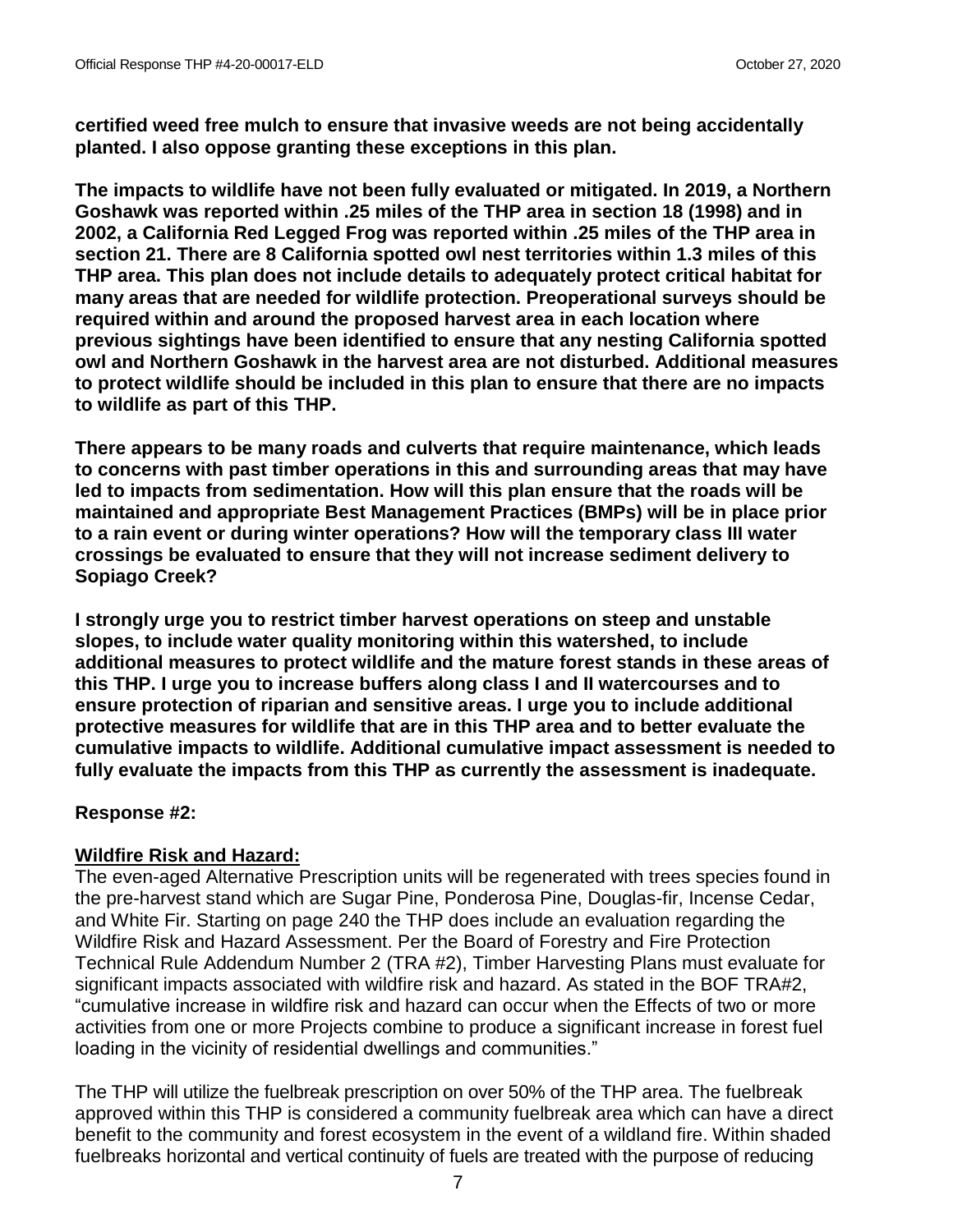the amount of combustible material so that when a fire burns through the shaded fuelbreak it will decrease in intensity, cool down, and drop from the canopy to the ground. Typically, within shaded fuelbreaks trees are thinned so the crowns of the residual trees do not touch. Spacing trees assists in keeping a fire on the forest floor where fire intensity can be decreased. Low fire intensity in a shaded fuelbreak allows firefighters to fight fire more effectively and directly. Hand and dozer fire lines and fire retardant drops are more effective when wildfires burn at low intensities.

Starting on page 240 the THP does discuss the effects of forest management in relation to wildfire risk and hazard. Page 240 and 241 state:

*"Within the defined wildfire risk and hazard assessment area the THP proposes the use of the Fuelbreak silvicultural prescription (591 acres, about 53% of the THP*  acres). The intent of the proposed Fuelbreak treatment is to reduce the level of *surface and ladder fuels, lower canopy bulk density, lower tree density, reduce the horizontal and vertical continuity of forest fuels, provide a high representation of larger diameter classes and reduce the threat of potential crown fires. These characteristics are consistent with the application of the proposed Fuelbreak treatment and will help regulate fire behavior and provide a defensible area for firefighting resources. The wildfire risk and hazard assessment area will experience a significant reduction in fuels and the vertical and horizontal continuity of live and dead fuels.*

*The proposed THP Fuelbreak will implement a significant and strategic fuelbreak specifically designed to help protect adjacent communities and potential resources at risk in the region. Objectives of the Fuelbreak include but are not limited to the following:*

- *Provide defensible space along the western boundary of the plan area along Omo Ranch Road. Road supported ridgetop shaded fuel break conditions have the potential to slow or impede the progress of a wildfire and provide an area where firefighting resources can effectively stage and backfire, go direct on the fire if feasible, and/or initiate aerial retardant drops that can penetrate to the ground surface.*
- *Provide defensible space along the eastern boundary of the plan area along USFS North South Road. This area bisects across the approximate mid-point of Sopiago Creek and the road supported shaded fuelbreak will compartmentalize a geographic area that will have the potential to slow or impede the progress of a wildfire and provide an area where firefighting resources can effectively stage and backfire, go direct on the fire if feasible, and/or initiate aerial retardant drops that can penetrate to the ground surface.*
- *Provide continuity between roads critical for wildfire prevention making them more accessible and safer to travel in the event of catastrophic wildfire. Several roads throughout the project area are tangent to fuelbreak ridges and run along secondary ridges that are east-west oriented and help to further bisect the watershed in several areas."*

In addition to the reduction of fuel loading that will be achieved using the fuelbreak prescription, the THP does address fire severity and probability within even aged stands on pages 241 and 242. The THP describes a mosaic of biomass and tree densities across the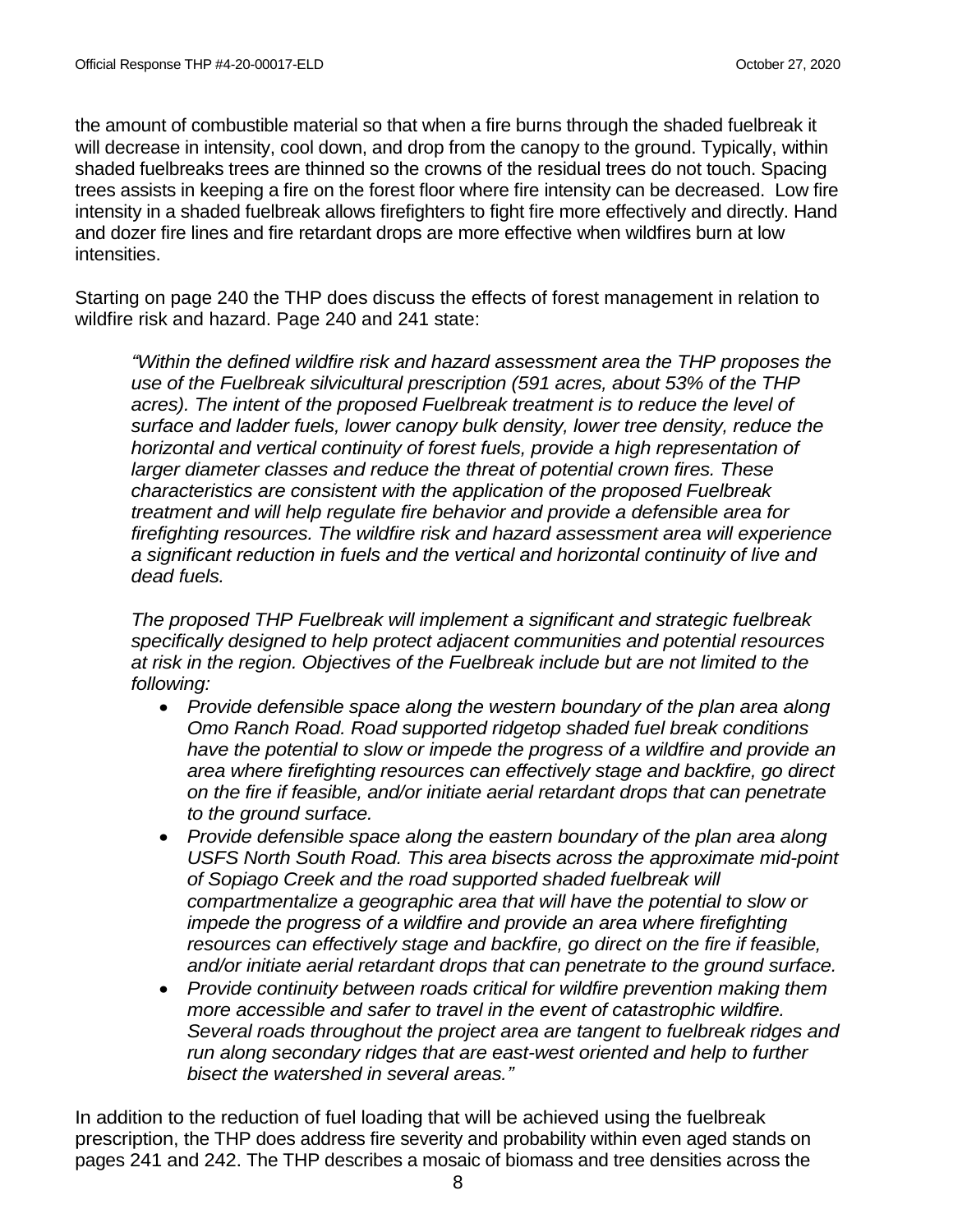landscape which are present in areas treated utilizing even-aged management. On page 242 the THP states, "*each generation of such stands can then combine with other differently aged stands to form the heterogeneity of fuel types across the landscape that make it more resilient to fire and afford suppression opportunities should that need arise*." The assessment describes a landscape and stand level assessment on pages 241 and 242:

*"Within the even-aged management silviculture's (Commercial Thinning & Alternative), the levels of tree stocking are controlled throughout the life of the stand, with those levels kept no higher than needed for optimal stand growth. Individual trees grow up together with adjacent trees, and as the stand develops, the bottom of the live crowns lift and natural limb pruning occurs. No new trees are added to the understory of the stand, and in fact tree densities decrease with applications of periodic thinning.*

*By contrast, under all-aged management with the frequent stand entries, there is essentially no control over stocking levels. Each entry in a stand results in new soil disturbance and the establishment of a new generation of trees (generally shade tolerant and persistent) in the understory. Over the span of several entries the resultant stand contains several (as many as five or six) generations of stocking, all combining to form horizontally uninterrupted and vertically continuous ladder fuels.*

*SPI's management results in even-aged harvest entries of once in ten years in any given planning watershed. Over time, across the landscape, this results in a mosaic of stands with varying levels of biomass and live crown height. For instance, a younger stand may contain a very low level of biomass close to ground level, while an adjacent older stand has a higher biomass density but has outgrown the issue of*  low crown heights. The important point is that in the context of landscape level *analysis, this management results in a great deal of heterogeneity in terms of the level of fire hazard. Moreover, this landscape is increasingly receiving fuel reduction treatments (generally linear shaded fuel breaks) further adding to the discontinuity of higher fuel level stands.*

*This mosaic across the landscape of distinct areas 20 acres or less in size, wherein the spatial density of the biomass present is dramatically reduced, has aided firefighting efforts on several large fires in recent history as crews have successfully tied these areas together with fire line construction or aerial retardant drops. In addition, fire-line construction in a plantation is quicker and more efficient than an older or unevenly sized forest stand.*

*In contrast, all-aged silviculture, as it has widely and historically been practiced on many ownerships in the Sierra Nevada, generally was applied frequently and continuously. That is, harvest entry return intervals were typically 10 to 15 years or less, but harvest units were typically hundreds or thousands of acres of contiguous area. This persistent creation of a new and receptive seedbed over large areas with every entry, combined with the shade tolerant residual overstory, most often resulted in a prolific new generation of trees in the understory whose age and height would become bracketed by a similar regeneration pulse a decade older, and one to come a decade hence. Given that this phenomenon was the norm across widespread landscapes in the Sierra Nevada for most of the period of 1940 through*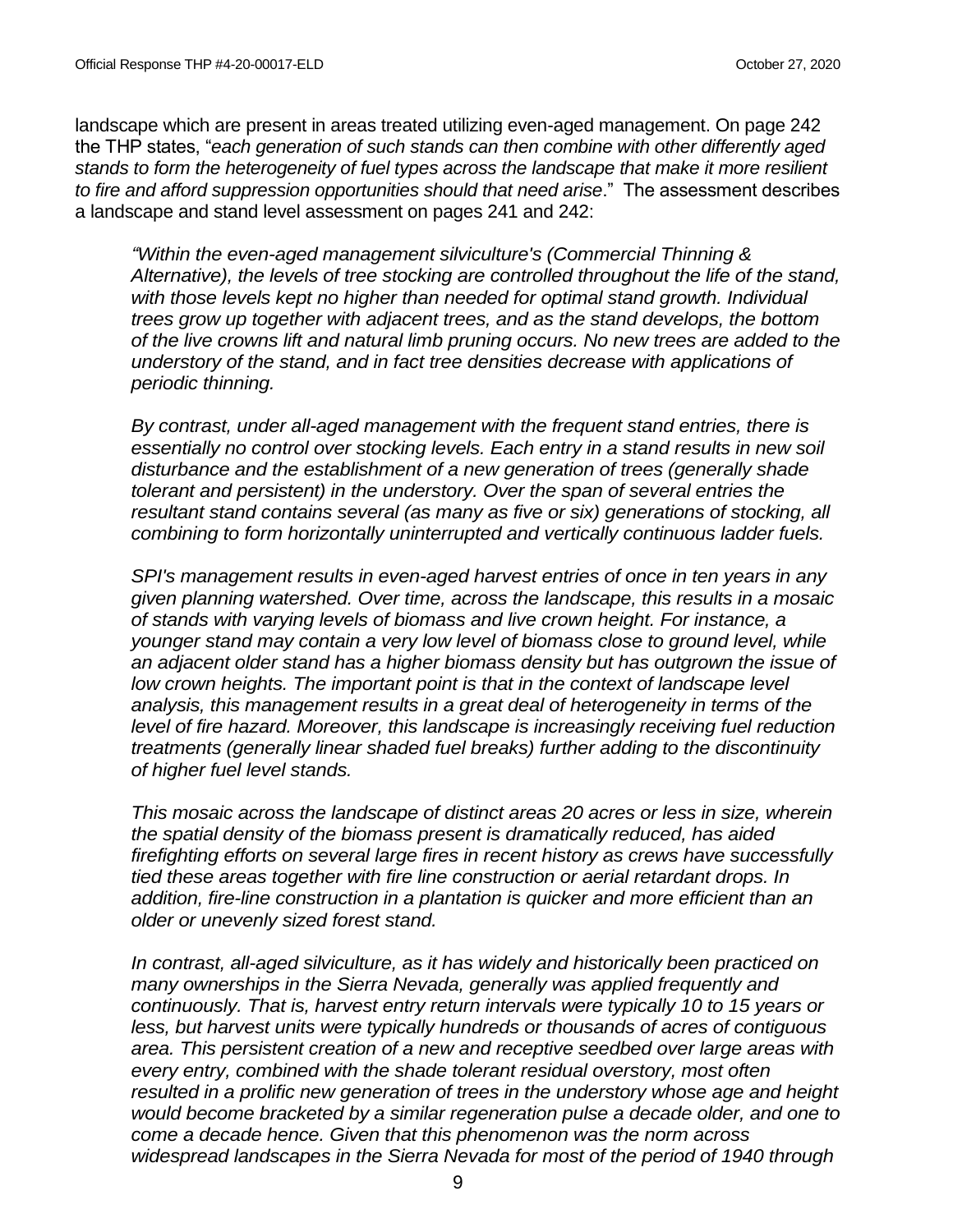*2000, with a concurrent exclusion of fire, it is reasonable to assume that the widespread practice of all-aged management has had a significant contribution in creating the overstocked forests with hazardous ladder fuel levels we are so concerned with today.*

*A better strategy is to continue even-aged treatments creating stands wherein stocking is kept at levels that promote rapid individual tree and stand growth that results in a quickly rising canopy height, an understory with low fuel loads, and a vigorous resistance to harmful insects and disease. Each generation of such stands can then combine with other differently aged stands to form the heterogeneity of fuel types across the landscape that make it more resilient to fire and afford suppression opportunities should that need arise.*

*Arguments that even-aged management should be avoided or somehow disallowed because distinct and relatively small stands scattered across the landscape may have a very temporal susceptibility to fire severity due to age or a treatment (such as pre-commercial thinning) simply do not stand up to reason. Indeed, Starrs.et. al. found that average annual fire probability was nearly always higher and more closely correlated to areas with federal ownership, federal fire protection, and reserve status ("reserved forest land" being defined as land permanently reserved from wood products utilization through statute or administrative designation). Starrs goes on to say that their results revealed a relatively minor effect of climate variables on fire probability compared to ownership, firefighting, and reserve status: with private ownership, state responsibility for fire protection, and unreserved (I.e. "managed") status having a lower average annual fire probability. The literature repeatedly asserts that altering the forest fuels through conversion, reduction and isolation is the only' proactive option available that can help reduce the potential rate of spread and intensity of large wildfires.*

At the landscape level, the assessment describes a mosaic of conditions that will each respond differently to wildfire and suppression efforts. Guided by TRA #2, risk and hazard is assessed within areas in the vicinity of residential dwellings and communities. The THP addresses the risk in the vicinity of residential dwellings and communities by primarily utilizing the fuelbreak prescription adjacent to public roads which will specifically reduce the hazard by treating forest fuel loading in these areas through the implementation of the fuelbreak silviculture.

The issue of plantations being more or less "flammable" than other areas is highly dependent on the vegetation and stand conditions, along with myriad of other factors which cannot be simply attributed to these areas without examining the site specific conditions.

In the past, numerous studies have examined the fire hazard to a variety of harvested and unharvested landscapes. What appears universal from all of these studies is that no forest is free from fire risk. Forests are comprised of flammable materials and there is hardly a point in time where some component of the forest will not burn, provided the right conditions. Proper application of established silvicultural methods, combined with prescribed hazard reduction measures leads CAL FIRE to determine that the potential risk associated with private forestland management has been reduced to below the level of significance.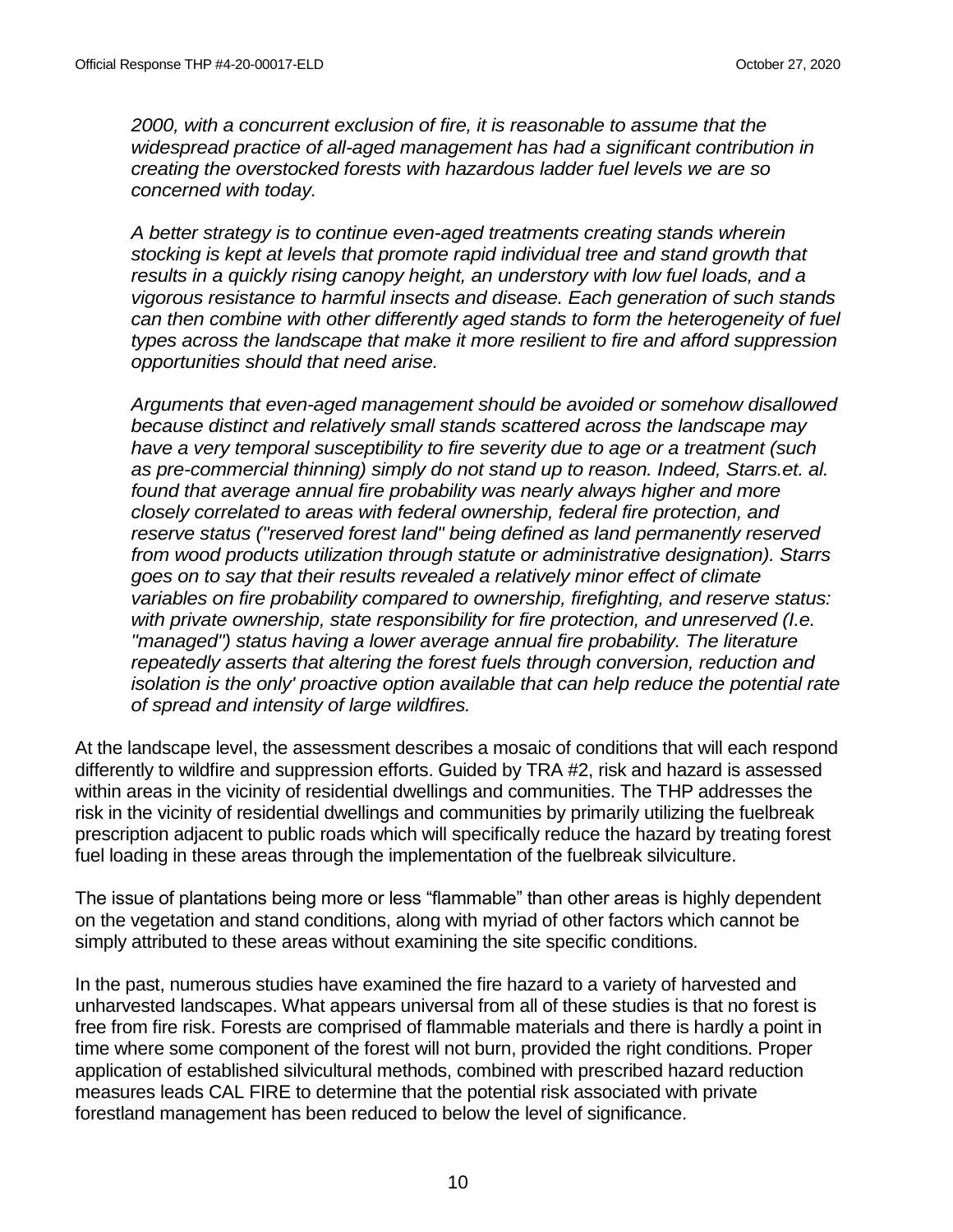Beyond the actual area proposed for harvest, one must look to the larger landscape in order to understand the context that individual stands have in regards to overall fire hazard. Concerns relative to fire danger typically do not fully appreciate the diversity of stand conditions that exist across the landscape. Variability in fuel loading, composition and moisture greatly impact fire behavior. It is important to remember that areas proposed for evenage management are small in size, from a landscape perspective (20-30 acres depending on yarding method). As a result, even if a particular stand has a higher fire danger than a surrounding one, the area upon which that stand could impact overall fire hazard is very low. Except for instances where a fire has reached a plume-dominated or wind-driven state, rapid changes in vegetation types have the ability to significantly alter fire behavior. For instance, a fire that is moving through the crowns of a mature timber stand can move into a ground fire, when it reaches a plantation where spacing and competing vegetation is managed (as occurs on private timberlands). Recently completed evenage units can even act as impromptu fire breaks, stopping or slowing the progress of fire, similar to the Spatially Placed Area Fuel Treatments (SPLATs) being experimented with by the US Forest Service (Finney 2001). As a result, it is improper for CAL FIRE to conclude that any one silvicultural practice creates a significant fire risk.

Where even-aged management is utilized, the practice of clear-cutting followed by pile and burn addresses forest fuels from the current operation and previous harvest entries. The landscape level patchwork of different forest structure and age class does not increase fire hazard. With such a wide variety of forest types it is difficult to say that fire is going to travel through these stands at extreme or rapid rates of spread. On a temporal basis clearcutting has periods where the possibility of fire spread can be extreme. SPI manages their clearcut areas, with post-harvest site preparation and the retention of islands of non-treated areas to provide both visual and wildlife habitat qualities.

A clear cut before site preparation and piling is a worst case condition capable of dangerous rates of fire spread. However, once the site is prepared after piling and burning is completed the area will remain resistant to extreme fire behavior for at least 10 years. Just because a stand is even in height or age does not mean it has to be more prone to extreme fire behavior. Many of the older plantation harvest have an even-aged and even height forest structure that is unlikely to have high or extreme rates of fire spread.

Continuous forest cover of unmanaged stands is perhaps the worst forest condition present in California. The RIM Fire burned nearly 400 square miles of forest structure that most of the federally managed area was probably closest to Selection harvest or no harvest stand types. The continued use of selection silviculture or no management over wide areas of forest cover results in an uneven aged stand structure but it is continuous cover at the larger landscape level and is more prone to wild-fire and extreme rates of fire spread because there are no breaks in the canopy and the stands contain large amounts of ladder fuels that can convey a ground fire into the canopy. The 2014 King Fire had a single day in which close to 50,000 acres burned. A large plume dominated fire like this consumes every kind of forest stand in its path due to the intense level of heat within the plume.

Recent inspections of SPIs lands within the area burned in the King Fire shows variable post fire stand conditions. In areas where trees were thinned and whole tree logged, and the topography and aspect were favorable, the plantations suffered very little mortality due to the fire, whereas other plantation areas that had not been thinned or were located next to other forests that burned intensely, were almost entirely burned.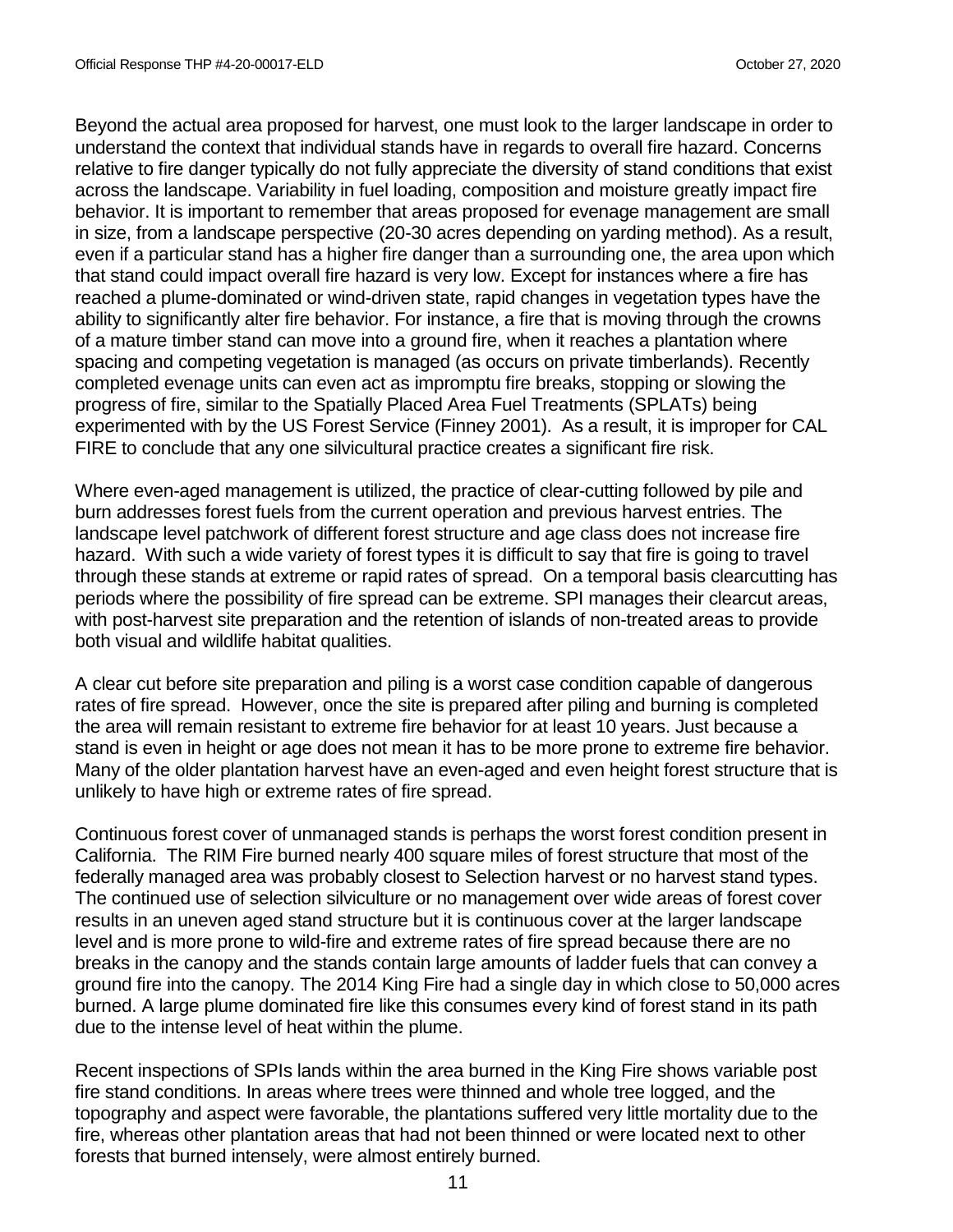SPI develops and uses a fire plan that is updated each year for operations on timberlands it owns. Each operation employs the use of weather stations and describes acceptable activity levels depending on weather conditions. The Forest Practice Rules require certain practices and suppression equipment is located on site for all motorized equipment operations on forest land, brush land, or grass land in the state of California PRC 4427. For forest operations, there are additional restrictions regarding patrol, cable blocks, and equipment reporting practices required by Licensed Timber Operators. 14 CCR 958.

CAL FIRE finds that the fuel break prescription within the wildfire risk and hazard assessment area will reduce fuel loading in the vicinity of residential dwellings and communities. Due to the myriad of site specific conditions it is improper for CAL FIRE to conclude that any one silvicultural practice creates a significant fire risk.

# **Herbicide Use:**

Herbicide use may be necessary within the THP area to ensure successful regeneration of commercial timber species. CAL FIRE finds that the plan contains the evaluation of the most likely herbicides that could be used on the project and for which there are approved and labeled uses as regulated by the EPA, CALEPA and the Department of Pesticide Regulation. The plan lists the herbicides currently utilized on the ownership for vegetation management. These are Imazapyr, Hexazinone, Glyphosate, Triclopyr, and Atrazine. The RPF has thoroughly addressed the potential use of herbicides under *CEQA Analysis of the Potential Use of Herbicides Associated With Evenaged Regeneration of This THP,* pages 243 through 254 of the THP. Should herbicides be used, SPI will be restricted to using approved forest application chemicals under the direction of a Pest Control Advisor permitted by the El Dorado County Agricultural Commissioner. At this time, the quantity of herbicide which may be used is speculative and unknown.

The U.S. Environmental Protection Agency regulates pesticide use nationwide and has exclusive authority over pesticide labeling. Use of a pesticide is limited to the applications and restrictions on the label, and the label restrictions are legally enforceable. The California Department of Pesticide Regulation (DPR) regulates pesticides within the State of California and has legal authority to adopt restrictions on pesticide use going beyond the regulations of the U.S. Environmental Protection Agency. 7 U.S.C.A. Sec. 136v. DPR operates with extensive authority in the California Food and Agricultural Code and in the California Code of Regulations.

Under California law, pesticide products must be registered by DPR to be sold and used in California. Before a substance is registered as a pesticide for the first time, DPR conducts a thorough evaluation. If DPR determines that further restrictions need to be placed on the use of a pesticide product to mitigate potential adverse effects including human health effects and environmental effects, DPR classifies the pesticide as a restricted pesticide, and individual applications need a permit from the county agricultural commissioner. After a pesticide is registered for use in this state, DPR has an ongoing obligation to review new information received about the pesticide that might show new problems beyond those identified in the registration process. Where the review of new information shows that a significant adverse impact has occurred or is likely to occur, DPR is required to reevaluate the registration.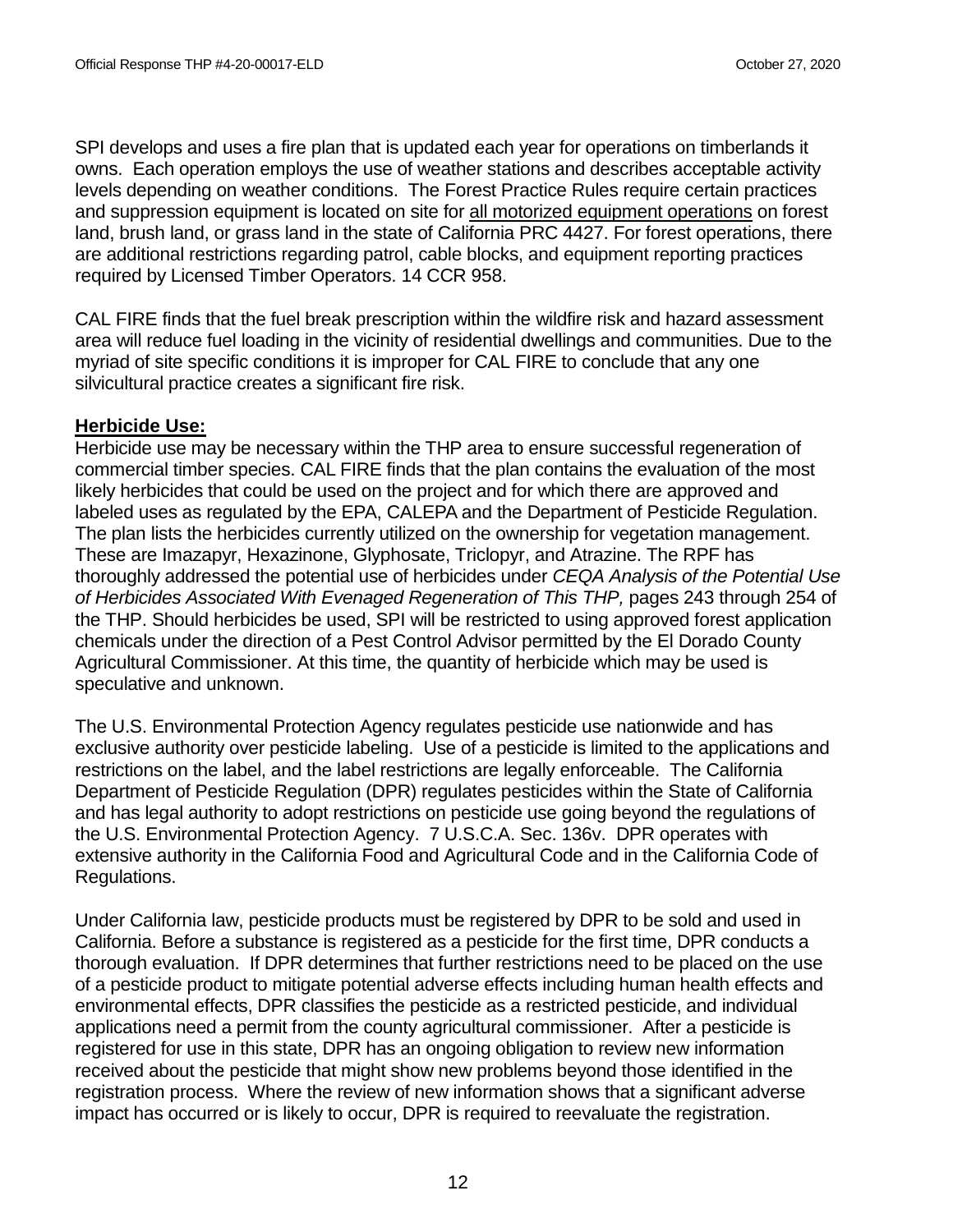DPR operates a statewide program of regulating pesticides and is the lead agency for regulating herbicide use under CEQA. DPR has the greatest authority of any state agency for analyzing and regulating herbicide use. Further, DPR acts before any other state or local agency can act because a herbicide product must be registered by DPR before it can be used at all. This lead agency role was confirmed in *City of Sacramento v. State Water Resources Control Board* (3d Dist, 1992) 2 Cal.App.4th 960, for DPR's predecessor in regulating pesticides.

DPR's program for regulating pesticides was certified by the Secretary of the Resources Agency as a functional equivalent program under Public Resources Code section 21080.5 in the same manner as CAL FIRE's program of regulating timber harvesting was certified. 14 C.C.R. Sec. 15251(i). Because the program is certified, DPR does not prepare environmental impact reports (EIRs) but prepares other documents in the place of EIRs. P.R.C. sec. 21080.5(d)(3). DPR's registration process takes into consideration that most herbicides will be used statewide. Because the registration evaluation process considers use of a herbicide in a broad area and in a variety of conditions, the documents are the functional equivalent of a program EIR for each pesticide. Site specific application and use of restricted pesticides is evaluated by the county agricultural commissioner during its review of applications for restricted materials permits. Not all pesticides are restricted, and only restricted pesticides require a permit from the county agricultural commissioner. Except for a pesticide that DPR has not designated as restricted, the commissioner can require a permit for its use if the commissioner makes a finding that the pesticide will present an undue hazard when used under local conditions.

When posting for public comment its proposed decision to register a new pesticide product and in approving the Public Notice for registration of a pesticide, DPR makes a finding as to whether the pesticide would cause a significant effect on the environment. Because DPR is the CEQA lead agency, this determination is binding on CAL FIRE. P.R.C. sec. 21080.1, 14 C.C.R. 15050. Accordingly, if a DPR-registered herbicide will be used in accordance with the directions and restrictions on the pesticide product label and any other restrictions established by DPR, CAL FIRE is required to find that the use will not have a significant effect on the environment unless there is new information showing significant or potentially significant effects not analyzed by DPR. As a responsible agency, CAL FIRE is barred from repeating the environmental analysis conducted by the lead agency.

Herbicide use in the general location of a THP may be either a part of the THP or a separate but related activity that is not controlled by the THP. Where the herbicide use is described in the THP as an integral part of the timber operations, CAL FIRE will need to review the herbicide use and its possible environmental effects. CAL FIRE will determine whether the proposed use would be consistent with the label and the registration limitations and whether DPR's lead agency determination of significance will still apply. CAL FIRE will also need to check for significant new information showing changes in circumstances or available information that would require new environmental analysis. Significant new information should be referred to DPR for that department's analysis as part of its ongoing evaluation program. CAL FIRE reviewers should look for simple and practical ways to avoid or mitigate potential new significant effects on the environment. Effects of herbicides proposed as part of the THP would be considered direct effects of the THP.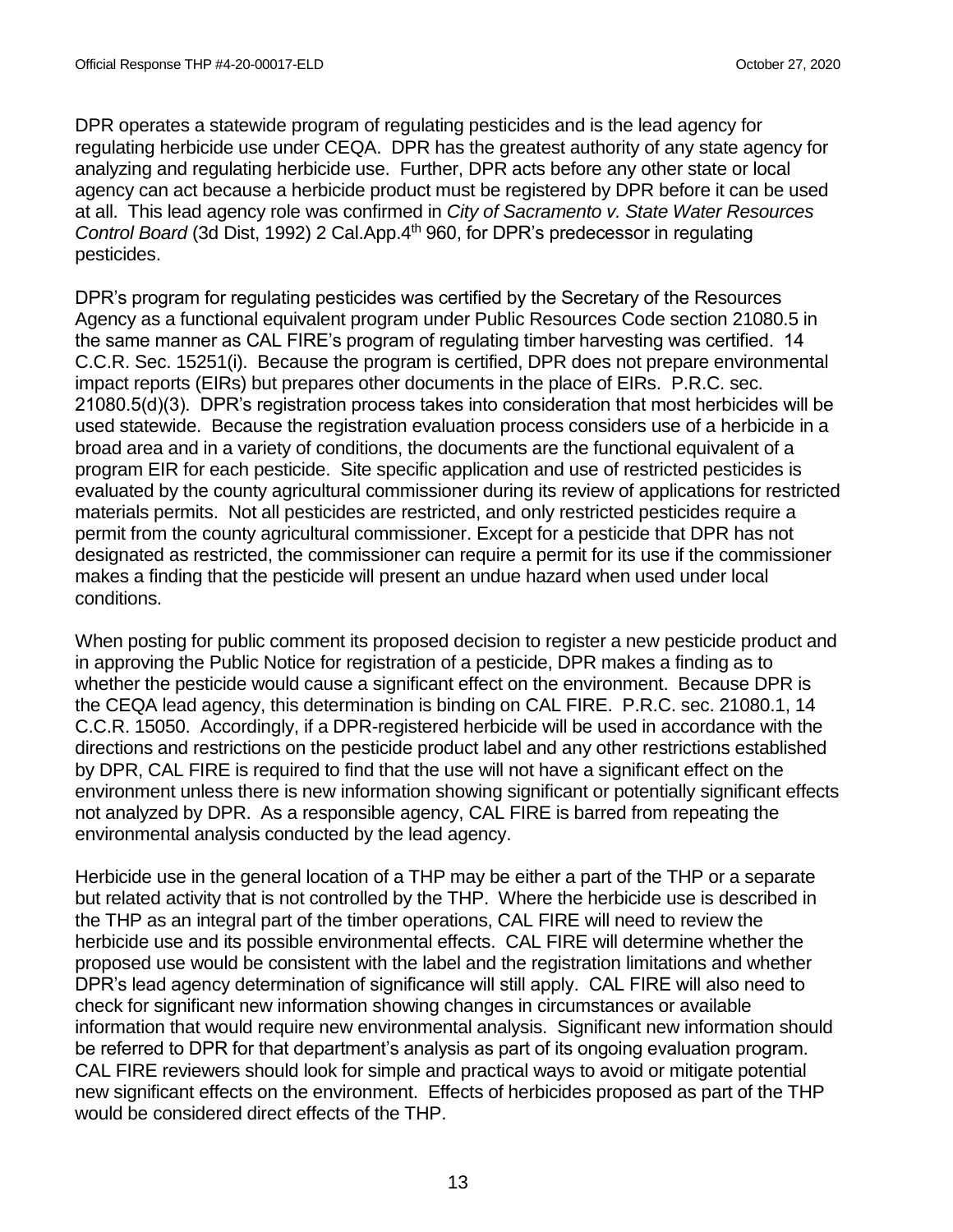CAL FIRE believes that where herbicide use is related to the THP but not a part of the THP itself, the environmental effects would be regarded as indirect effects of the THP. The landowners may have ongoing management activities that may occur before a THP is approved, during operation of the THP, and after expiration of the THP when CAL FIRE's inspection authority has lapsed. The use is subject to independent, intervening decisions of the timberland owner, a pest control advisor, and in the case of restricted herbicides, the county agricultural commissioner, and these independent decisions may lead to no herbicide use at all or a use differing from predictions in a THP. CAL FIRE would not know whether in fact the timberland owner would use herbicides at all, which ones the owner may use if any, what restrictions the pest control advisor may recommend, and, in the case of restricted herbicides, what conditions the county agricultural commissioner may impose, however the THP does list and discuss the most often used herbicides in the forested landscape of industrial timberland owners. Even if the timberland owner provides herbicide use plans to CAL FIRE with a THP, the use plans may well be changed by the county agricultural commissioner if the timberland owner intends to use a restricted herbicide.

The effects are generally not cumulative impacts because herbicide uses related to different THPs are separated in time and distance so that their individual effects do not reinforce or interact with each other. Use may occur a year or two before a THP begins, then possibly two to five years after operations are complete to reduce competition with small seedlings, or later to release the young trees from competition with brush.

Food and Agricultural Code section 13152(c) requires DPR to maintain a statewide database of wells sampled for pesticide active ingredients. State of California agencies are required to submit results of well sampling to DPR. DPR also conducts well sampling for pesticide residues. To date, the database contains information on 272 individual wells that were sampled and found to have residues of atrazine. DPR investigations of these reports indicate that the residues appear not to be associated with silvicultural activities. DPR has not conducted, nor has it received reports of, systematic investigations of wells used for production of forest products.

The project proponent has proposed use of herbicides in accordance with Federal and State labeling and under the CEQA certified regulatory program administered in California by the Department of Pesticide Regulation (DPR). The County's agricultural commissioner oversees portions of the DPR's functional equivalent program and is designated as a state agency for the purposes of certification (3 CCR 6100(a)(7)). Detailed records are kept on any pesticide application. This information is tracked by DPR and is available to the public.

Prior to commercial application of any herbicides proposed in the plan, SPI must comply with California's DPR process that requires additional site specific analysis. The analysis takes the form of a written recommendation for herbicide use prepared by a licensed Pest Control Advisor (PCA). SPI must use contractors that are supervised by Licensed Qualified Applicators. SPI works with all contractors to ensure applications are conducted in a professional manner that strictly follows all regulatory and licensing requirements.

## **Steep Slopes:**

When exceptions to the standards rules are proposed, the exception must be explained, justified, and approved. The Department relies heavily on the site-specific evaluation of the inter-disciplinary review team during pre-consultations and/or pre-harvest inspections. The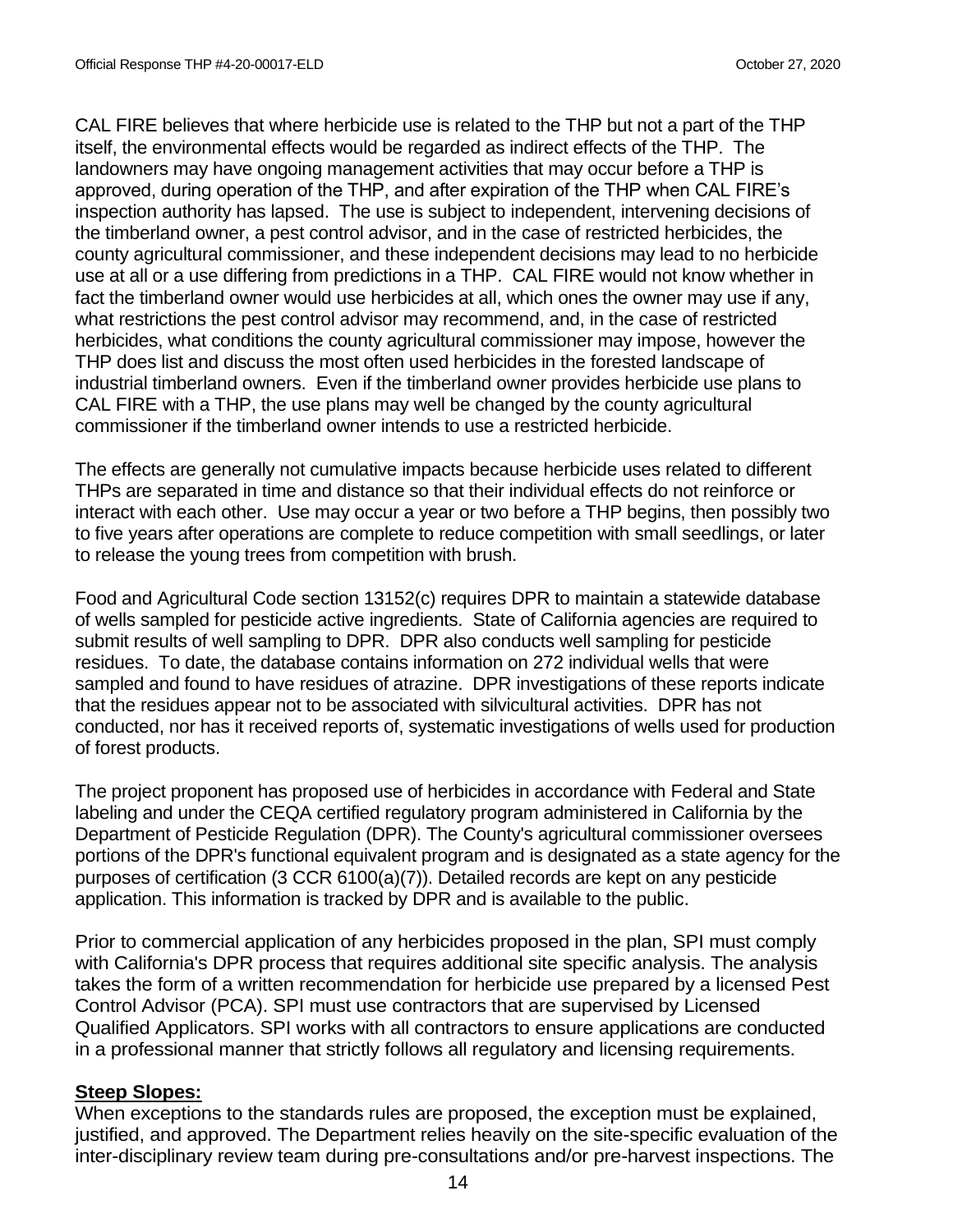exceptions to use heavy equipment on steep slopes and unstable areas was evaluated during pre-consultations and during the pre-harvest inspection. Page 4 of the Pre-harvest Inspection report from Forest Practice Inspector Steve DeBenedet states,

*"Under THP Item 14(I), the RPF proposed an exception to 14 CCR 954.2(j)(1) and (j)(2) in order to operate site preparation equipment on slopes over 40% and slopes over 30% that lead without flattening to a Class I or Class II watercourse. The RPF's proposal to operate on slopes up to 50% and on slopes up to 40% where the erosion hazard rating is high is acceptable if "site preparation" operations are in conformance with the definition of "site preparation" described in 14 CCR 895.1.* 

*Under THP item 19(b), the RPF proposed an exception to 14 CCR 954.3(e), which prohibits the use of ground based equipment in cable areas unless for one of the reasons specified in the rule. In addition to yarding logs from areas with low deflection, swing yarding, and providing tail holds, the RPF proposed to construct equipment settings for cable yarding equipment and use existing tractor roads on slopes between 50% and 65%. Equipment settings are limited to ridge tops and the proposed use should not have a detrimental effect on slope stability or water quality. During the PHI, I walked a portion of Unit 5831, where the exception is proposed, and saw wide, stable skid trails that were created in past entries. The use of these skid trails should not have a detrimental effect on slope stability or water quality if the soil stabilization methods prescribed in THP Item 18 are adhered to.* 

*Under THP item 19(g), the RPF proposed to operate ground based equipment on an unstable area. This proposal was reviewed by CAL FIRE and CGS during a preconsultation on October 4, 2019. The proposal, as described in THP item 19(g) was agreed upon by CAL FIRE and CGS during the pre-consultation process. No additional recommendations were made because of this PHI.*

*In Unit 5831, skid trails between 50% and 65%, where the EHR is High, were evaluated during the PHI. The skid trails were made from previous logging entries and were wide and stable. The use of these skid trails should not have a detrimental effect on slope stability or water quality if the soil stabilization methods prescribed in THP Item 18 are adhered to."*

Specific potential impacts were not identified during plan review. Following site specific inspections of the areas where exceptions are proposed, the review team found the exceptions to the standard rules should not have a detrimental effect on slope stability or water quality.

The use of the phrase "visible increase in turbidity" was designed by the BOF fairly recently to make it easier for a timber operator to determine when it was inappropriate to continue with operations without needing to use measuring instrumentation.

*14 CCR 895.1 Significant Sediment Discharge means soil erosion that is currently, or, as determined based upon visible physical conditions, may be in the future, discharged to watercourses or lakes in quantities that violate Water Quality Requirements or result in significant individual or cumulative adverse impacts to the beneficial uses of water. One*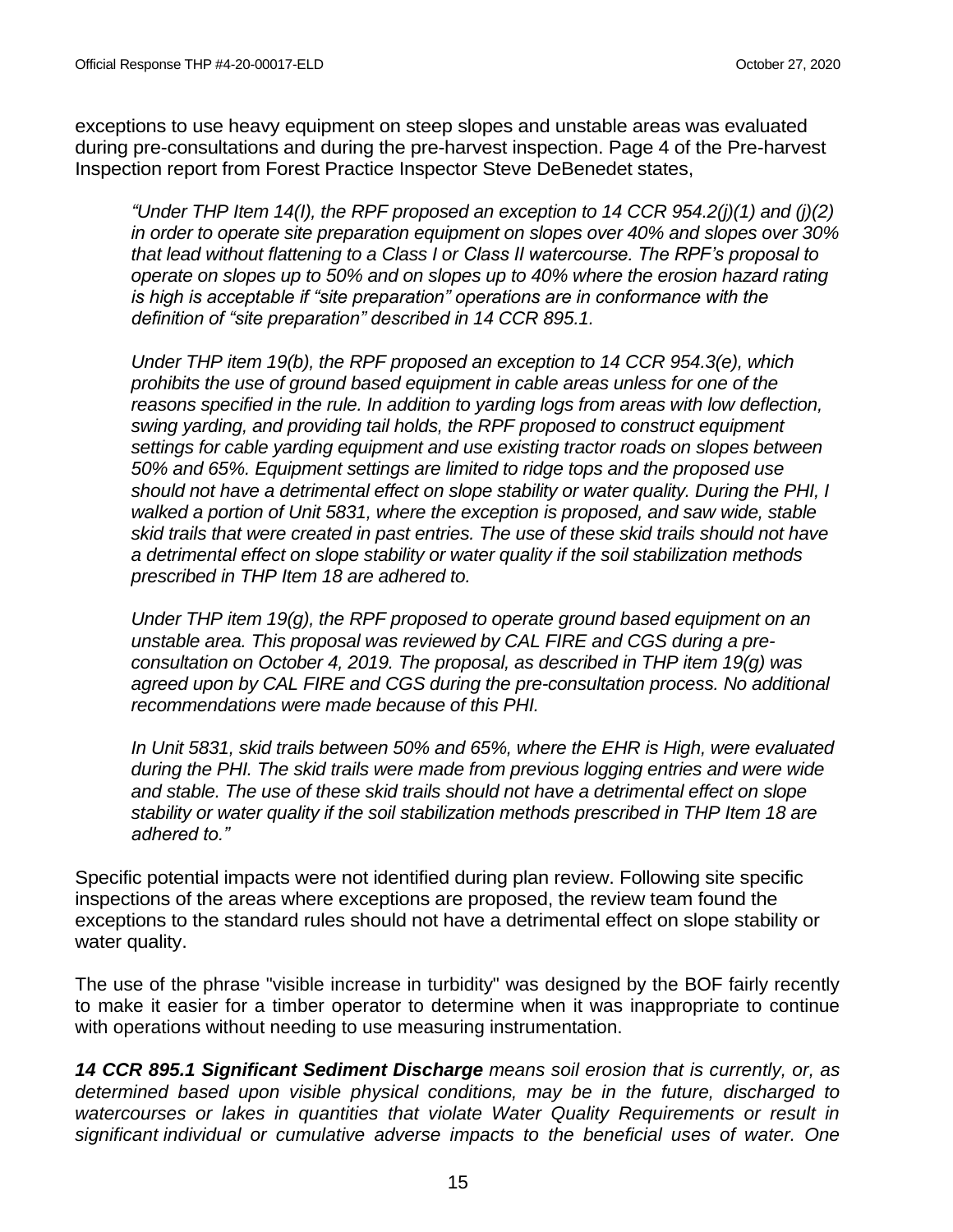*indicator of a Significant Sediment Discharge is a visible increase in turbidity to receiving Class I, II, III, or IV waters.*

The intent and purpose of the Watercourse and Lake Project Rules, "*is to ensure that Timber Operations do not potentially cause significant adverse site-specific and cumulative Impacts to the beneficial uses of water, native aquatic and Riparian-associated species, and the beneficial functions of Riparian zones; or result in an unauthorized take of listed aquatic species; or threaten to cause violation of any applicable legal requirements. This article also provides protection measures for application in watersheds with listed anadromous salmonids and watersheds listed as water quality limited under Section 303(d) of the Federal Clean Water Act."* [14 CCR 956]

The rules are designed to avoid impacts to water quality by limiting Timber Operations near watercourses, lakes, marshes, meadows, and other wet areas. An approved THP must follow strict mitigations to avoid impacts to water quality, turbidity standards, basin plans or the beneficial uses of water. All the following rules in this regard are in effect:

#### **914.5, 934.5, 954.5 Servicing of Logging Equipment, Disposal of Refuse, Litter, Trash and Debris [All Districts]**

The following standards shall be adhered to in servicing logging equipment and disposing of refuse, litter, trash and debris:

**(a)** Equipment used in timber operations shall not be serviced in locations where servicing will allow grease, oil, or fuel to pass into lakes or watercourses.

**(b)** Non-biodegradable refuse, litter, trash, and debris resulting from timber operations, and other activity in connection with the operations shall be disposed of concurrently with the conduct of timber operations.

## **914.6, 934.6, 954.6 Waterbreaks [All Districts, with variation]**

The following standards are applicable to the construction of waterbreaks:

**(a)** except as otherwise provided for in the rules:

**(1)** All waterbreaks shall be installed no later than the beginning of the winter period of the current year of timber operations.

**(2)** Installation of drainage facilities and structures is required from October 15 to November 15 and from April 1 to May 1 on all constructed skid trails and tractor roads prior to sunset if the National Weather Service forecast is a "chance" (30% or more) of rain within the next 24 hours.

**(b)** Waterbreaks shall be constructed concurrently with the construction of firebreaks and immediately upon conclusion of use of tractor roads, roads, layouts, and landings which do not have permanent and adequate drainage facilities, or drainage structures.

**(c)** Distances between waterbreaks shall not exceed the following standards: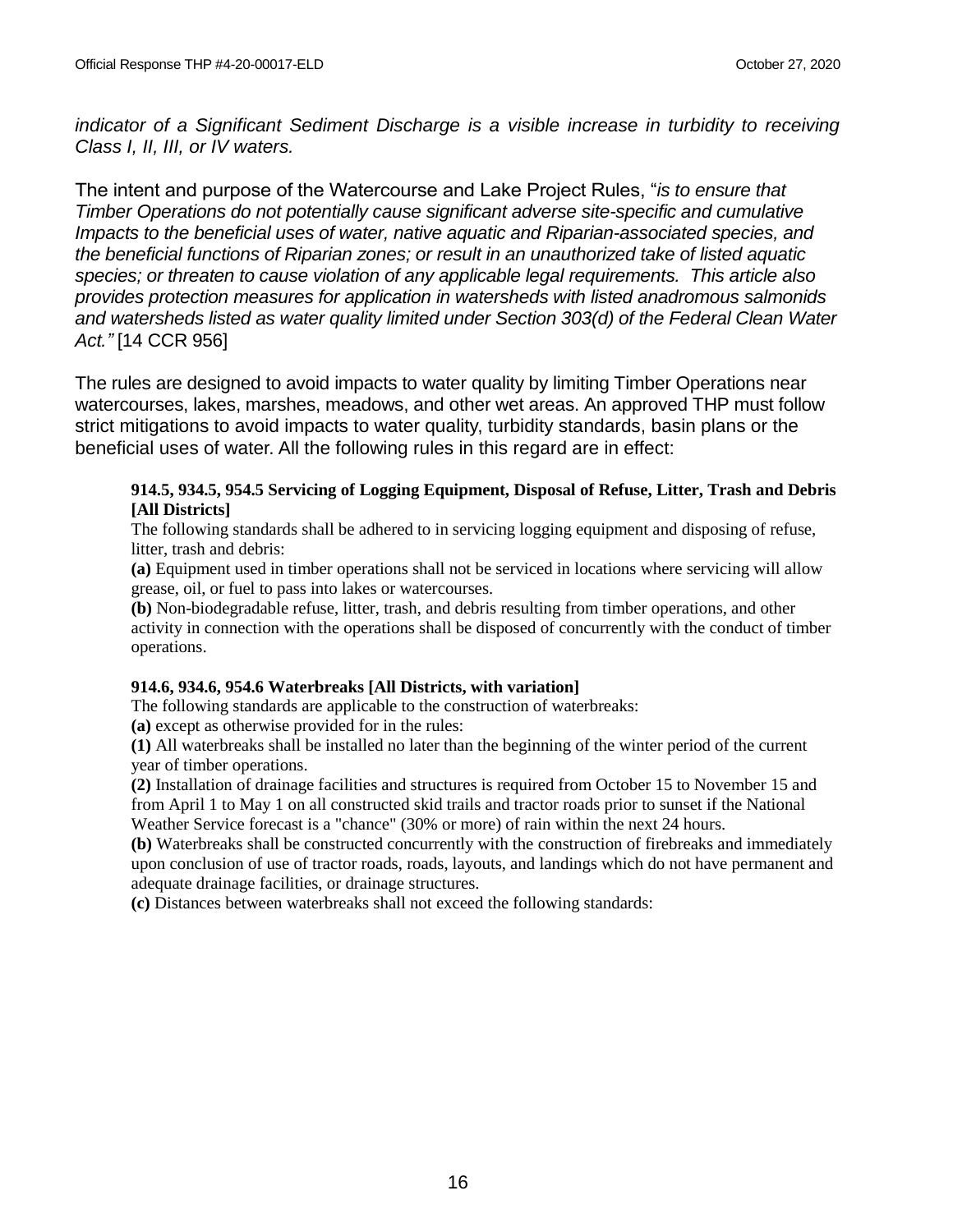| Estimated<br>Hazard Road<br>Rating    | U.S. Equivalent Measure<br>or Trail Gradient<br>(in percent) |                         |                        |                       |                                  | Metric Measure<br>Road or Trail Gradient<br>(in percent) |                                  |                                  |
|---------------------------------------|--------------------------------------------------------------|-------------------------|------------------------|-----------------------|----------------------------------|----------------------------------------------------------|----------------------------------|----------------------------------|
| $10 \text{ or }$<br>$11 - 25$<br>Less | 26-50                                                        | >50                     |                        |                       | $10 \text{ or }$<br>less         | $11-25$ 26-50                                            |                                  | > 50                             |
|                                       | Feet                                                         | Feet                    | Feet                   | Feet                  |                                  |                                                          | Meters Meters Meters Meters      |                                  |
| Extreme<br>High<br>Moderate<br>Low    | 100<br>150<br><b>200</b><br>300                              | 75<br>100<br>150<br>200 | 50<br>75<br>100<br>150 | 50<br>50<br>75<br>100 | 30.48<br>45.72<br>60.96<br>91.44 | 22.86<br>30.48<br>45.72<br>60.96                         | 15.24<br>22.35<br>30.48<br>45.72 | 15.24<br>15.24<br>22.35<br>30.48 |

#### MAXIMUM DISTANCE BETWEEN WATERBREAKS

The appropriate waterbreak spacing shall be based upon the erosion hazard rating and road or trail gradient.

**(d)** Cable roads that are so deeply cut as to divert and carry water away from natural drainage patterns for more than 100 feet shall have waterbreaks installed on them at 100 feet intervals, or other appropriate erosion control measure may be applied if specified in the plan.

**(e)** Waterbreaks shall be installed at all natural watercourses on tractor roads and firebreaks regardless of the maximum distances specified in this section, except where permanent drainage facilities are provided.

**(f)** Waterbreaks shall be located to allow water to be discharged into some form of vegetative cover, duff, slash, rocks, or less erodible material wherever possible, and shall be constructed to provide for unrestricted discharge at the lower end of the waterbreak so that water will be discharged and spread in such a manner that erosion shall be minimized. Where waterbreaks cannot effectively disperse surface runoff, including where waterbreaks on roads and skid trail cause surface run-off to be concentrated on downslopes, roads or skid trails, other erosion controls shall be installed as needed to comply with Title 14 CCR 914 [934, 954].

**(g)** Waterbreaks shall be cut diagonally a minimum of 15.2 cm (6 inches) into the firm roadbed, cable road, skid trail or firebreak surface and shall have a continuous firm embankment of at least 15.2 cm (6 in.) in height immediately adjacent to the lower edge of the waterbreak cut.

**(h)** Waterbreaks or any other erosion controls on skid trails, cable roads, layouts, firebreaks, abandoned roads, and site preparation areas shall be maintained during the prescribed maintenance period and during timber operations as defined in PRC Sections 4527 and 4551.5 so that they continue to function in a manner which minimizes soil erosion and slope instability and which prevents degradation of the quality and beneficial uses of water. The method and timing of waterbreak repair and other erosion control maintenance shall be selected with due consideration given to the protection of residual trees and reproduction and the intent of 14 CCR 914 [934, 954].

**(i)** The prescribed maintenance period for waterbreaks and any other erosion control facilities on skid trails, cable roads, layouts, firebreaks, abandoned roads, and site preparation areas, shall be at least one year.

The Director may prescribe a maintenance period extending as much as three years after filing of the work completion report in accordance with 14 CCR 1050.

#### **914.8, 934.8, 954.8 Tractor Road Watercourse Crossing [All Districts]**

Watercourse crossing facilities on tractor roads shall be planned, constructed, maintained, and removed according to the following standards:

**(a)** The number of crossings shall be kept to a minimum. Existing crossing locations shall be used wherever feasible.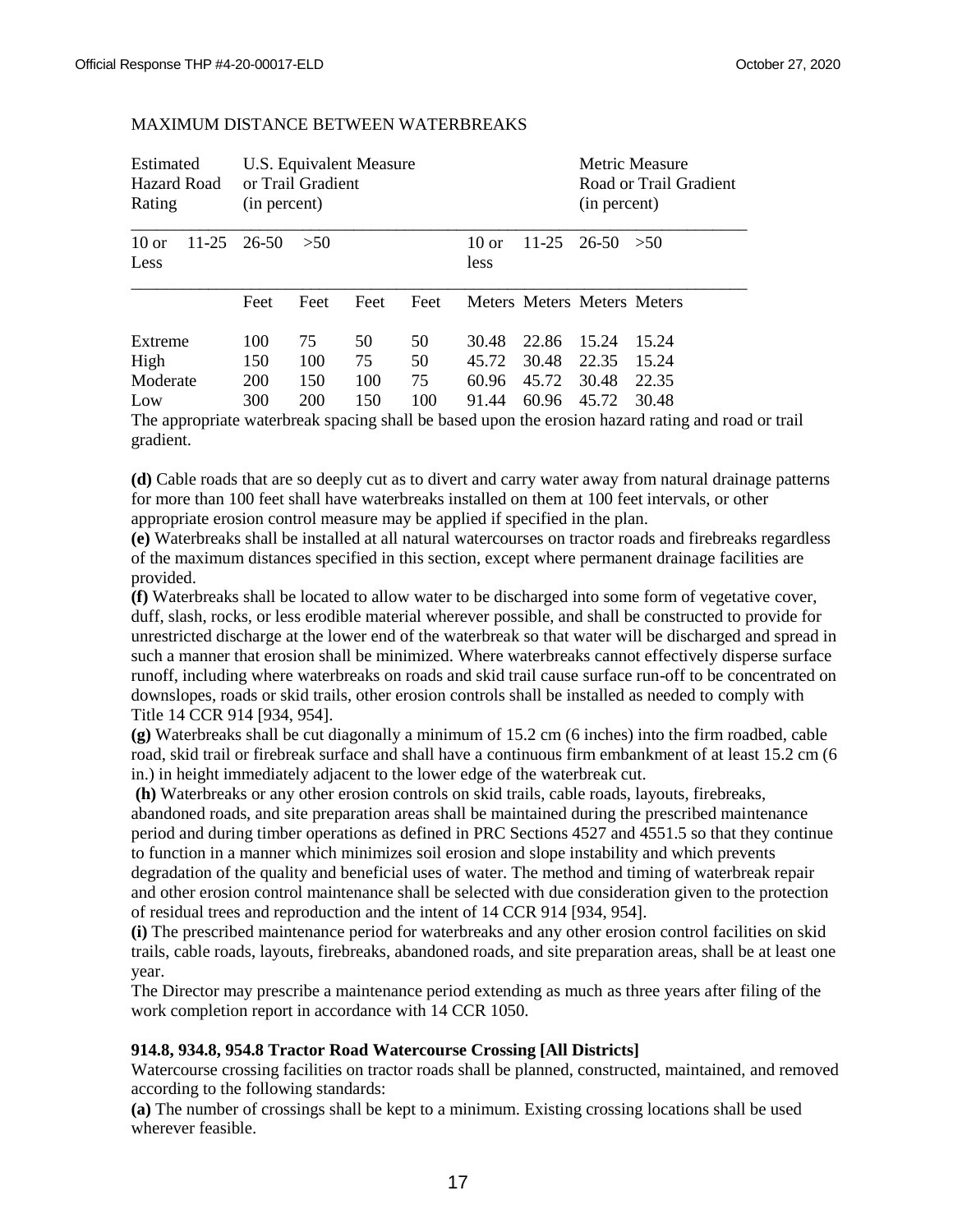**(b)** A prepared watercourse crossing using a structure such as a bridge, culvert, or temporary log culvert shall be used to protect the watercourse from siltation where tractor roads cross a watercourse in which water may be present during the life of the crossing.

**(c)** Crossing facilities on watercourses that support fish shall allow for unrestricted passage of all life stages of fish that may be present, and for unrestricted passage of water. Such crossing facilities shall be fully described in sufficient clarity and detail to allow evaluation by the review team and the public, provide direction to the LTO for implementation, and provide enforceable standards for the inspector. **(d)** Tractor road watercourse crossing facilities shall be removed and stabilized before the beginning of the winter period to the standards of 14 CCR  $\S$  923.9 [943.9, 963.9], subsections (p)(1)-(4), or as specified in the winter period operating plan. The RPF may propose an exception if explained and justified in the plan. The exception may be approved if found by the Director to be in conformance with this article.

**(e)** If the watercourse crossing involves a culvert, the minimum diameter shall be stated in the THP and the culvert shall be of a sufficient length to extend beyond the fill material.

**(f)** Consistent with the protection of water quality, exceptions may be provided through the Fish and Game Code and shall be indicated in the plan.

#### **916.3, 936.3, 956.3 General Limitations Near Watercourses, Lakes, Marshes, Meadows and Other Wet Areas [All Districts]**

The quality and beneficial uses of water shall not be unreasonably degraded by timber operations. During timber operations, the timber operator shall not place, discharge, or dispose of or deposit in such a manner as to permit to pass into the water of this state, any substances or materials, including, but not limited to, soil, silt, bark, slash, sawdust, or petroleum, in quantities deleterious to fish, wildlife, or the quality and beneficial uses of water. All provisions of this article shall be applied in a manner which complies with this standard.

**(a)** When there is reasonable expectation that slash, debris, soil, or other material resulting from timber operations, falling or associated activities, will be deposited in Class I and Class II waters below the watercourse or lake transition line or in watercourses which contain or conduct Class IV water, those harvest activities shall be deferred until equipment is available for its removal, or another procedure and schedule for completion of corrective work is approved by the Director.

**(b)** Accidental depositions of soil or other debris in lakes or below the watercourse or lake transition line in waters classed I, II, and IV shall be removed immediately after the deposition or as approved by the Director.

**(c)** The timber operator shall not construct or reconstruct roads, construct or use tractor roads or landings in Class I, II, III or IV watercourses, in the WLPZ, marshes, wet meadows, and other wet areas unless when explained and justified in the THP by the RPF, and approved by the Director, except as follows:

**(1)** At prepared tractor road crossings as described in 914.8(b) [934.8(b), 954.8(b)].

**(2)** Crossings of Class III watercourses which are dry at the time of timber operations.

**(3)** At existing road crossings.

**(4)** At new tractor and road crossings approved as part of the Fish and Game Code process (F&GC 1600 et seq.).

Use of existing roads is addressed in  $916.4(a)$  [936.4(a), 956.4(a)].

**(d)** Vegetation, other than commercial species, bordering and covering meadows and wet areas shall be retained and protected during timber operations unless explained and justified in the THP and approved by the Director. Soil within the meadows and wet areas shall be protected to the maximum extent possible.

**(e)** Trees cut within the WLPZ shall be felled away from the watercourse by pulling or other mechanical methods if necessary, in order to protect the residual vegetation in the WLPZ. Exceptions may be proposed in the THP and used when approved by the Director.

**(f)** Where less than 50% canopy exists in the WLPZs of Class I and II waters before timber operations, only sanitation salvage which protects the values described in 14 CCR 916.4(b) [936.4(b), 956.4(b)] shall be allowed.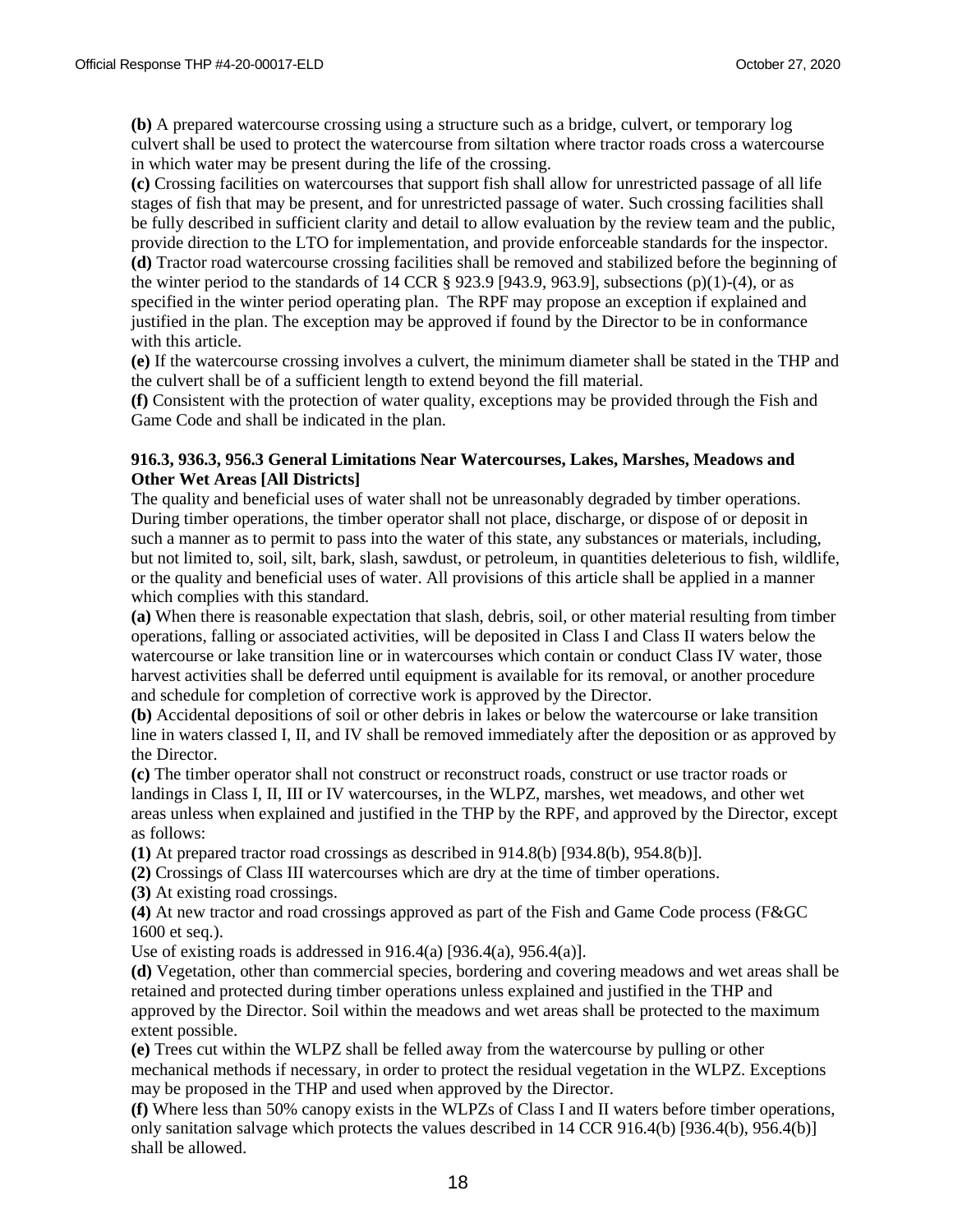**(g)** Recruitment of large woody debris for instream habitat shall be provided by retaining at least two living conifers per acre at least 16 inches diameter breast high and 50 ft. tall within 50 ft. of all Class I and II watercourses.

#### **916.4, 936.4, 956.4 Watercourse and Lake Protection [All Districts]**

**(a)** The RPF or supervised designee shall conduct a field examination of all lakes and watercourses and shall map all lakes and watercourses which contain or conduct Class I, II, III or IV waters. **(1)** As part of this field examination, the RPF or supervised designee shall evaluate areas near, and areas with the potential to directly impact, watercourses and lakes for sensitive conditions including, but not limited to, existing and proposed roads, skidtrails and landings, unstable and erodible watercourse banks, unstable upslope areas, debris, jam potential, inadequate flow capacity, changeable channels, overflow channels, flood prone areas, and riparian zones wherein the values set forth in 14 CCR §§ 916.4(b) [936.4(b), 956.4(b)] are impaired. The RPF shall consider these conditions, and those measures needed to maintain, and restore to the extent feasible, the functions set forth in 14 CCR §§ 916.4(b) [936.4(b), 956.4(b)], when proposing WLPZ widths and protection measures. The plan shall identify such conditions, including where they may interact with proposed timber operations, that individually or cumulatively significantly and adversely affect the beneficial uses of water, and shall describe measures to protect and restore to the extent feasible, the beneficial uses of water. In proposing, reviewing, and approving such measures, preference shall be given to measures that are onsite, or to offsite measures where sites are located to maximize the benefits to the impacted portion of a watercourse or lake.

**(2)** As part of this field examination, the RPF or supervised designee shall map the location of spawning and rearing habitat for anadromous salmonids, and the condition of the habitat shall be evaluated using habitat typing that at a minimum identifies the pool, flatwater, and riffle percentages. The opportunity for habitat restoration shall be described within the plan for each Class I watercourse, and for each Class II watercourse that can be feasibly restored to a Class I.

**(3)** The mapping of conditions identified in subsection (a)(1) and (a)(2) above, and their protective measures, shall be sufficiently clear and detailed to permit the Director and the other review team representatives to evaluate the potential environmental impacts of timber operations, the proposed mitigation measures and the proposed restoration measures.

**(4)** The mapping of conditions identified in subsection (a)(1) and (a)(2) above, and their protective measures, shall be sufficiently clear and detailed to provide direction and clear guidance to the timber operator.

**(5)** The mapping of conditions identified in 14 CCR § 916.4 [936.4, 956.4] subsections (a)(1) and (a)(2), and their protective and restoration measures, should be done at a scale of 1:2,400. In sitespecific cases, the mapping of critical locations of corrective work and logging operation impacts shall be done at a scale of at least 1:240 when the Director determines it is necessary to evaluate the plan. **(6)** One set of photocopies of recent stereo aerial photographs of the plan area may be required by the Director.

**(b)** The standard width of the WLPZ and/or the associated basic protection measures shall be determined from Table I (14 CCR 916.5 [936.5, 956.5]) or Section 916.4(c) [956.4(c), 956.4(c)], and shall be stated in the plan. A combination of the rules, the plan, and mitigation measures shall provide protection for the following:

- **a.** Water temperature control.
- **b**. Streambed and flow modification by large woody debris.
- **c.** Filtration of organic and inorganic material.
- **d.** Upslope stability.
- **e.** Bank and channel stabilization.
- **f.** Spawning and rearing habitat for salmonids
- **g.** Vegetation structure diversity for fish and wildlife habitat, possibly including but not limited to:
- **1.** Vertical diversity
	- **2.** Migration corridor
	- **3.** Nesting, roosting, and escape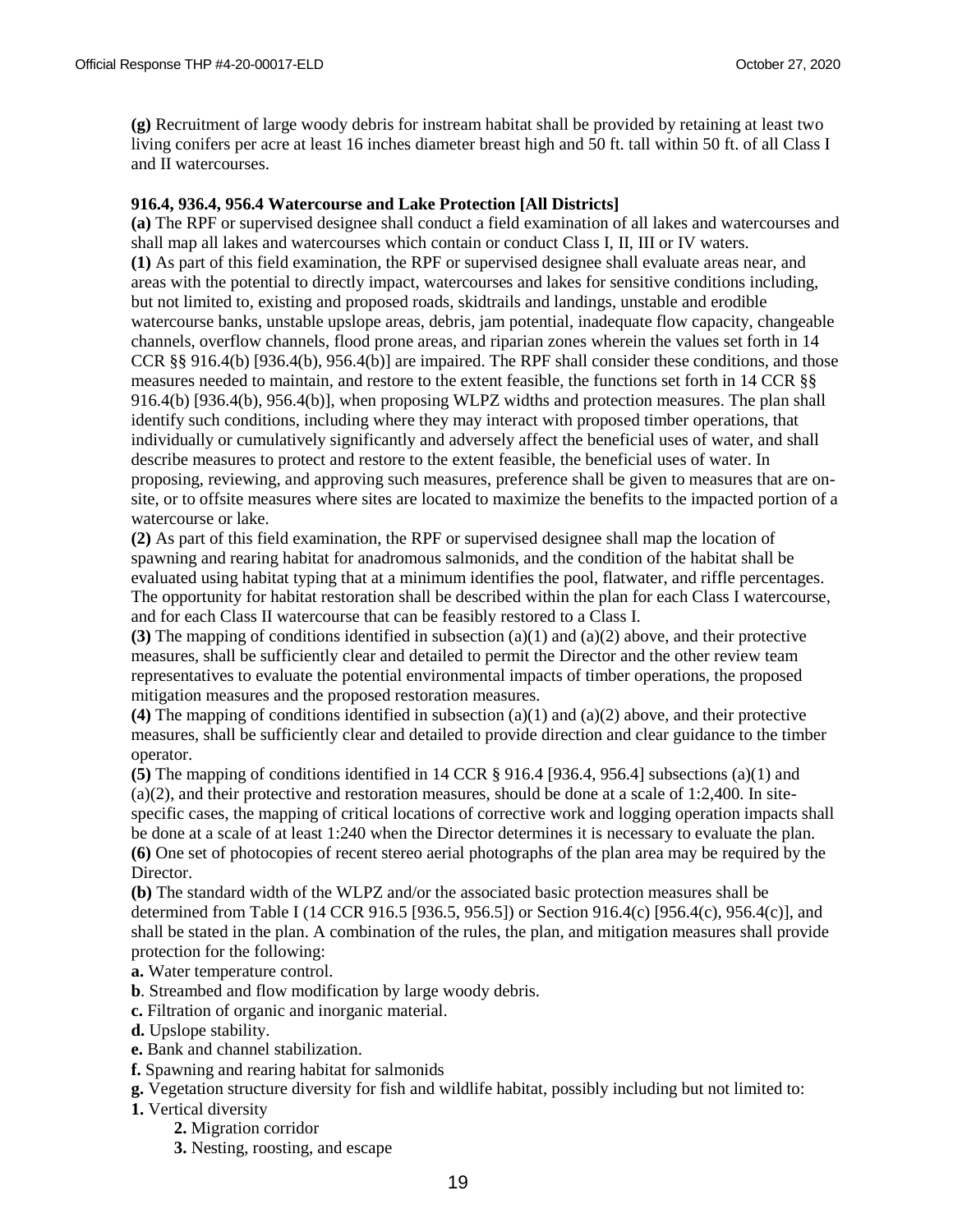**4.** Food abundance

**5.** Microclimate modification

- **6.** Snags
- **7.** Surface cover

**(1)** Measures and the appropriate zone widths for the protection of the State's waters which have been taken from Table I (14 CCR 916.5 [936.5, 956.5]) or developed under Section 916.4(c) [936.4(c), 956.4(c)] shall be stated in the THP.

**(2)** All timber operations shall conform to the marking, flagging and other identification of protective measures specified in CCR 916.4 [936.4, 956.4] and 916.5 [936.5, 956.5] and the THP. Conformance shall be determined based on the evaluation of no less than a 200 foot lineal segment of each watercourse or lake.

**(3)** The width of the WLPZ shall be measured along the surface of the ground from the watercourse or lake transition line or in the absence of riparian vegetation from the top edge of the watercourse bank. **(4)** Slopes shall be measured in percent for the proposed WLPZ. If topography within the proposed WLPZ is variable, segments of the proposed WLPZ should be segregated by slope class as indicated in Table I, 14 CCR 916.5 [936.5, 956.5].

**(5)** If requested by either party, and after on-the-ground inspection, the RPF and the Director may increase or decrease the width of a proposed WLPZ. A decrease shall not exceed 25 percent of the width as determined by the procedure prescribed in Sections 14 CCR 916.4(c) [936.4(c), 956.4(c)], and 916.5 [936.5, 956.5]. Such changes in zone width shall be based on considerations of soil, slope, climatic factors, biologic, hydrologic, and geologic values listed in Section 14 CCR 916.4(b) [936.4(b), 956.4(b)], silvicultural methods, yarding systems, road location, and site preparation activities. In no case shall the width be adjusted to less than 50 feet for Class I and II waters. Where soil surfaced roads exist within the standard WLPZ, no in-lieu reduction of WLPZ width shall be approved.

**(6)** Within the WLPZ, at least 75% surface cover and undisturbed area shall be retained to act as a filter strip for raindrop energy dissipation, and for wildlife habitat. This percentage may be adjusted to meet site specific conditions when proposed by the RPF and approved by the Director or where broadcast burning is conducted under the terms of a project type burning permit and in compliance with 14 CCR 915.2(b) [935.2(b), 955.2(b)].

**(c)** The protection and WLPZ widths for Class III and Class IV waters shall prevent the degradation of the downstream beneficial use of water and shall be determined on a site-specific basis.

**(1)** Where operations occur adjacent to Class III watercourses, the RPF shall designate in the THP an equipment limitation zone (ELZ) of at least 25 feet where sideslope steepness is less than 30% and at least 50 feet where sideslope steepness is 30% or greater unless explained and justified otherwise in the THP and approved by the Director. Class III watercourses within logging areas where the EHR is Low and the slopes are less than 30% shall not require an ELZ unless proposed by the RPF or required by the Director. The RPF shall describe the limitations on the use of heavy equipment in the THP. Where appropriate to protect the beneficial uses of water the RPF shall describe additional protection measures which may include surface cover retention, vegetation protection and timber falling limitations. The location of the areas of heavy equipment use in any ELZ shall be clearly described in the plan, or flagged or marked on the ground before the preharvest inspection. When necessary to protect the beneficial use of water, the RPF shall designate and the Director may require a WLPZ for Class III and Class IV waters or an ELZ for Class IV waters.

**(2)** The width of the WLPZ for Class III and IV waters shall be determined from on-site inspection. Minimum protective measures required when Class III and Class IV protection zones are necessary are contained in Table I 14 CCR 916.5 [936.5, 956.5].

**(3)** Soil deposited during timber operations in a Class III watercourse other than at a temporary crossing shall be removed and debris deposited during timber operations shall be removed or stabilized before the conclusion of timber operations, or before October 15. Temporary crossings shall be removed before the winter period, or as approved by the Director.

**(4)** When approved by the Director on an individual plan basis as provided in Section 14 CCR 916.4(c)(1) [936.4(c)(1), 956.4(c)(1)] Class IV waters shall be exempted from required protection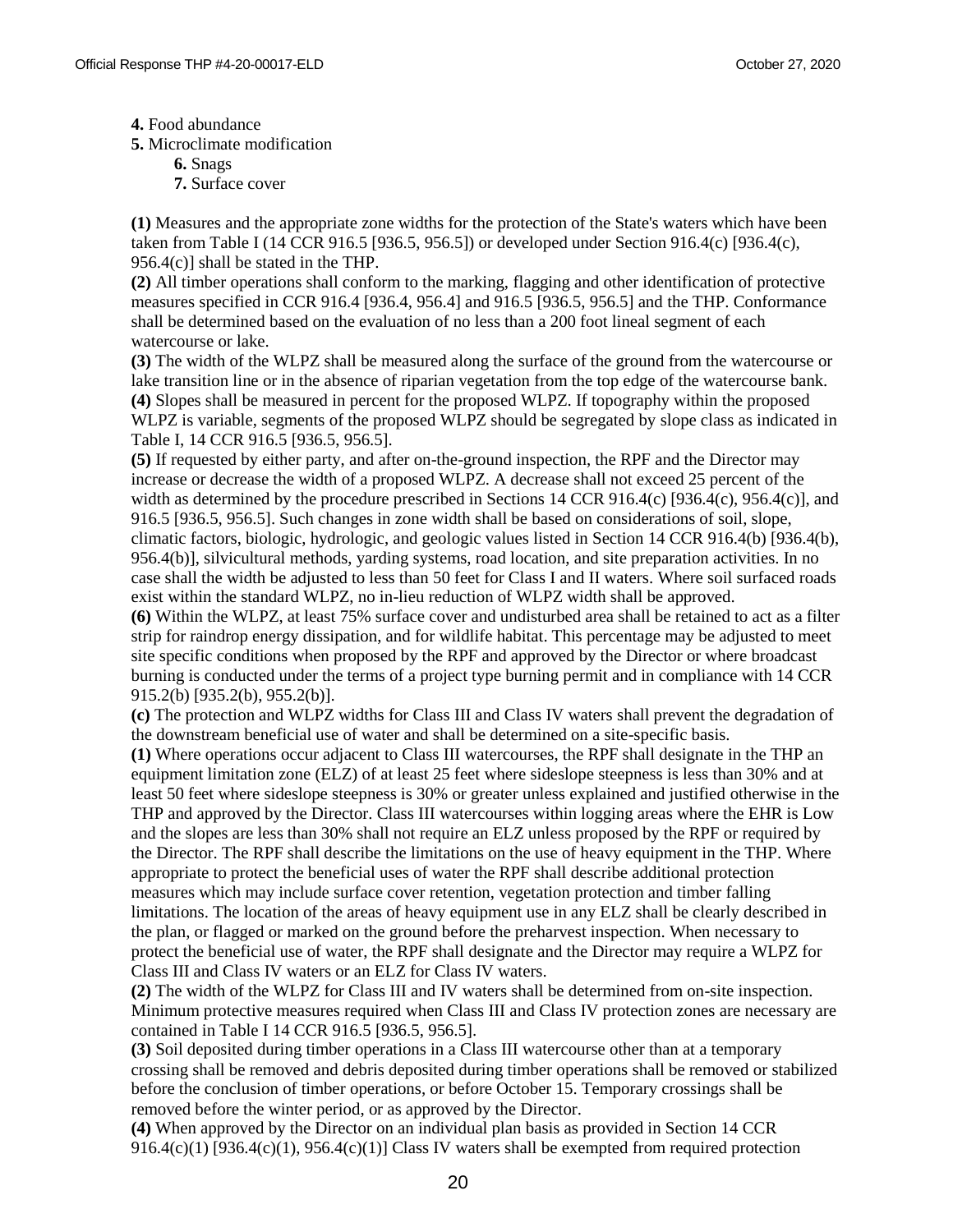when such protection is inconsistent with the management objectives of the owner of the manmade watercourse. **(d)** Heavy equipment shall not be used in timber falling, yarding, or site preparation within the WLPZ unless such use is explained and justified in the THP and approved by the Director. **(e)** Flagging for heavy equipment use within the WLPZ adjacent to Class I waters and for all tractor road watercourse crossings of all watercourses must be completed before the preharvest inspection if one is conducted or start of operations, whichever comes first. Flagging for heavy equipment use within the WLPZ adjacent to Class II, III and IV waters may be done at the option of the RPF or as required by the Director on a site-specific basis.

**(f)** Subsection (d) does not apply to (1)-(4) below. Subsection (e) does not apply to (2)-(4) below.

**(1)** At prepared tractor road crossings as described in 914.8(b) [934.6(b), 954.8(b)].

**(2)** Crossings of Class III watercourses which are dry at the time of timber operations.

**(3)** At existing road crossings.

**(4)** At new tractor and road crossings approved as part of the Fish and Game Code Process (F&GC 1600 et seq.).

#### **916.7, 936.7, 956.7 Reduction of Soil Loss [All Districts]**

Within the watercourse and lake protection zone adjacent to Class I and Class II waters, areas where mineral soil exceeding 800 continuous square feet in size, exposed by timber operations, shall be treated for reduction of soil loss. Treatment shall be done prior to October 15th except that such bare areas created after October 15th shall be so treated within 10 days, or as agreed to by the Director. Stabilization measures shall be included and explained in the THP or other required notices. Stabilization measures shall be selected that will prevent significant movement of soil into Class I and II waters and may include, but need not be limited to, mulching, rip-rapping, grass seeding, or chemical soil stabilizers.

**(a)** This section does not apply to the traveled surface of roads. Erosion control measures on road surfaces are specified in 14 CCR 923 [943, 963].

**(b)** Where mineral soil has been exposed by timber operations on approaches to watercourse crossings of Class I or II waters, or Class III waters if an ELZ or WLPZ is required, the disturbed area shall be stabilized to the extent necessary to prevent the discharge of soil into watercourses or lakes in amounts deleterious to the quality and beneficial uses of water.

**(c)** Where necessary to protect beneficial uses of water from timber operations, protection measures, such as seeding, mulching, or replanting, shall be specified to retain and improve the natural ability of the ground cover within the standard width of the WLPZ to filter sediment, minimize soil erosion, and stabilize banks of watercourses and lakes.

The Forest Practice Rules include a myriad of rules designed to protect water quality and the beneficial uses of water. Rules specific to the protection of water quality are found under Article 4 Harvesting Practices and Erosion Control, Article 5 Site Preparation, Article 6 Watercourse and Lake Protection, and Article 12 Logging, Roads, Landings, and Logging Road Watercourse Crossings. The Department evaluated this THP for conformance with these rules and found the THP to be in conformance. After approval of the THP, CAL FIRE conducts inspections of the logging area before, during and after timber operations to determine if the timber operations are conducted pursuant to the Forest Practice Rules and the THP. If issues are found, appropriate enforcement action is taken to address the issue and prevent it from occurring again. The numerous rules and regulations designed to prevent impacts to water quality are in effect during the implementation of this THP, therefore impacts to water quality are not expected.

#### **Wildlife Protection:**

The THP describes appropriate scoping for species which may occur within the biological assessment area. Surveys and protection measures are described on pages 69-76. The Department finds the RPF did his due diligence in scoping for wildlife species.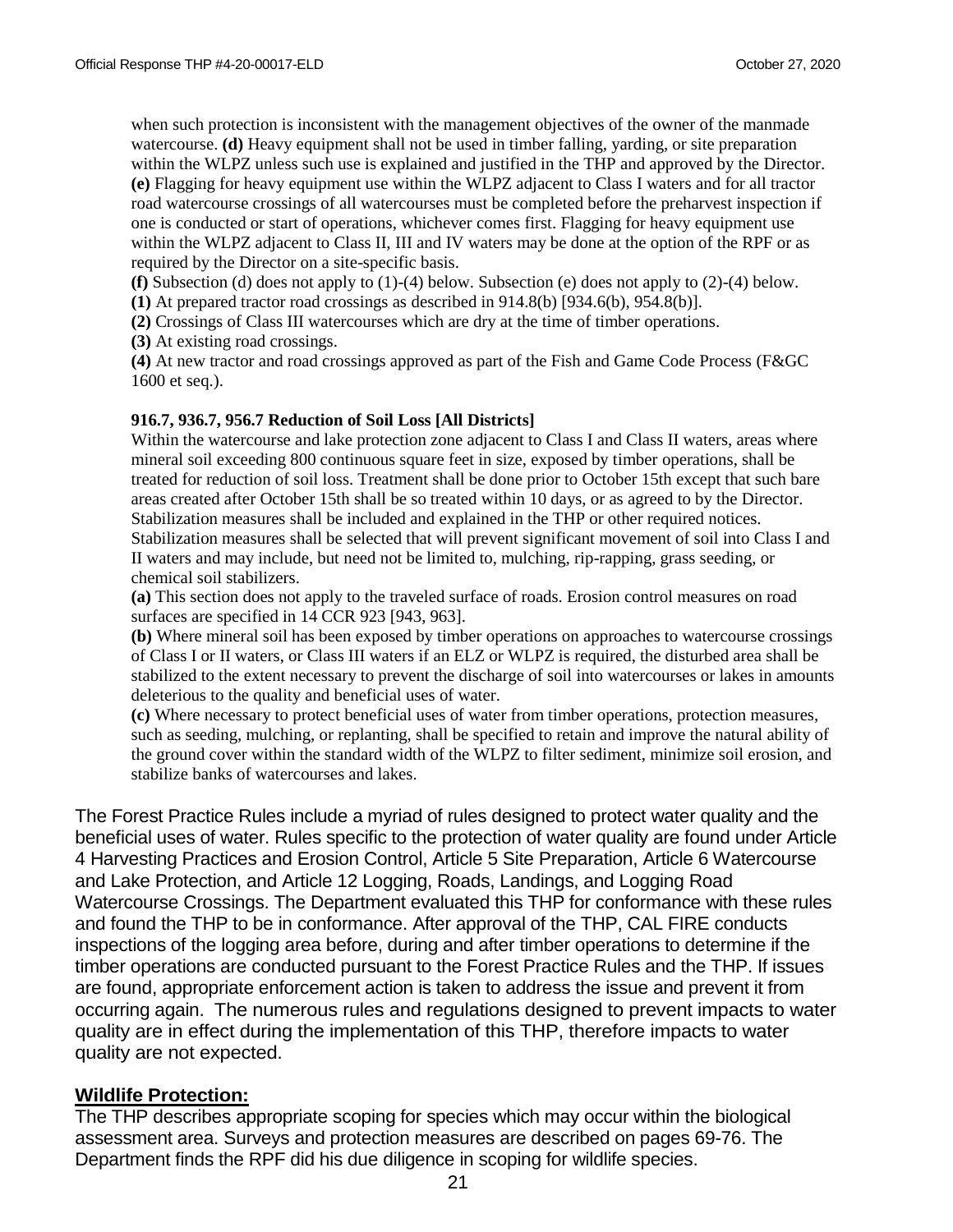In the instance of requiring pre-operational surveys, it is important to reference what the RPF wrote on page 196 for contextual purposes. The plan states:

*"Harvest plan development includes a number of actions that provide significant protections for raptors. Existing databases (NDDB, SPI, NSO, CSO, Forest Service, DFW, and CDF) are checked for locations of known raptor activity centers within 1 mile of proposed activities. Known raptor sites are provided protection, within the design of the harvest plan, based upon the current legal status (T&E, Board listed, or other nonlisted raptor) and the current status of the activity center. Cal Fire, DFW and FWS are consulted as required by the State and Federal ESAs, FPA, and CEQA. Harvest plan design features that provide for raptor protection include unit location, amount of harvest, type of silviculture, and timing of management activities. For listed species, specific surveys are conducted as required by law, regulation, or SPI internal needs.* 

*In addition to the harvest plan design protection measures, SPI foresters, biologists, botanists, and contractors have been trained in the identification of raptor species likely to be using SPI land. This training includes office and field identification of individual species, and well as knowledge of other indicators of raptor use, such as plucking posts, prey remains, and nest structures. Over the last two decades, this type of training has allowed individuals to identify and document the majority of the raptor sites that are currently known to exist on or adjacent to SPI land. This discovery and documentation generally occurs during the normal processes of forest inventory and harvest plan preparation. This information provides an important feedback loop, since these discoveries are included, at a minimum, as an entry into SPI's database assuring the information is available to any new THP planning work."*

SPI has conducted all the appropriate database searches to determine if known raptors are located within the plan area and within the biological assessment area. The plan also elaborates about the protection measures given to listed and non-listed raptors and a detailed discussion is on page 197 of the THP:

## Page 197

## *"Listed Raptors*

## *Listed Raptors Known Nest Sites*

*It is SPI policy to visit all known active nest sites of listed raptors within 1/4 mile of harvest operations, if allowed by the landowner, to determine if operations could negatively impact specific raptor activities. Northern Goshawk, a BOF Sensitive species is within )1/4 of Harvest Areas proposed for this THP.*

## *Listed Raptor Protection Measures*

*When an occupied nest of any raptor is discovered it is SPI policy to conduct consultation with appropriate experts, and institute appropriate protection measures. For listed species, this process is described in Section II, item 32."*

Page 199

*"Non-listed Raptors Non-listed raptor safeguard measures Non-listed Raptors - Known Nest Sites*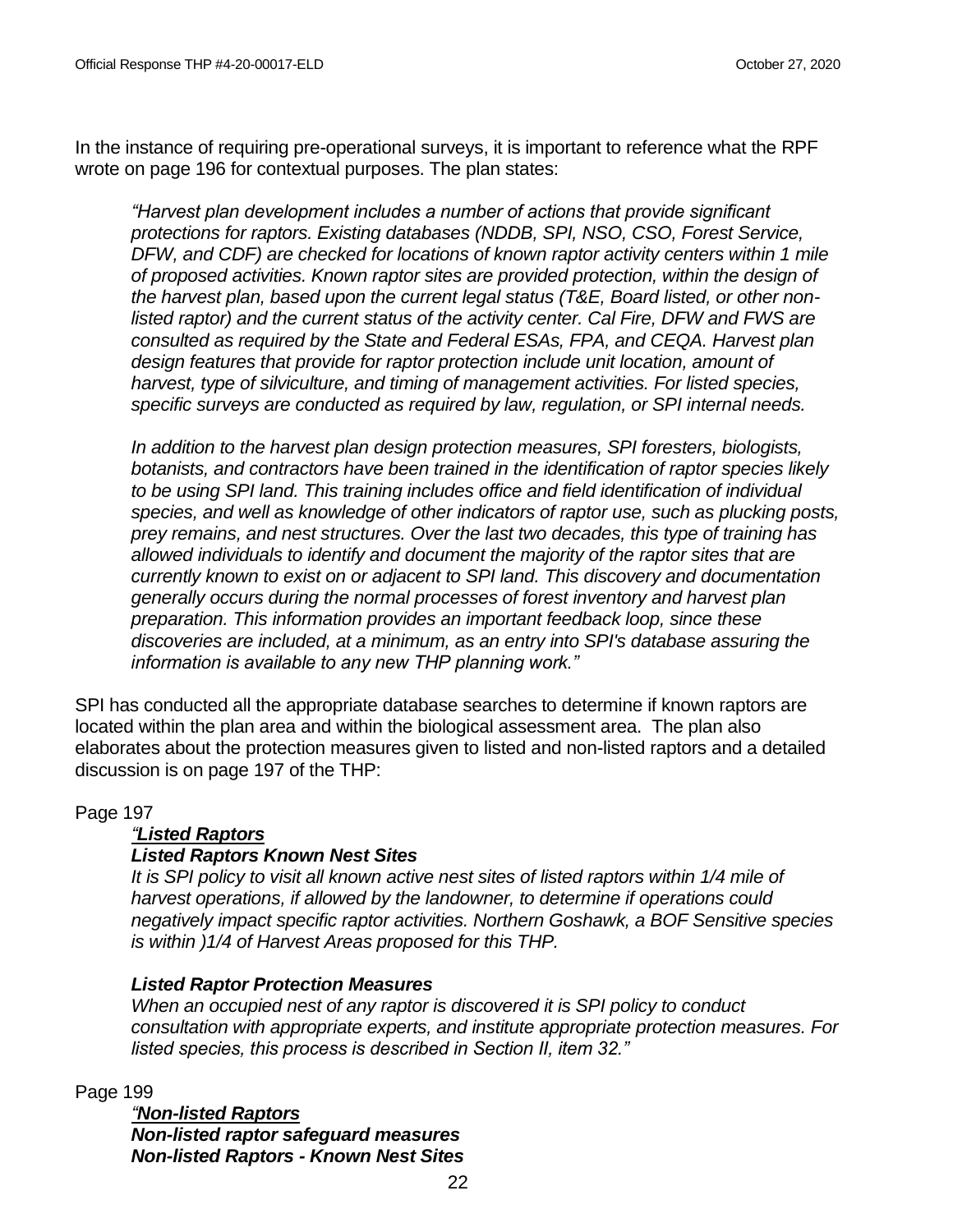*Sierra Pacific Industries timberlands are managed to provide a broad range of diverse forest habitats important to raptor species. Unoccupied nest sites of non-listed species will generally not receive additional special consideration during THP preparation as there is neither evidence of a scarcity of available nesting sites in SPI forests nor an indication that raptors would be unable to find materials they could use to construct nests which would rise to a level of significant adverse impact. Historical nest sites located within harvest units or within 1/4 mile of harvest units will be visited during the year of harvest to determine occupancy status. If any nest site is determined to be currently occupied, protection measures shall be instituted as described below.*

## *Non-listed Raptors - Nest Sites Discovered Prior to, or During, Operations*

*If an occupied nest of a non-listed raptor is discovered during timber operations, the timber operator will suspend all vegetation disturbing activities within 0.25 mile of the occupied nest until an SPI forester (or designee) with the advice of a biologist has designated the nest tree, perch trees(s), screening tree(s), and replacement trees(s), which shall be left standing and unharmed These and potentially other voluntary safeguard measures will be established to minimize disturbance and provide the birds a reasonable opportunity to achieve a successful nesting attempt. Since SPI can designate and not cut any trees it so chooses, no amendment to the THP is necessary. If the RPF decides to file an amendment it shall be considered a minor amendment to the timber harvesting plan and shall reflect the voluntary. safeguard measures implemented.*

*The most recent studies of Northern Spotted Owls (genetically very similar to California Spotted Owls, and whose prey and habitat uses are also very similar) demonstrate that forest edge habitat for the prey base is an integral component in spotted owl habitat (Meyer et al. 1998, Franklin et al. 2000, Zabel et al. 2003, Olsen et al. 2004). This is especially relevant in low to mid elevation, hardwood, hardwood conifer mixed, and pine I mixed conifer forest types. If there is adequate nesting habitat then food becomes the constraining influence on owl success. Harvesting creates edge that in turn causes the development of habitat types known to produce prey.*

*Because SPI's land contains adequate nesting and roosting habitat, and th rough management necessary prey producing "edge" habitat, SPI provides habitat for owls. Additionally, good silviculture practiced over time will increase the average tree diameter on SPl land from 17 inches to 32 inches. So that if we assume that more stands with large trees are better for owls, forest management on private timber lands will improve owl habitat. As explained in the alternative silviculture section of this THP (given the current condition of SPI forests after years of selective logging) cutting and re-growing trees will have the end effect of increasing average tree diameter. But the more important consideration is that enough nest sites already exist and will continue to exist so that increased edge will increase prey, which is expected to improve or maintain owl density. In addition, given that spotted owls can disperse through a wide range of forested landscapes, including highly fragmented landscapes, continued management in this manner will insure that diverse forest landscapes continue to exist on SPI land, allowing dispersal by juvenile and adult spotted owls to successfully occur (Forsman et al. 2002). Therefore, active silviculture is expected to enhance owl habitat across the Sierras. According to government projections viable populations will persist without*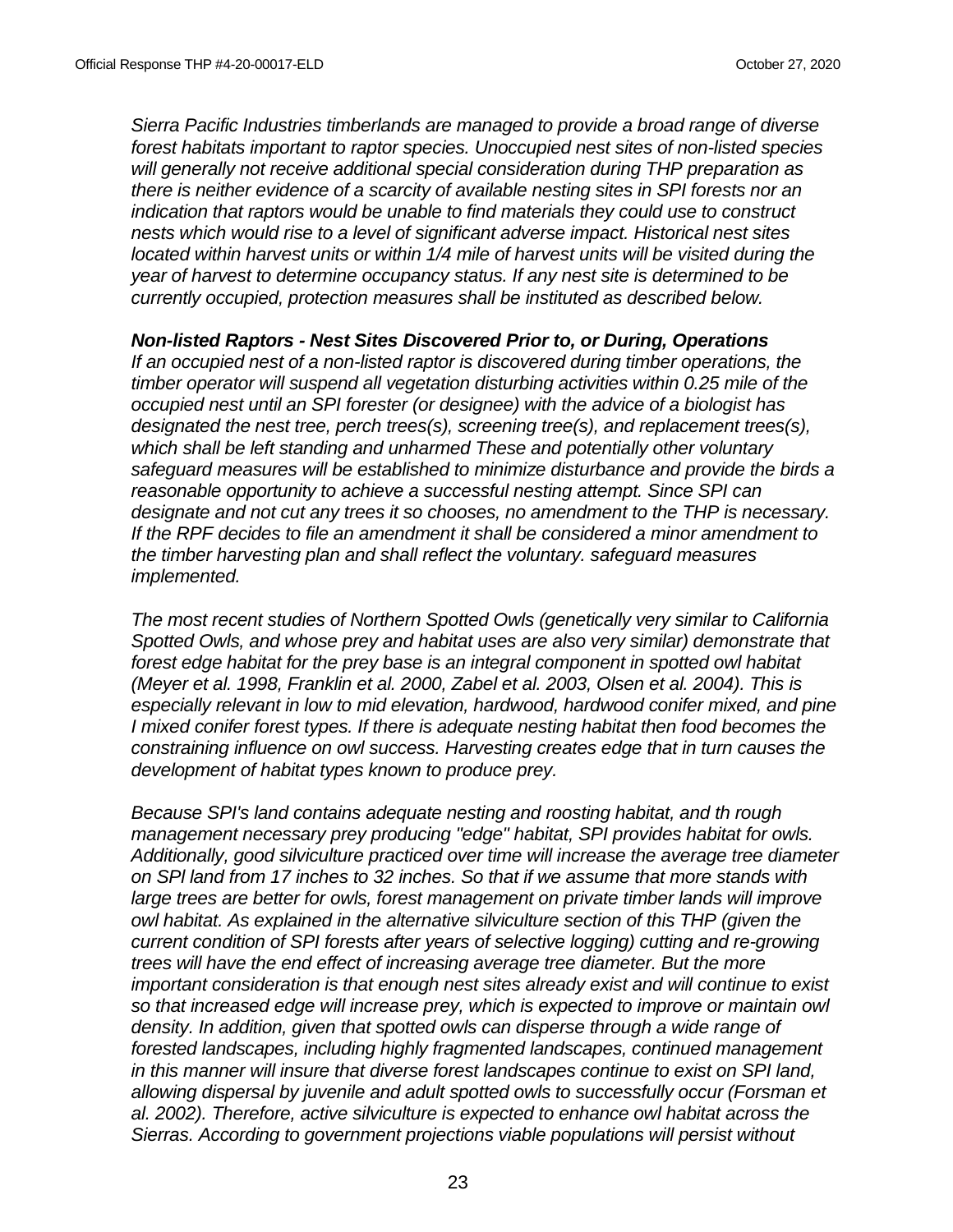*benefit from private lands and hence we anticipate only a potential positive effect from SPI's activities when analyzed on landscape or a Sierra wide basis. In the biological opinion from the USFWS and in the Framework decision it is assumed that private land will not contribute to long term habitat for the California spotted owl. (USDI, 2001, USDI(A) 2003, USDA 2001, USDA 2004, USDI 2003) As can be clearly seen in the California spotted owl discussion in this THP, SPI not only contributes to the habitat, but improves the habitat through its management practices. This is acknowledged in the USFWS decisions not list the California spotted owl (USDI 2003, USDI 2006). We believe the current research supports our conclusion that we will improve habitats for the California spotted owl. This is presented in this THP under the California spotted owl and our consideration of feasible silviculture alternatives discussion. Because we are doing significantly more to create and preserve habitat than is contemplated in the Federal Documents we conclude that at the scale of the Sierra Nevada and in context with all available federal plans, that our THP, taken together with all of our reasonably foreseeable future THPs, is not likely to have a long term significant adverse effect on the California spotted owl.*

*While at this large scale, we are persuaded that there are no adverse impacts, we will continue our analysis at the local THP planning watershed scale. Below we begin this analysis by describing the large tree dense forest habitats found on SPI lands and how we used data from a number of species to describe and define such habitats.*

## *Specific Non-Listed Raptor Species - Discussion*

*During the scoping process, it was determined that one non-listed raptor specie warranted specific discussion. This is the California spotted owl. Discussion is limited to the California spotted owl due to its perceived potential sensitivity to forest operations. All other non-listed raptor species that are typically found in forested areas similar to that in this THP, are widespread, common and are not particularly habitat sensitive within a variable forested environment. However, please note that all non-listed raptors nest sites will be protected as previously described."*

In addition, the THP has protection measures for raptors in Section II, page 73.

*"It is SPI policy to visit all known active nest sites of listed raptors within ¼ mile of harvest operations, if allowed by the landowner, to determine if operations could negatively impact specific raptor activities. Known nest sites or activity centers located within harvest units or areas with 0.25 miles of harvest units will be visited during the year of harvest to determine occupancy status.*

## *Procedures upon Discovery of Raptors or Raptor Nests*

*Upon the discovery of any unknown large bird or an occupied nest of any raptor. personnel involved with the harvest operation will suspend vegetation-disturbing activities within 0.25 mile of the nest. Activities may resume after the species using the nest is identified, the appropriate measures below and any specified in the California Forest Practice Rules to protect the nest are determined and implemented on the ground.*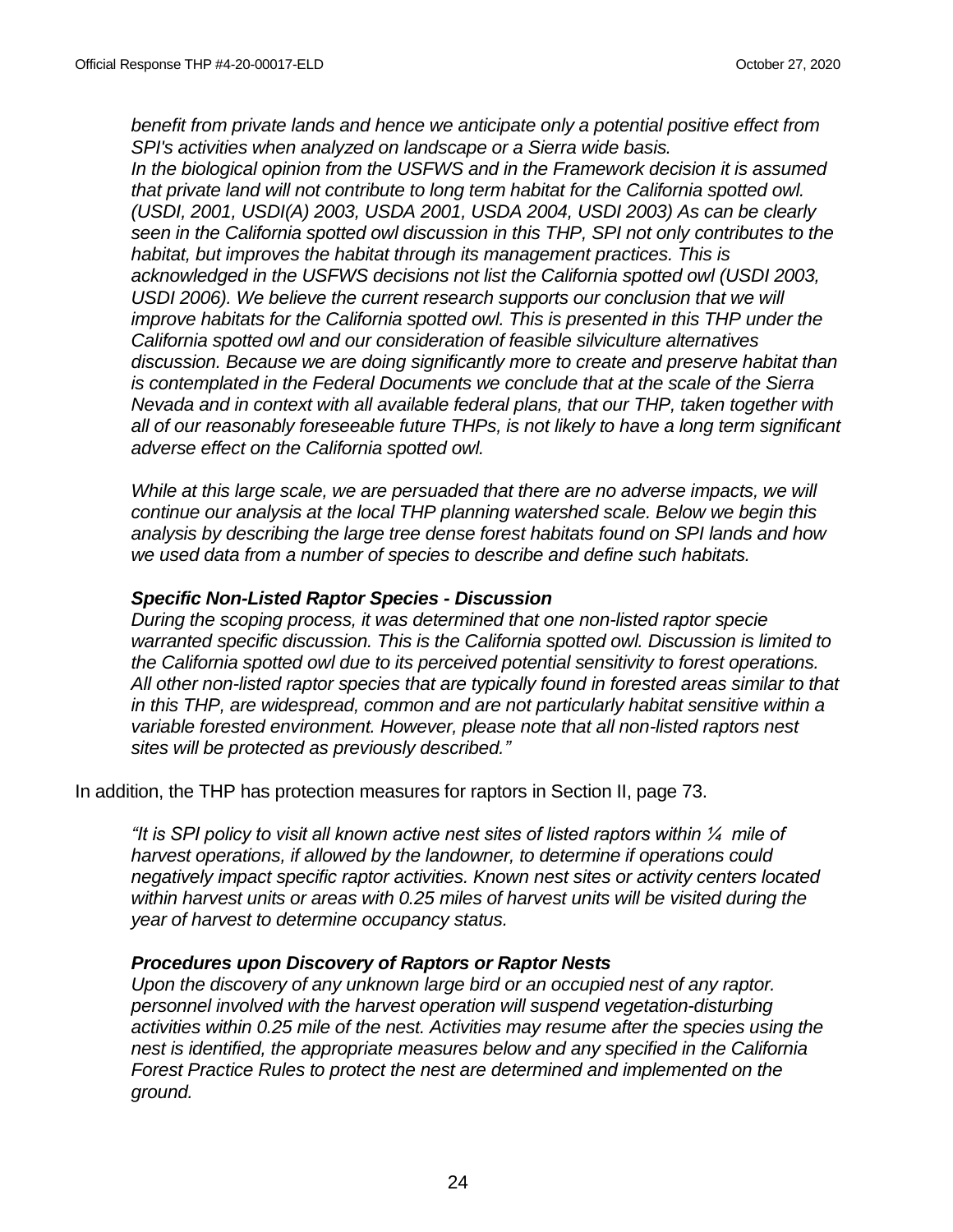## *Listed Raptors*

*In accordance with Forest Practices Rules. if an occupied nest of a listed bird (ESA. CESA. or Board of Forestry "Sensitive Species") is discovered during timber operations. the timber operator shall protect the nest tree. screening trees, perch trees, and replacement trees. Until any consultation required under Forest Practice Rules occurs, (1) vegetation disturbing activities will be suspended within ¼ mile of the nest, (2) all operations (per Public Resources Code §4527) will be suspended within a 375-foot radius buffer of the occupied nest, and (3) the Department of Fish and Wildlife and Department of Forestry and Fire Protection will be immediately notified. A minor amendment to the timber harvest plan shall be filed reflecting the protection agreed to between SPI and the Director of the Department of Forestry and Fire Protection after any consultation with the appropriate wildlife agency.*

*The 375-foot radius buffer is equivalent to a 10-acre area. which is the minimum buffer size for a bald eagle in 14 California Code of Regulations §919.3, §939.3, and §959.3. All other Forest Practice Rules listed species have smaller minimum buffer sizes. The 10-acre buffer was chosen since it is the largest default protection area. A radius of this size is also supported by a Biological Opinion of the US Fish and Wildlife Service regarding sight and noise disturbance distances for northern spotted owls and marbled murrelets."*

The THP mentions a number of historic locations for California Spotted Owl (CASPO). Species protection and identification for CASPO and other listed and non-listed raptors is discussed in the plan. The THP discusses general survey efforts that will be made for raptor species. At this time, there is no provision within the rules of the BOF to provide restoration of habitat for CASPO. The species is not currently listed under either the federal or state endangered species acts. The plan contains protections for habitat for any non-listed raptor species, which includes CASPO, and these procedures are in excess of BOF rule requirements. CAL FIRE supports these measures as a preventative way to keep the species from being adversely impacted. The THP contains a map showing distribution of over 2,000 nesting pairs of the species that occur on a variety of public and private lands in the Sierra Nevada. The plan on pages 200-207 contains analysis of how the long-range program as outlined in the SPI Option "a" will increase nesting and foraging habitat for CASPO from an average of 20% to over 50% of SPI lands over the planning horizon. This particular plan retains multi-storied canopy layers in WLPZ's. A review of the aerial photography identified adjacent SPI lands within the assessment area where there is a habitat for CASPO and other raptor species. Adjacent harvest plans by SPI conducted commercial thinning and selection, and these areas provide interconnected forest cover with good canopy conditions conducive for CASPO.

Northern Goshawk: As described above, known sites will be visited the year of operations described within Section II, the plan of operations, for this THP. Page 198 provides a discussion pertaining to Northern Goshawk:

## *Page 198: "Northern Goshawk*

*Listing: The Northern Goshawk is listed as a "sensitive species" by the California Board of Forestry. It has no other listing status.*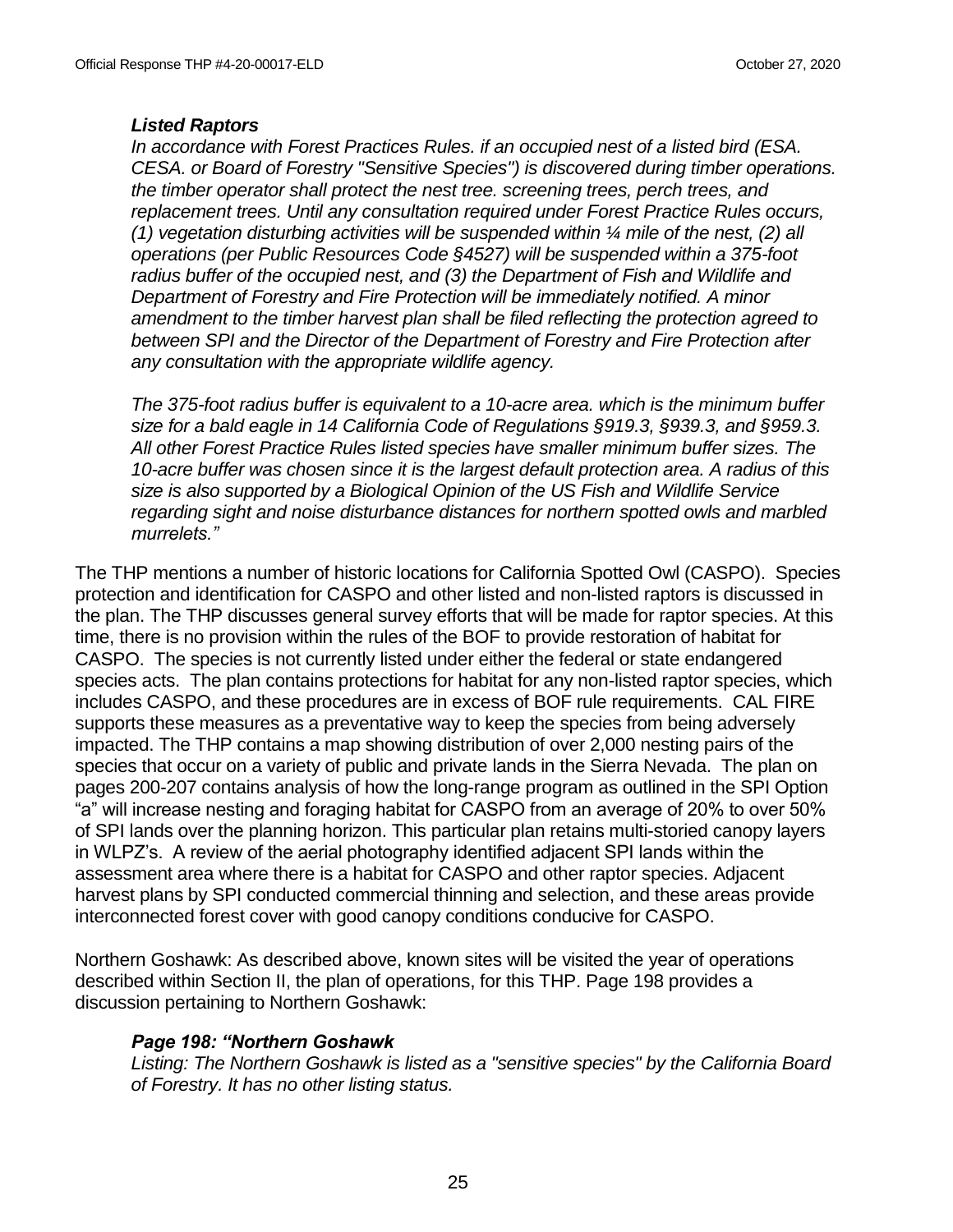*Range: The northern goshawk is an extremely successful and abundant predator, with a widespread range on a global scale. Northern goshawks are present and abundant on every continent in the northern hemisphere, across wide ranges of northern latitude.*

*Feeding: Hunts in wooded areas. Uses snags and dead-topped trees for observation and prey-plucking perches. Feeds mostly on birds, from robin to grouse in size. Small mammals, of squirrel and rabbit size, are often taken. Rarely eats carrion and insects. Prey caught in air, on ground, or in vegetation, using fast searching flight, or rapid dash from a perch.*

*Cover: Uses mature and old growth stands of conifer and deciduous habitats.*

*Reproductive: Usually nests on north slopes, near water in densest part of stands, but close to openings. Uses large live trees for nesting with mean dbh of 11 in. Uses old nests, and maintains alternate sites.*

*Pattern: Dense, mature conifer and deciduous forest, interspersed with meadows, other openings, and riparian areas required. Nesting habitat includes north facing slopes near water.*

*Northern Goshawk Habitat and Nest Sites within the BAA of this THP: There are two known northern goshawk sightings within one mile of the THP boundaries. (THP Item 32(a)). High probability goshawk habitat exists within and adjacent to the THP. Further surveys for Northern Goshawk will be conducted within the BAA boundary."*

The Department finds the protection measures for listed and non-listed raptors are consistent with the Forest Practice Rules.

Page 69 and 70 of the THP includes a discussion and protection measures for California Red-Legged Frog. The THP states:

*If CRLF frogs are discovered during the life of the plan, the following shall apply:*

*•To offer further protections to individual frogs which may be away from the relatively humid aquatic habitats in the arid Sierra Nevada, timing of harvest within 200 feet of known, historical, or newly discovered sites occupied by the CRLF will be such that no harvest will occur between November 15 and April 15 (winter period).*

*•Felling guidelines, for the summer period will be those of the FPR associated with WLPZs.*

*•Herbicide use will be restricted to areas outside the 200-foot buffer during the winter period. During the summer period the buffer will be that of the FPR for WLPZs widths. •No pile or broadcast burning will occur within 200 feet of occupied and un-surveyed habitat.*

*•Water drafting from occupied or un-surveyed habitat must be done with a hose placed in a bucket in a deep pool. The bucket must be covered with <1 inch mesh and the mouth of the hose must be covered by ¼-inch mesh.*

*•No additional restrictions to protect the upland dispersal habitat of the CRLF will be necessary as the CRLF does not have any habitat preferences for dispersal habitat.*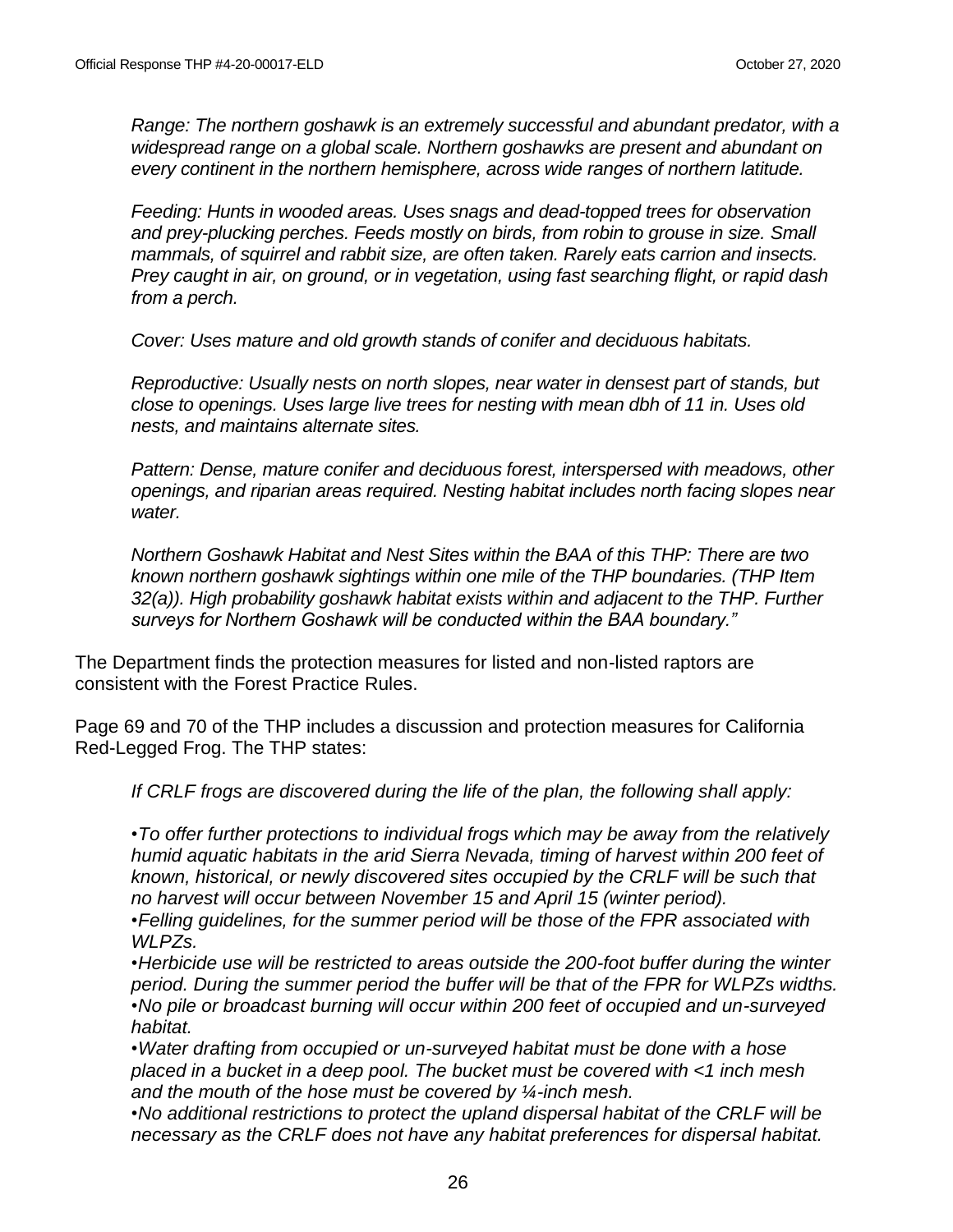*PROTECTION: Measures for WLPZs are expected to provide sufficient safeguards for potential habitat. Class I and Class II streams and wet areas will receive the required Watercourse and Lake Protection Zone treatment according to sections 14 CCR§§ 956.4 and 956.5, thereby adequately protecting the beneficial uses of water. WLPZs ensure that riparian habitats are not significantly altered or fragmented. WLPZs also function as sediment filters, which are designed to eliminate significant increases of in-stream silt loads.*

The protection measures listed on page 69 and 70 were reviewed by the California Department of Fish and Wildlife. Additionally, the THP is located outside the current and historic range of CRLF. With avoidance measures and watercourse and lake protection measures, impacts to CRLF and associated habitat are not expected.

## **Road Maintenance**

There are numerous rules which ensure that roads are maintained and erosion control measures are in place prior to a rain event. Also, note that as of January 1, 2015, all roads within Timber Harvest Plans must be hydrologically disconnected to the extent feasible. The 2015 Road Rules package contains a set of comprehensive revisions to the construction, reconstruction, maintenance and use of logging roads, and are designed with stringent water quality protections. Applicable rules are listed below:

#### **923.5, 943.5, 963.5. Erosion Control for Logging Roads and Landings. [All Districts]**

The following erosion control standards shall apply to Logging Roads and Landings:

**(a)** All Logging Road and Landing surfaces shall be adequately drained through the use of Logging Road and Landing surface shaping in combination with the installation of drainage structures or facilities and shall be hydrologically disconnected from Watercourses and lakes to the extent feasible. Guidance on methods for hydrologic disconnection may be found in "Board of Forestry Technical Rule Addendum Number 5: Guidance on Hydrologic Disconnection, Road Drainage, Minimization of Diversion Potential, and High Risk Crossings" (1st Edition, revised 04/21/15), hereby incorporated by reference.

**(b)** Drainage facilities and structures shall be installed along all Logging Roads and all Landings that are used for Timber Operations in sufficient number to minimize soil erosion and sediment transport and to prevent significant sediment discharge.

**(c)** Ditch drains, associated necessary protective structures, and other features associated with the ditch drain shall:

- **(1)** Be adequately sized to convey runoff.
- **(2)** Minimize erosion of Logging Road and Landing surfaces.
- **(3)** Avoid discharge onto unprotected fill.
- **(4)** Discharge to erosion resistant material.
- **(5)** Minimize potential adverse Impacts to slope stability.

**(d)** Waterbreaks and rolling dips installed across Logging Roads and Landings shall be of sufficient size and number and be located to avoid collecting and discharging concentrated runoff onto fills, erodible soils, unstable areas, and connected headwall swales.

**(e)** Where Logging Roads or Landings do not have permanent and adequate drainage, and where waterbreaks are to be used to control surface runoff, the waterbreaks shall be cut diagonally a minimum of six inches into the firm roadbed and shall have a continuous firm embankment of at least six inches in height immediately adjacent to the lower edge of the waterbreak cut. On Logging Roads that have firmly compacted surfaces, waterbreaks may be installed by hand methods and need not provide the additional six-inch embankment provided the waterbreak ditch is constructed so that it is at least six inches deep and six inches wide on the bottom and provided there is ample evidence based on slope, material, amount of rainfall, and period of use that the waterbreaks so constructed will be effective in diverting water flow from the Logging Road surface without the embankment.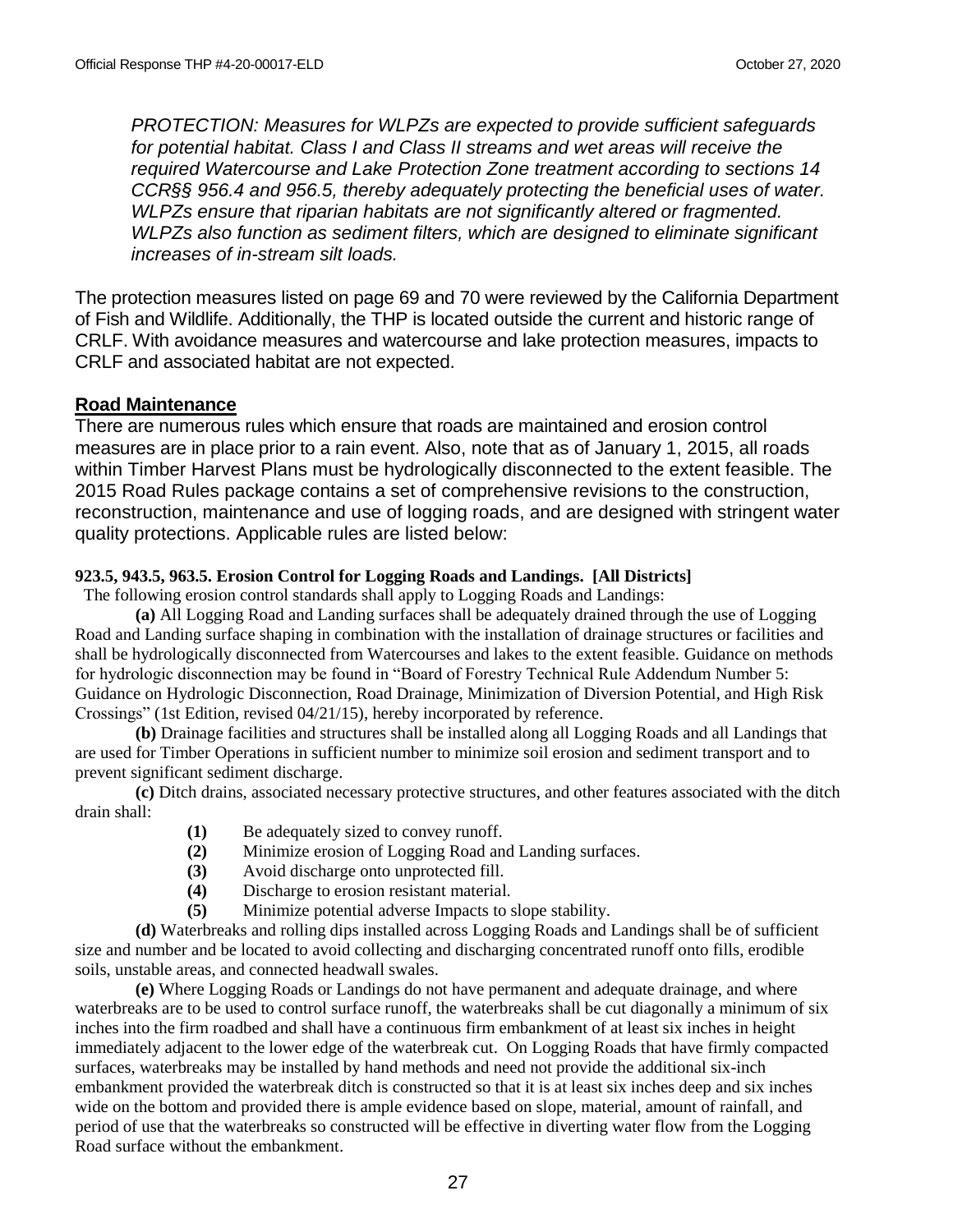**(f)** Distances between waterbreaks shall not exceed the following standards and consider erosion hazard rating and road gradient:

| <b>MAXIMUM DISTANCE BETWEEN WATERBREAKS</b> |            |       |                                         |  |  |  |
|---------------------------------------------|------------|-------|-----------------------------------------|--|--|--|
| <b>Estimated</b>                            |            |       | <b>Logging Road</b> Gradient in Percent |  |  |  |
| <b>Hazard</b>                               | 10 or less | 11-25 | >25                                     |  |  |  |
| Rating                                      |            |       |                                         |  |  |  |
|                                             | Feet       | Feet  | Feet                                    |  |  |  |
| Extreme                                     | 100        | 75    | 50                                      |  |  |  |
| High                                        | 150        | 100   | 75                                      |  |  |  |
| Moderate                                    | <b>200</b> | 150   | 100                                     |  |  |  |
| Low                                         | 300        | 200   | 150                                     |  |  |  |

**(g)** Where outsloping and rolling dips are used to control surface runoff, the dip in the Logging Road grade shall be sufficient to capture runoff from the Logging Road surface. The steepness of cross-slope gradient in conjunction with the Logging Road or Landing gradient and the estimated soil erosion hazard rating shall be used to determine the rolling dip spacing in order to minimize soil erosion and sediment transport and to prevent significant sediment discharge. Guidance on rolling dip spacing may be found in "Board of Forestry Technical Rule Addendum Number 5: Guidance on Hydrologic Disconnection, Road Drainage, Minimization of Diversion Potential, and High Risk Crossings" (1st Edition, revised 04/21/15), hereby incorporated by reference.

 **(h)** Drainage facilities and structures shall discharge into vegetation, woody debris, or rock wherever possible. Where erosion-resistant material is not present, Slash, rock, or other energy dissipating material shall be installed below the drainage facility or drainage structure outlet as necessary to minimize soil erosion and sediment transport and to prevent significant sediment discharge. Guidance on energy dissipaters for drainage structures may be found in "Board of Forestry Technical Rule Addendum Number 5: Guidance on Hydrologic Disconnection, Road Drainage, Minimization of Diversion Potential, and High Risk Crossings" (1st Edition, revised 04/21/15), hereby incorporated by reference.

 **(i)** Where Logging Road and Landing surfaces, road approaches, inside ditches and drainage structures cannot be hydrologically disconnected, and where there is existing or the potential for significant sediment discharge, necessary and feasible treatments to prevent the discharge shall be described in the plan.

 **(j)** All Logging Roads and Landings used for Timber Operations shall have adequate drainage upon completion of use for the year or by October 15*,* whichever is earlier. An exception is that drainage facilities and drainage structures do not need to be constructed on Logging Roads and Landings in use during the extended wet weather period provided that all such drainage facilities and drainage structures are installed prior to the start of rain that generates overland flow.

 **(k)** Where Logging Road or Landing construction or reconstruction takes place during the extended wet weather period, drainage facilities and drainage structures shall be installed concurrent with construction or reconstruction operations.

 **(l)** Bare soil on Logging Road or Landing cuts, fills, transported spoils, or sidecast that is created or exposed by Timber Operations shall be stabilized to the extent necessary to minimize soil erosion and sediment transport and to prevent significant sediment discharge. Sites to be stabilized include, but are not limited to:

**(1)** Sidecast or fill exceeding 20 feet in slope distance from the outside edge of a Logging Road or a Landing that has access to a Watercourse or lake.

**(2)** Cut and fills associated with approaches to Logging Road Watercourse crossings of Class I or II waters or Class III waters where an ELZ, EEZ, or a WLPZ is required.

**(3)** Bare areas exceeding 800 continuous square feet within a WLPZ.

 **(m)** Soil stabilization measures shall be described in the plan pursuant to 14 CCR § 923.5(l)

[943.5(l),963.5(l)], and may include, but are not limited to, removal, armoring with rip-rap, replanting, mulching, seeding, installing commercial erosion control devices to manufacturer's specifications, or chemical stabilizers.

 **(n)** Where the natural ability of ground cover within a WLPZ is inadequate to protect the beneficial uses of water by minimizing soil erosion or by filtering sediments, the plan shall specify protection measures to retain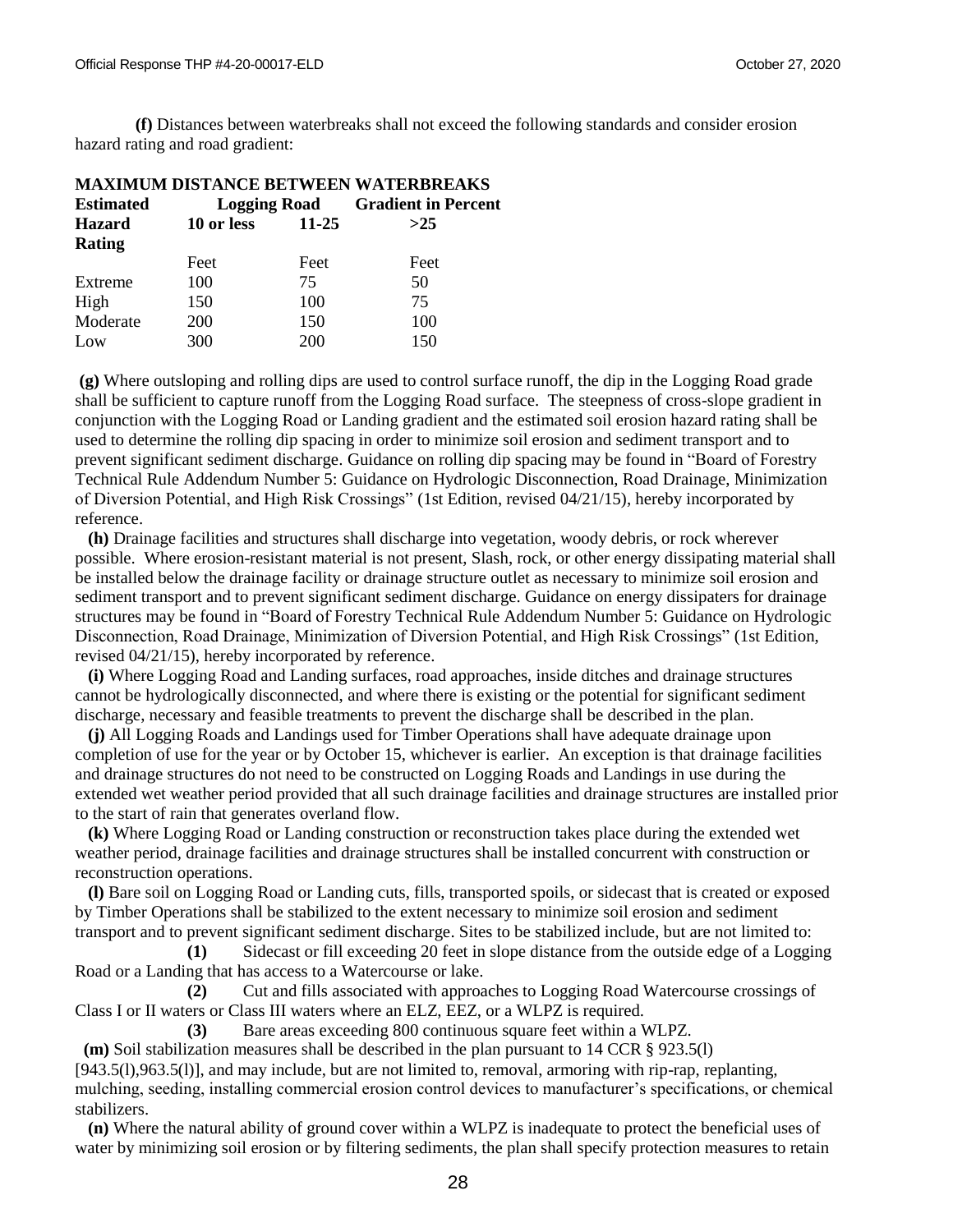and improve the natural ability of the ground cover to filter sediment and minimize soil erosion.

 **(o)** Soil stabilization treatments shall be in place upon completion of operations for the year of use or prior to the extended wet weather period, whichever comes first. An exception is that bare areas created during the extended wet weather period shall be treated prior to the start of rain that generates overland flow, or within 10 days of the creation of the bare area(s), whichever is sooner, or as agreed to by the Director.

 **(p)** Overhanging or unstable concentrations of Slash, woody debris or soil along the downslope edge or face of Landings shall be removed or stabilized when it is located on slopes greater than 65 percent, within 100 feet of the boundary of a WLPZ on slopes greater than 50 percent that drain toward the zoned Watercourse or lake, or when it may result in significant sediment discharge. Removed materials shall not be placed at disposal sites that could result in a significant sediment discharge.

 **(q)** In watersheds with listed anadromous salmonids and in planning watersheds immediately upstream of, and contiguous to, any watershed with listed anadromous salmonids, the following shall apply:

**(1)** Constructed and Reconstructed Logging Roads shall be outsloped where feasible and drained with waterbreaks or rolling dips.

**(2)** In addition to the provisions listed under 14 CCR § 923.2(d)(2) [943.2(d)(2), 963.2(d)(2)], all permanent and seasonal Logging Roads with a grade of 15 percent or greater that extend 500 continuous feet or more shall have specific erosion control measures stated in the plan.

**(3)** Within the WLPZ, and within any ELZ or EEZ designated for Watercourse or lake protection, treatments to stabilize soils, minimize soil erosion, and prevent significant sediment discharge shall be described in the plan as follows:

**(A)** In addition to the requirements of subsections (l)-(o), soil stabilization is required for the following areas:

**1.** Areas exceeding 100 continuous square feet where Timber Operations have exposed bare soil, and

**2.** Disturbed Logging Road and Landing cut banks and fills, and

**3.** Any other area of disturbed soil that threatens to cause significant

sediment discharge.

**(B)** Where straw mulch is used, the minimum straw coverage shall be 90 percent, and any treated area that has been reused or has less than 90 percent surface cover shall be treated again by the end of Timber Operations.

**(C)** Where Slash mulch is applied, a minimum of 75% of the area shall be covered by Slash in contact with the ground.

**(D)** For areas disturbed outside of the extended wet weather period, treatment shall be completed prior to the start of any rain that causes overland flow across or along the disturbed surface that could result in significant sediment discharge.

**(E)** For areas disturbed during the extended wet weather period, treatment shall be completed prior to any day for which a chance of rain of 30 percent or greater is forecast by the National Weather Service or within 10 days of disturbance, whichever is earlier.

**(F)** Where the natural ability of ground cover is inadequate to protect the beneficial uses of water by minimizing soil erosion or by filtering sediments within any ELZ or EEZ designated for Watercourse or lake protection, the plan shall specify protection measures to retain and improve the natural ability of the ground cover to filter sediment and minimize soil erosion.

#### **923.6, 943.6, 963.6. Use of Logging Roads and Landings. [All Districts]**

The following use standards shall apply to Logging Roads and Landings:

 **(a)** Logging Roads and Landings shall be used in a manner that is consistent with their design and construction specifications.

 **(b)** Logging Roads and Landings shall not be used during any time of the year when operations may result in significant sediment discharge to Watercourse or lakes, except in emergencies to protect the road, to reduce erosion, to protect water quality, or in response to public safety needs.

 **(c)** During the extended wet weather period, log hauling or other heavy equipment uses shall be limited to Logging Roads and Landings that exhibit a stable operating surface in conformance with (b) above. Routine use of Logging Roads and Landings shall not occur when equipment cannot operate under its own power.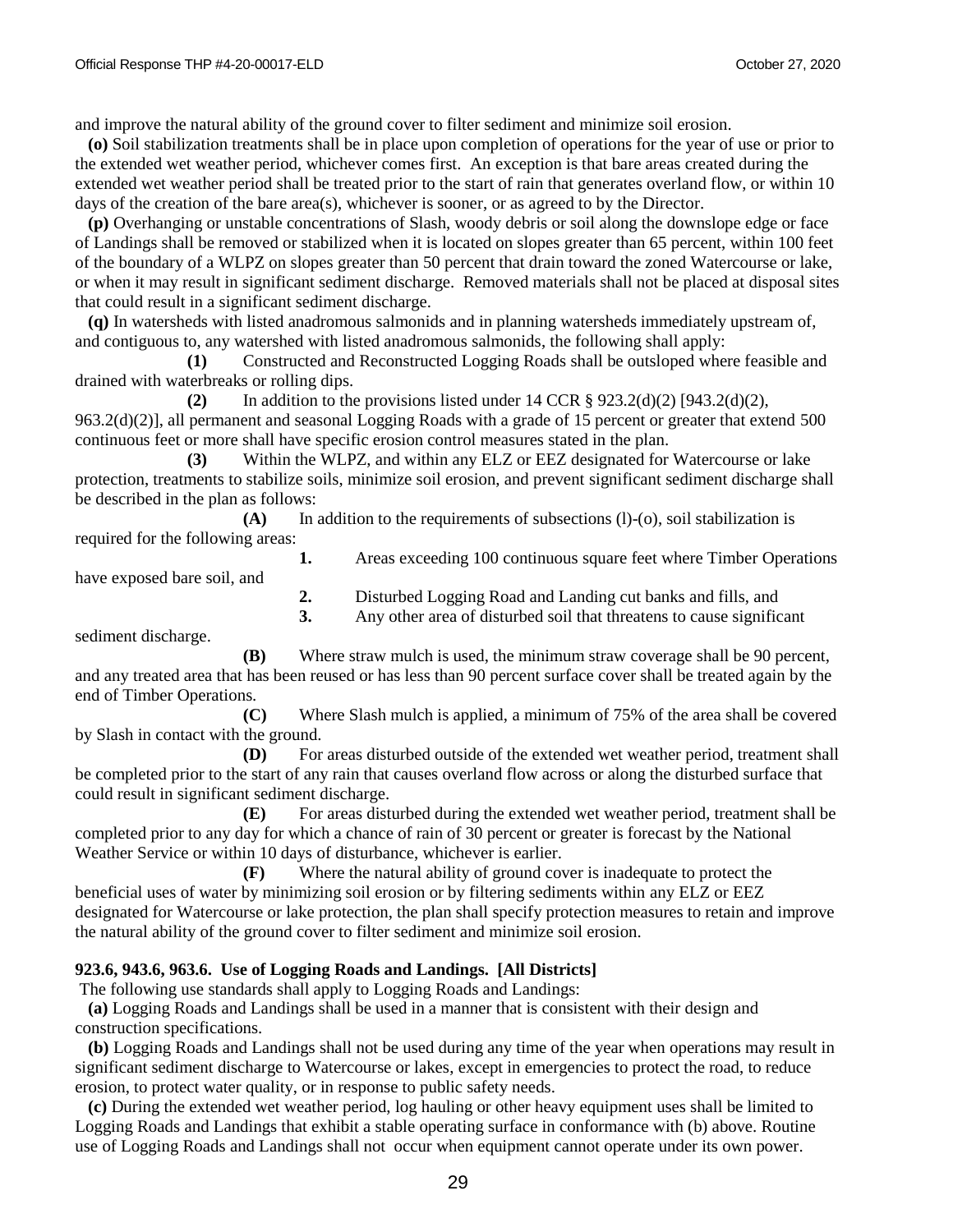**(d)** When burning permits are required pursuant to PRC § 4423, Logging Roads and Landings that are in use shall be kept in passable condition for fire trucks.

 **(e)** Roadside berms that impede Logging Road drainage, concentrate Logging Road surface flow, or lead to hydrologic connection shall be removed or breached before the beginning of the winter period, with the exception of berms needed for erosion control.

 **(f)** Temporary roads shall be blocked or otherwise closed to standard production four-wheel drive highway vehicles prior to the winter period, or upon completion of use as specified in an approved winter period operating plan pursuant to 14 CCR § 914.7(b) [934.7(b), 954.7(b)].

 **(g)** Logging Roads and Landings used for log hauling or other heavy equipment uses during the winter period shall occur on a stable operating surface and, where necessary, be surfaced with rock to a depth and quantity sufficient to maintain such a surface. Use is prohibited on roads that are not hydrologically disconnected and exhibit saturated soil conditions. Exceptions may be proposed by the RPF when locations are disclosed and justified in the THP, consistent with 14 CCR § 923(c). Exceptions must be approved by the Director.

 **(h)** In watersheds with listed anadromous salmonids and in planning watersheds immediately upstream of, and contiguous to, any watershed with listed anadromous salmonids, the following shall apply:

 **(1)** Existing Logging Roads or Landings shall not be used within the CMZ of a Class I Watercourse except as listed in 14 CCR § 916.9 [936.9, 956.9] subsection (e)(1)(A)-(F) or pursuant to 14 CCR  $§ 916.9(v) [936.9(v), 956.9(v)].$ 

**(2)** When feasible, minimize use of existing Logging Roads and Landings located within Inner Zones A and B of flood prone areas. Exceptions include the use of roads and Landings to accomplish actions to improve salmonid habitat conditions stated in 14 CCR § 916.9(f)(3)(E)1. [936.9(f)(3)(E)1., 956.9(f)(3)(E)1.].

**(3)** Log hauling on Logging Roads and Landings shall be limited to those which are hydrologically disconnected from Watercourses to the extent feasible, and exhibit a stable operating surface in conformance with (b) above. Exceptions may be proposed by the RPF when locations are disclosed and justified in the THP, consistent with 14 CCR § 923(c). Exceptions must be approved by the Director.

**(4)** Concurrent with use for log hauling, all road approaches to Logging Road Watercourse crossings shall be treated for erosion control as needed to minimize soil erosion and sediment transport and to prevent significant sediment discharge to Watercourses or lakes.

**(5)** Concurrent with use for log hauling, all traveled surfaces of Logging Roads in a WLPZ, and ELZ or EEZ designated for Watercourse or lake protection, shall be treated for erosion control as needed to minimize soil erosion and sediment transport and to prevent significant sediment discharge to Watercourses or lakes.

**(6)** No Timber Operations shall take place during the extended wet weather period unless the approved plan incorporates a complete winter period operating plan pursuant to 14 CCR § 914.7(b) [934.7(b), 954.7(b)] that specifically addresses, where applicable, proposed Logging Road or Landing use.

#### **923.7, 943.7, 963.7. Maintenance and Monitoring of Logging Roads and Landings. [All Districts]**

 The following maintenance and monitoring standards shall apply to Logging Roads and Landings: **(a)** Logging Road and Landing surfaces shall be monitored and maintained during Timber Operations and throughout the prescribed maintenance period to ensure hydrologic disconnection from Watercourses and lakes to the extent feasible, minimize soil erosion and sediment transport, and to prevent significant sediment discharge.

 **(b)** Logging Roads that are used in connection with stocking activities shall be maintained throughout such use, even if this extends beyond the prescribed maintenance period.

 **(c)** During Timber Operations, road running surfaces in the logging area shall be treated as necessary to prevent excessive loss of road surface materials by methods including, but not limited to, rocking, watering, paving, chemically treating, or installing commercial erosion control devices to manufacturer's specifications.

 **(d)** Grading of Logging Roads or Landings to obtain a drier running surface more than one time before reincorporation of any resulting berms back into the road surface is prohibited.

 **(e)** Drainage facilities and drainage structures, including associated necessary protective structures, shall be maintained to allow free flow of water, and minimize soil erosion and slope instability. Drainage facilities and structures shall be repaired, replaced, or installed as needed to protect the quality and beneficial uses of water.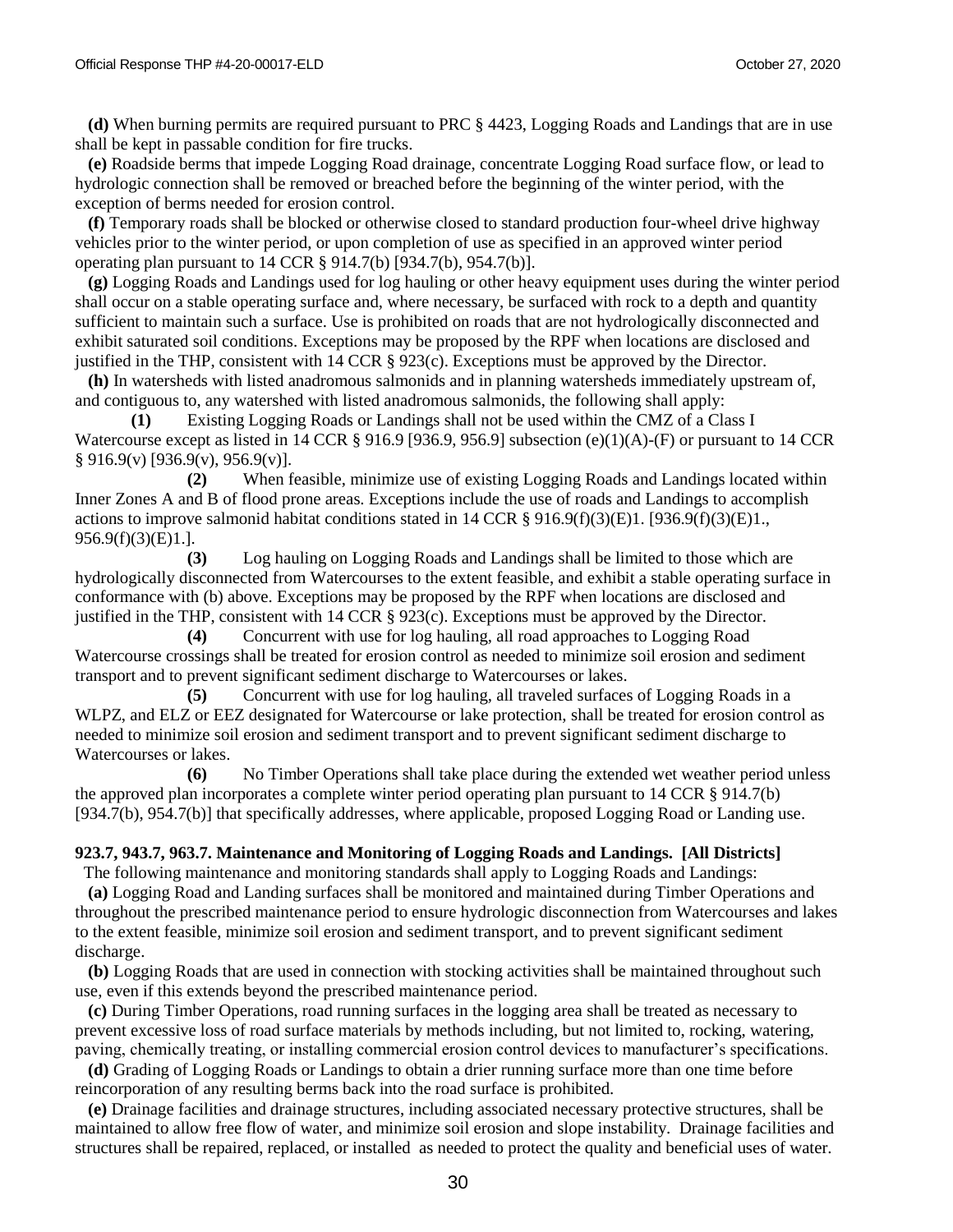**(f)** Soil stabilization treatments on Logging Road or Landing cuts, fills, and sidecast shall be maintained as needed to reduce the potential for slope instability, minimize soil erosion and sediment transport, and to prevent significant sediment discharge.

 **(g)** Heavy equipment shall not be used in a WLPZ for maintenance during wet weather, except in emergencies to protect the road, to reduce erosion, to protect water quality, or in response to public safety needs.

 **(h)** Where there is evidence of significant sediment discharge along a Logging Road or Landing used for Timber Operations, additional measures shall be implemented to minimize soil erosion and sediment transport, and to prevent significant sediment discharge.

**(i)** The prescribed maintenance period for erosion controls on Logging Roads and associated Landings and drainage structures, including appurtenant, abandoned, and deactivated Logging Roads and Landings, shall be at least one year. The Director may prescribe a maintenance period extending up to three years in accordance with 14 CCR § 1050.

 **(j)** In watersheds with listed anadromous salmonids and in planning watersheds immediately upstream of, and contiguous to, any watershed with listed anadromous salmonids, the prescribed maintenance period for deactivated or abandoned roads shall be one year unless otherwise prescribed by the Director pursuant to 14 CCR § 1050. The prescribed maintenance period for Logging Roads and associated Landings, including appurtenant roads, shall be three years.

 **(k)** All Logging Roads, including abandoned, deactivated, and appurtenant roads*,* Landings, and associated drainage structures used for Timber Operations shall be monitored as needed to comply with 14 CCR § 1050. Monitoring inspections shall be conducted, when access is feasible during the prescribed maintenance period, a sufficient number of times during the extended wet weather period, particularly after large winter storm events and at least once annually, to evaluate the function of drainage facilities and structures. The Department shall also conduct monitoring inspections at least once during the prescribed maintenance period to assess Logging Road and Landing conditions.

**(1)** Inspections shall include checking drainage facilities and structures for evidence of downcutting, plugging, overtopping, loss of function, and sediment delivery to Class I, II, or III Watercourses and lakes. If evidence of sediment delivery or potential sediment delivery is present, and the implementation of feasible corrective measures could reduce the potential for significant sediment discharge, such additional measures shall be implemented when feasible.

**(2)** Inspections conducted pursuant to California Regional Water Quality Control Board requirements may be used to satisfy the inspection requirements of this section.

**(l)** In watersheds with listed anadromous salmonids, water drafting for Timber Operations shall:

**(1)** Comply with Fish and Game Code Section 1600, et seq. Timber Operations conducted under a Fish and Game Code Section 1600 Master Agreement for Timber Operations that includes water drafting may provide proof of such coverage for compliance with 14 CCR § 923.7(1).

**(2)** Describe the water drafting site conditions and proposed water drafting activity in the plan, including:

**(A)** A general description of the conditions and proposed water drafting;

**(B)** The Watercourse classification;

**(C)** The drafting parameters including the months the site is proposed for use; estimated total volume needed per day; estimated maximum instantaneous drafting rate and filling time; and disclosure of other water drafting activities in the same watershed;

**(D)** The estimated drainage area (acres) above the point of diversion;

**(E)** The estimated unimpeded streamflow, pumping rate, and drafting duration;

**(F)** A discussion of the effects on aquatic habitat downstream from the drafting site(s) of single pumping operations, or multiple pumping operations at the same location, and at other locations in the same watershed;

**(G)** A discussion of proposed alternatives and measures to prevent adverse effects to fish and wildlife resources, such as reducing hose diameter; using gravity-fed tanks instead of truck pumping; reducing the instantaneous or daily intake at one location; describing allowances for recharge time; using other dust palliatives; and drafting water at alternative sites; and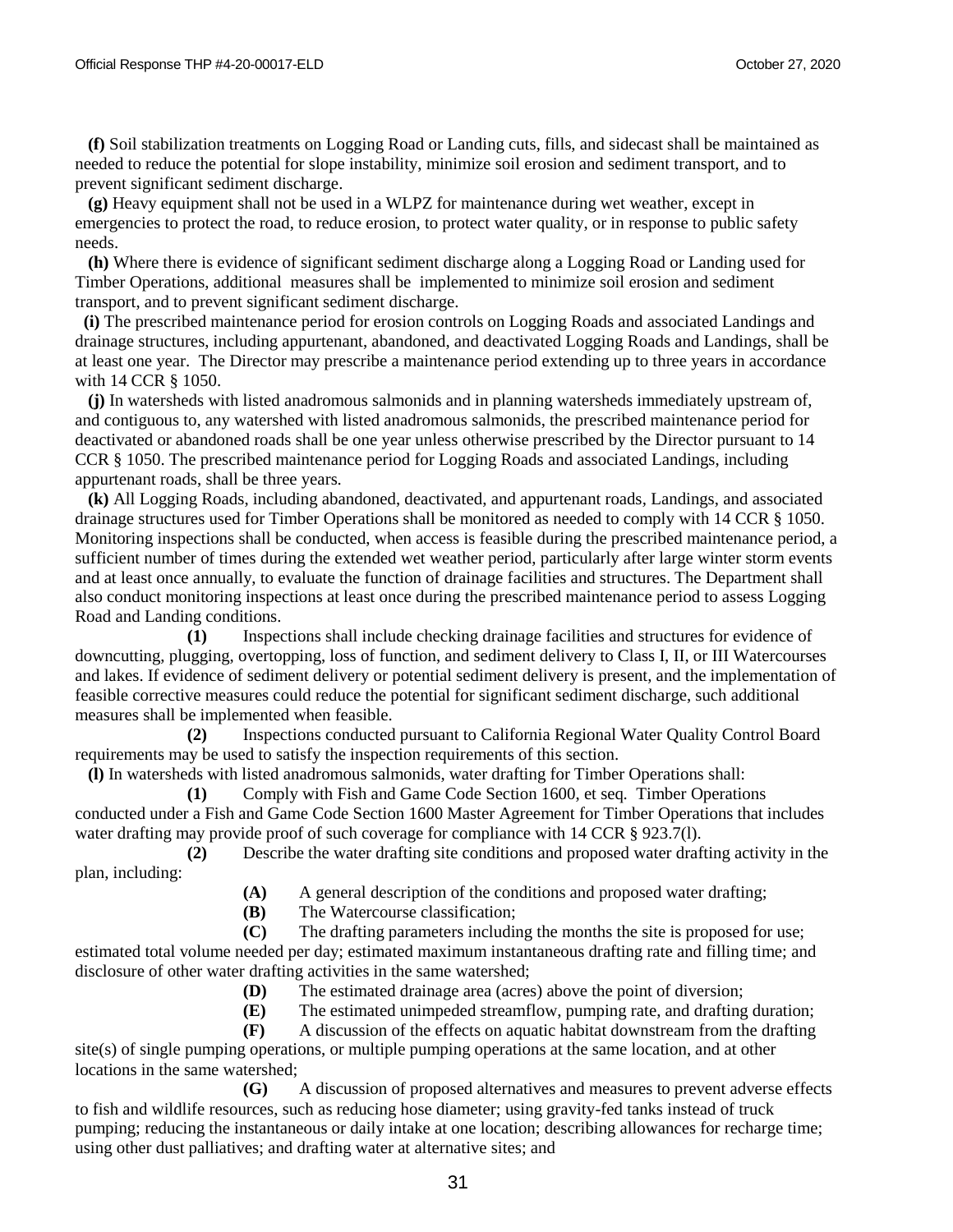**(H)** The methods that will be used to measure source streamflow prior to the water drafting operation and the conditions that will trigger streamflow to be measured during the operation.

**(3)** All water drafting for Timber Operations are subject to each requirement below unless the Department of Fish and Wildlife modifies the requirement in the Lake or Streambed Alteration agreement that authorized the drafting operation, or unless otherwise specified below:

**(A)** All intakes shall be screened to prevent impingement of juvenile fish against the screen. The following requirements apply to screens and water drafting on Class I waters:

**1.** Openings in perforated plate or woven wire mesh screens shall not exceed 3/32 inches (2.38 millimeters). Slot openings in wedge wire screens shall not exceed 1/16 inches (1.75 millimeters).

**2.** The screen surface shall have at least 2.5 square feet of openings

submerged in water.

**3.** The drafting operator shall regularly inspect, clean, and maintain screens to ensure proper operation whenever water is drafted.

**4.** The approach velocity (water moving through the screen) shall not exceed

0.3 feet/second.

**5.** The diversion rate shall not exceed 350 gallons per minute.

**(B)** Approaches and associated drainage features to drafting locations within a WLPZ or Channel Zone shall be surfaced with rock or other suitable material to minimize generation of sediment.

**(C)** Barriers to sediment transport, such as straw wattles, logs, straw bales or sediment fences, shall be installed outside the normal high water mark to prevent sediment delivery to the Watercourse and limit truck encroachment.

**(D)** Water drafting trucks parked on streambeds, floodplains, or within a WLPZ shall use drip pans or other devices such as adsorbent or absorbent blankets, sheet barriers or other materials as needed to prevent soil and water contamination from motor oil or hydraulic fluid leaks.

**(E)** Bypass flows for Class I Watercourses shall be provided in volume sufficient to avoid dewatering the Watercourse and maintain aquatic life downstream, and shall conform to the following standard:

**1.** Bypass flows in the source Stream during drafting shall be at least 2 cubic

feet per second.

**2.** Diversion rate shall not exceed 10 percent of the surface flow.

**3**. Pool volume reduction shall not exceed 10 percent.

**(F)** The drafting operator shall keep a log that records, for each time water is drafted: the date, total pumping time, pump rate, starting time, ending time, and volume diverted. Logs shall be filed with the Department of Forestry and Fire Protection at the end of seasonal operations and maintained with the plan record. This requirement may be modified in the approved plan that covers the water drafting, but only with concurrence from the Department of Fish and Wildlife.

**(G)** Before commencing any water drafting operation, the RPF and the drafting operator shall conduct a pre-operations field review to discuss the water drafting measures in the plan and/or Lake or Streambed Alteration Agreement.

 **(p)** All Logging Road Watercourse crossings that are proposed by the plan submitter to be removed, including temporary crossings and those along abandoned or deactivated roads, shall be removed as described in the plan and shall apply the following standards:

 **(1)** Fills shall be excavated to form a channel that is as close as feasible to the natural Watercourse grade and orientation, and that is wider than the natural channel as observed upstream and downstream of the Logging Road Watercourse crossing to be removed.

 **(2)** The excavated material and any resulting cut bank shall be no greater than 65 percent (1.5:1, horizontal to vertical) from the outside edge of the constructed channel to prevent slumping, to minimize soil erosion and sediment transport, and to prevent significant sediment discharge. Exposed soil located between the Watercourse crossing and the nearest adjacent drainage facility or hydrologic divide, whichever is closer, including cut banks and excavated material, shall be stabilized by seeding, mulching, rock armoring,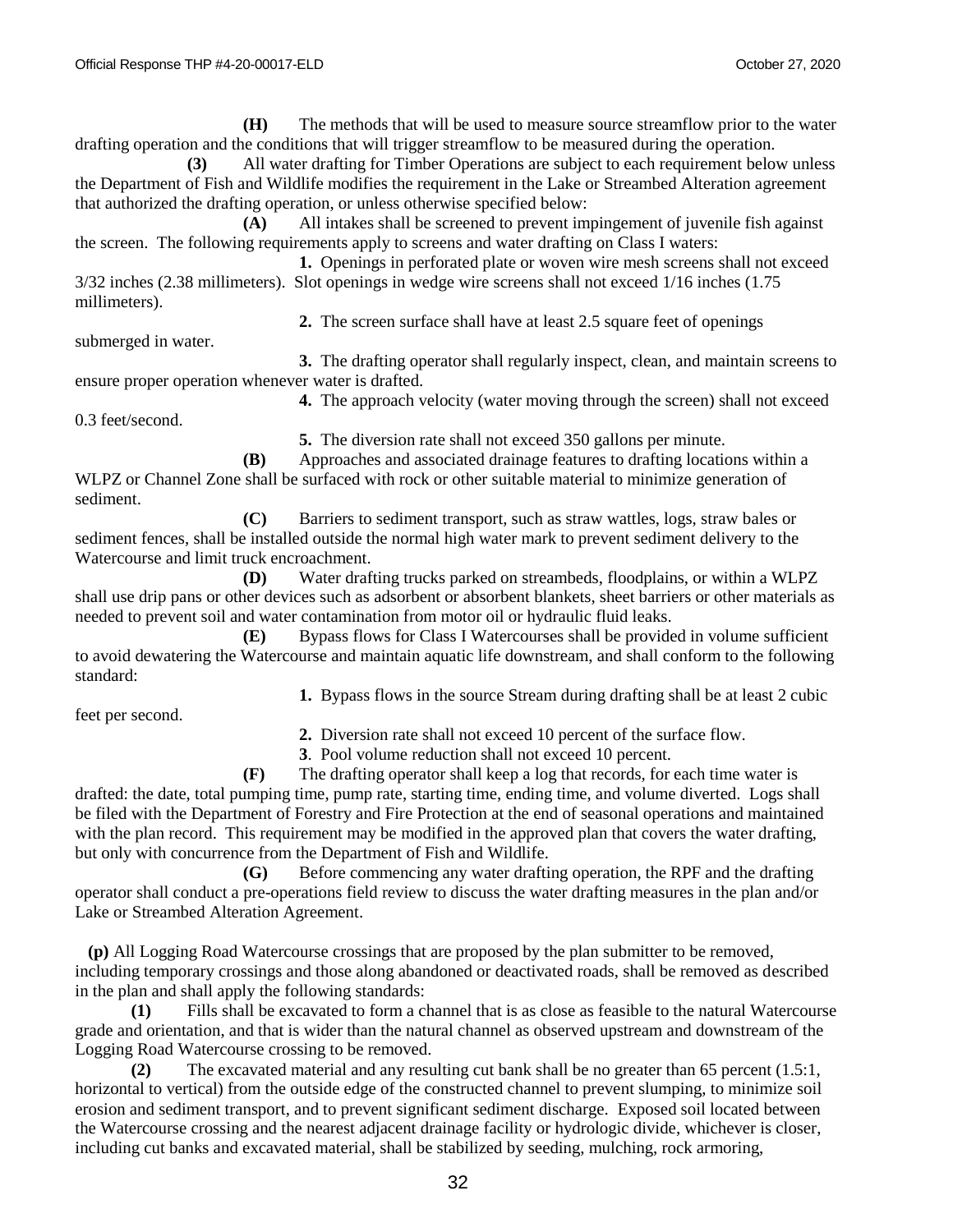replanting, or other suitable treatment to prevent soil erosion and significant sediment discharge.

**(3)** Where it is not feasible to remove a Logging Road Watercourse crossing or its associated fill to the above standards, the plan shall identify how soil erosion and significant sediment discharge will be prevented.

**(4)** All Logging Road Watercourse crossings proposed for removal shall be removed upon completion of use, prior to the winter period or as specified in the applicable CDFW 1600 agreement, whichever is earlier, or as otherwise specified in the plan.

The Licensed Timber Operator (LTO) is required to operate in accordance with the Forest Practice Rules and THP. The Winter Period Operating Plan on page 33 indicates when erosion control facilities need to be installed. Page 33 states,

*"Erosion control structures and facilities shall be installed on all constructed skid trails and tractor roads prior to the end of the day if the U.S. Weather Service forecasts a "chance" (30%) of rain before the next day, and prior to the weekend or other shutdown periods. Drainage facilities removed or rendered non-functional by road preparation and grading operations to make roads suitable for haul or administrative use shall be reinstalled prior to October 15th of the year of operations. For those roads in use after October 15th, road drainage facilities shall be reinstalled immediately upon completion of use or prior to the end of any day when there is a forecast of a "chance" (30%) of rain. Waterbreaks shall be constructed concurrently with and upon conclusion of use of tractor roads, roads, and landings which do not have permanent and adequate drainage facilities or drainage structures."*

Page 33 describes how and when temporary class III watercourse crossings will be removed. Page 33 states,

*"These temporary crossings shall be removed per the standards for roads under CCR963.9(p)(1)-(4), and stabilized per THP Item 18 upon completion of use, prior to the end of any day, when there is a forecast of a "chance" of rain (Item 5 below), or prior to potential for water flow within the watercourse channel, whichever is earlier*."

The Department evaluates compliance with the rules and the THP through inspections. Temporary class III watercourse crossings will be evaluated per the standards of 14 CCR 963.9(p)(1)-(4). Additionally, erosion control will be evaluated per the stabilization measures described in the THP on pages 21 through 26. The standards of the rules are designed to prevent significant sediment discharge. If the standards of the rules are not met, the Department has enforcement options to bring operations in conformance with the rules and to mitigate for potential impacts.

The Department finds that significant impacts are not expected to water quality, wildlife, and riparian areas.